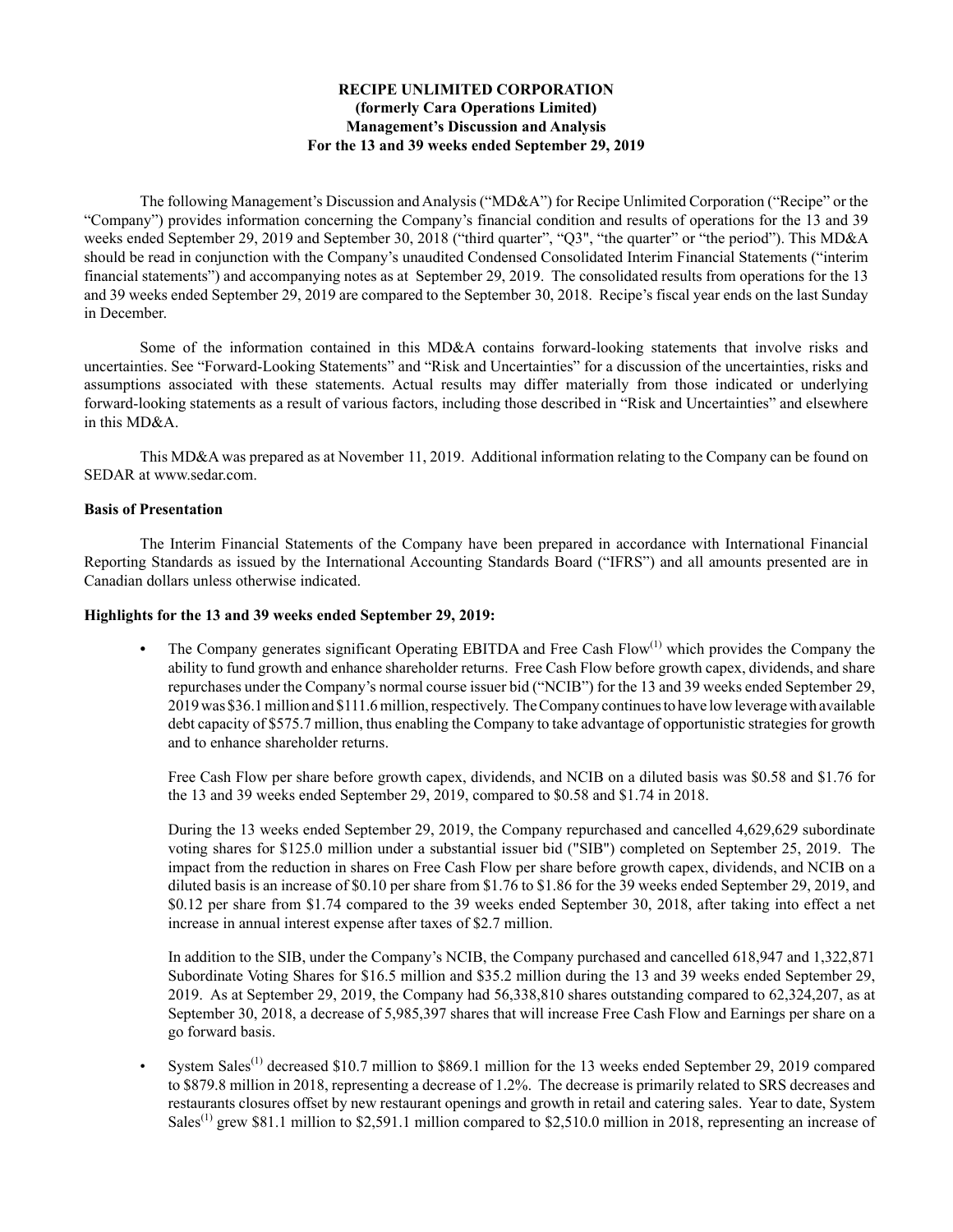3.2%. The increase in System Sales is primarily related to the addition of The Keg in February 2018 and increases in the retail and catering segment from the Swiss Chalet branded products sold at grocery, increases in frozen pot pie sales from the addition of the new pie production line, and the addition of Marigolds and Onions in December 2018 that offset SRS decreases.

- Same Restaurant Sales ("SRS") Growth<sup>(1)</sup> was a decrease of 3.1% for the quarter and a decrease of 2.2% year to date compared to the same 13 and 39 weeks in 2018. Recipe and the full service industry, as a whole, continue to face headwinds due to caution in consumer spending; more restaurant seats in the market, and continued staffing and wage pressure due to a four decade low in unemployment. While we are pleased with our early progress on our 4 pillar operating model, as all of our guest satisfaction scores are trending positively, we believe we have more upside potential by continuing to create more compelling and relevant consumer propositions for both dine-in and off-premise channels.
- *•* Operating EBITDA(1)(2) decreased to \$49.5 million for the 13 weeks ended September 29, 2019 compared to \$51.2 million in 2018, a decrease of \$1.7 million or 3.3% for the quarter. Year to date, Operating EBITDA<sup>(1)(2)</sup> increased to \$155.5 million for the 39 weeks ended September 29, 2019 compared to \$151.4 million in 2018, an improvement of \$4.1 million or 2.7%. The increases year to date were primarily driven by the improved contribution from the franchise, retail and catering segment; and central segments that more than offset a decrease in corporate contribution and strategic costs incurred by the Company related to renovation incentive programs to franchisees of \$1.0 million to support major renovations expected to generate long-term SRS increases.
- Operating EBITDA Margin on System Sales<sup>(1)</sup> before The Keg royalty expense, was 6.1% for the quarter compared to 6.2% in 2018. Year to date, Operating EBITDA Margin on System Sales<sup>(1)</sup> before The Keg royalty expense, was 6.4% compared to 6.4% in 2018. Operating EBITDA Margin on System Sales after The Keg royalty expense was 5.7% for the quarter and 5.8% year to date as compared to 6.0% and 6.0% in 2018, respectively. The change in margin rate was primarily driven by improved franchise contribution margin offset by lower corporate contribution margin. The decreases in the corporation contribution margin were driven by lower system sales and taking back under-performing locations.
- *•* Net earnings were \$6.7 million for the 13 weeks ended September 29, 2019 compared to \$23.8 million a decrease of \$17.1 million for the quarter. The net decrease in the quarter was primarily driven by the \$1.7 million decrease in Operating EBITDA, a \$11.7 million increase in non-cash fair value changes, non-cash impairment and non-cash increase in loss on disposal of assets, \$5.5 million increase in depreciation related to an increase in restaurant assets and a prior year 2018 depreciation adjustment of \$3.5 million resulting in lower depreciation in 2018 compared to 2019, and a net \$0.6 million higher expense impact related to the new IFRS Lease Standard<sup>(2)</sup> (see IFRS  $16 -$ New Lease Standard), partially offset by a \$2.4 million decrease in income tax expense.

Net earnings were \$45.8 million for the 39 weeks ended September 29, 2019 compared to \$64.8 million in 2018, representing a decrease of \$19.0 million year to date. The net \$19.0 million decrease year to date was primarily driven by the \$4.1 million increase in Operating EBITDA and a \$3.4 million reduction in income tax expense, offset by a \$9.7 million net increase in non-cash fair value changes, non-cash impairment and non-cash increase in loss on disposal of assets, \$11.4 million increase in depreciation, higher stock based compensation expense of \$2.1 million, and a net \$1.4 million higher expense related to the new IFRS Lease Standard<sup>(2)</sup> (see IFRS 16 – New Lease Standard).

Adjusted Basic Earnings per Share <sup>(1)</sup> ("EPS") for the 13 weeks ended September 29, 2019 was \$0.32 compared to \$0.41 in 2018, while Adjusted Diluted EPS for the 13 weeks ended September 29, 2019 was \$0.31 compared to \$0.39 in 2018. Year to date, Adjusted Basic EPS was \$1.00 compared to \$1.14 in 2018, while Adjusted Diluted EPS for the 39 weeks ended September 29, 2019 was \$0.96 compared to \$1.10 in 2018.

The impact from the reduction in shares from the SIB on Adjusted Diluted EPS would be an increase \$0.03 per share from \$0.92 to \$0.95 for the 39 weeks ended September 29, 2019, after taking into effect a net increase in annual interest expense after taxes of \$2.7 million.

<sup>&</sup>lt;sup>(1)</sup> See "Non-IFRS Measures" on page 35 for definitions of System Sales, SRS Growth, Adjusted Net Earnings, Operating EBITDA, Operating EBITDA Margin on System Sales, and Adjusted EPS. See "Reconciliation of Net Earnings to EBITDA" and "Reconciliation of Net Earnings to Adjusted Net Earnings" for a reconciliation of Operating EBITDA and Adjusted Net Earnings.

 $^{(2)}$  Effective December 31, 2018, the Company implemented IFRS 16, Leases. Comparative Operating EBITDA figures provided for each quarter have been restated to reflect the adoption of this accounting standard. See "IFRS 16 – New Lease Standard" on pages 3, 9 and 37 for a reconciliation of the changes to Operating EBITDA, and Note 3 "Changes in accounting policies" in the Interim Financial Statements of the Company for further details.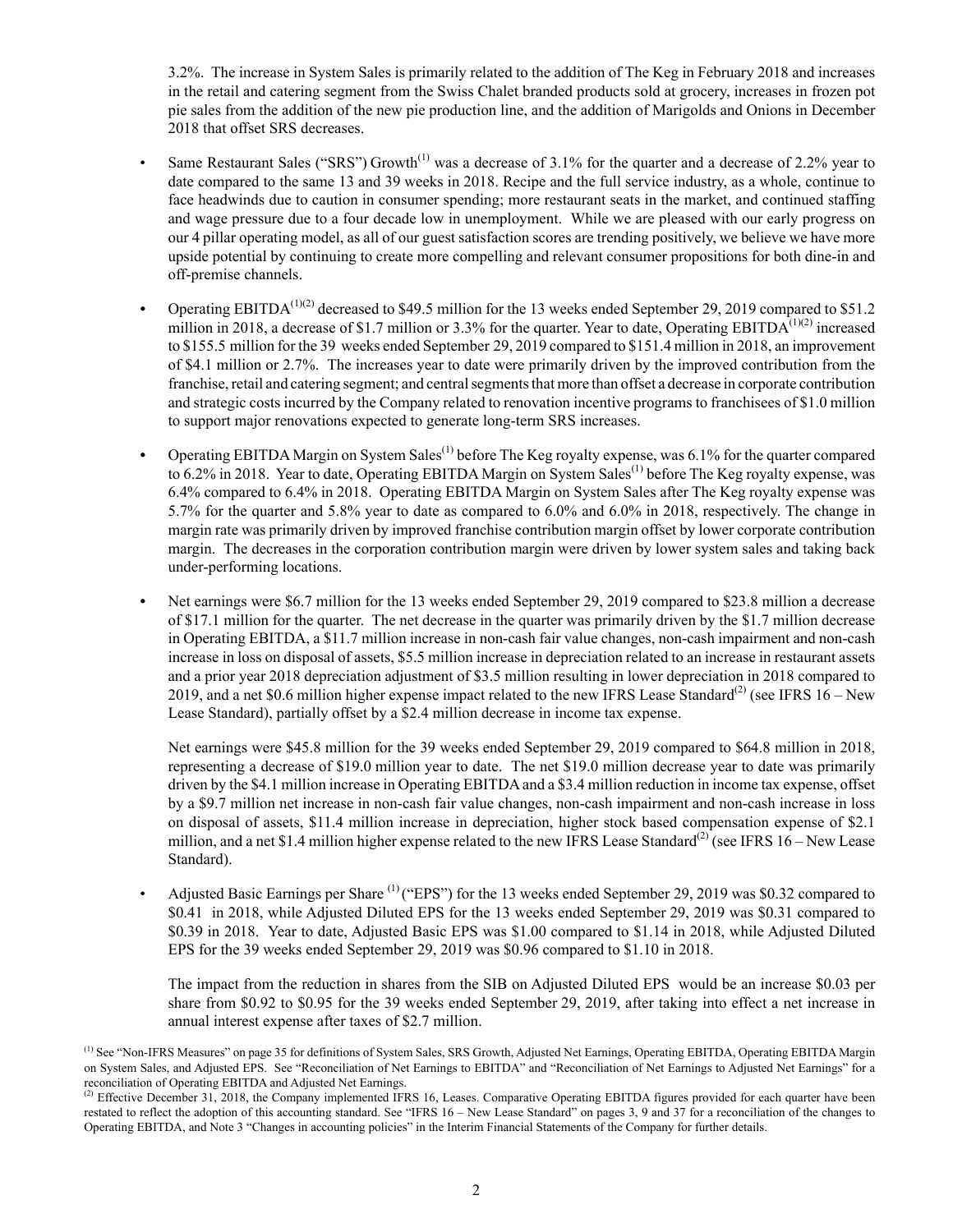# **IFRS 16 – New Lease Standard**

Effective December 31, 2018, the Company implemented IFRS 16, Leases. Comparative figures provided for each quarter have been restated to reflect the adoption of this accounting standard. Please refer to pages 9 and 35 for a reconciliation of the changes to Operating EBITDA. Further details on the accounting change are included in Note 3 "Changes in accounting policies" in the Interim Financial Statements of the Company.

Below is a summary of the impact resulting from the implementation of IFRS 16 on the Company's financial statements:

|                                                                    |    | As at<br>December 30,<br>2018 |              | <b>IFRS 16</b><br><b>Net Impact</b> |              | As at<br>December 31,<br>2018 |  |
|--------------------------------------------------------------------|----|-------------------------------|--------------|-------------------------------------|--------------|-------------------------------|--|
| <b>Assets</b>                                                      |    |                               |              |                                     |              |                               |  |
|                                                                    | -S | 104,939                       | -S           | 76,652                              | <sup>S</sup> | 181,591                       |  |
|                                                                    |    | 33,544                        |              | 427,789                             |              | 461,333                       |  |
|                                                                    |    | 399,990                       |              | 256,250                             |              | 656,240                       |  |
|                                                                    |    |                               |              | 760,691                             |              |                               |  |
| <b>Liabilities</b>                                                 |    |                               |              |                                     |              |                               |  |
| Provisions                                                         |    | 9,679                         | -S           | $(5,765)$ \$                        |              | 3.914                         |  |
|                                                                    |    |                               |              | 120,510                             |              | 120,510                       |  |
|                                                                    |    | 258,390                       |              | (26,016)                            |              | 232,374                       |  |
|                                                                    |    |                               |              | 688,363                             |              | 688,363                       |  |
|                                                                    |    | 13,796                        |              | (9,577)                             |              | 4,219                         |  |
|                                                                    |    | 87,667                        |              | (3,853)                             |              | 83,814                        |  |
|                                                                    |    | 92,831                        |              | (864)                               |              | 91,967                        |  |
|                                                                    |    |                               | \$           | 762,798                             |              |                               |  |
| <b>Impact to Total Shareholders' Equity</b> <i>manuformation</i> S |    | 485,812                       | S            | (2,107)                             | \$.          | 483,705                       |  |
|                                                                    |    |                               | $\mathbf{s}$ | 760,691                             |              |                               |  |

The impact to net earnings for the 13 and 39 weeks ended September 29, 2019 compared to 2018 was a net reduction to earnings before income tax of \$0.6 million for the quarter and \$1.4 million year to date. Operating income increased \$2.2 million for the quarter and increased \$7.3 million year to date compared to 2018 resulting from a decrease in rent expense offset by an increase in depreciation expense related to the right-of-use assets. The increase in Operating income is reduced by an increase in net interest expense of \$2.7 million for the quarter and \$8.7 million year to date related to the new lease standard.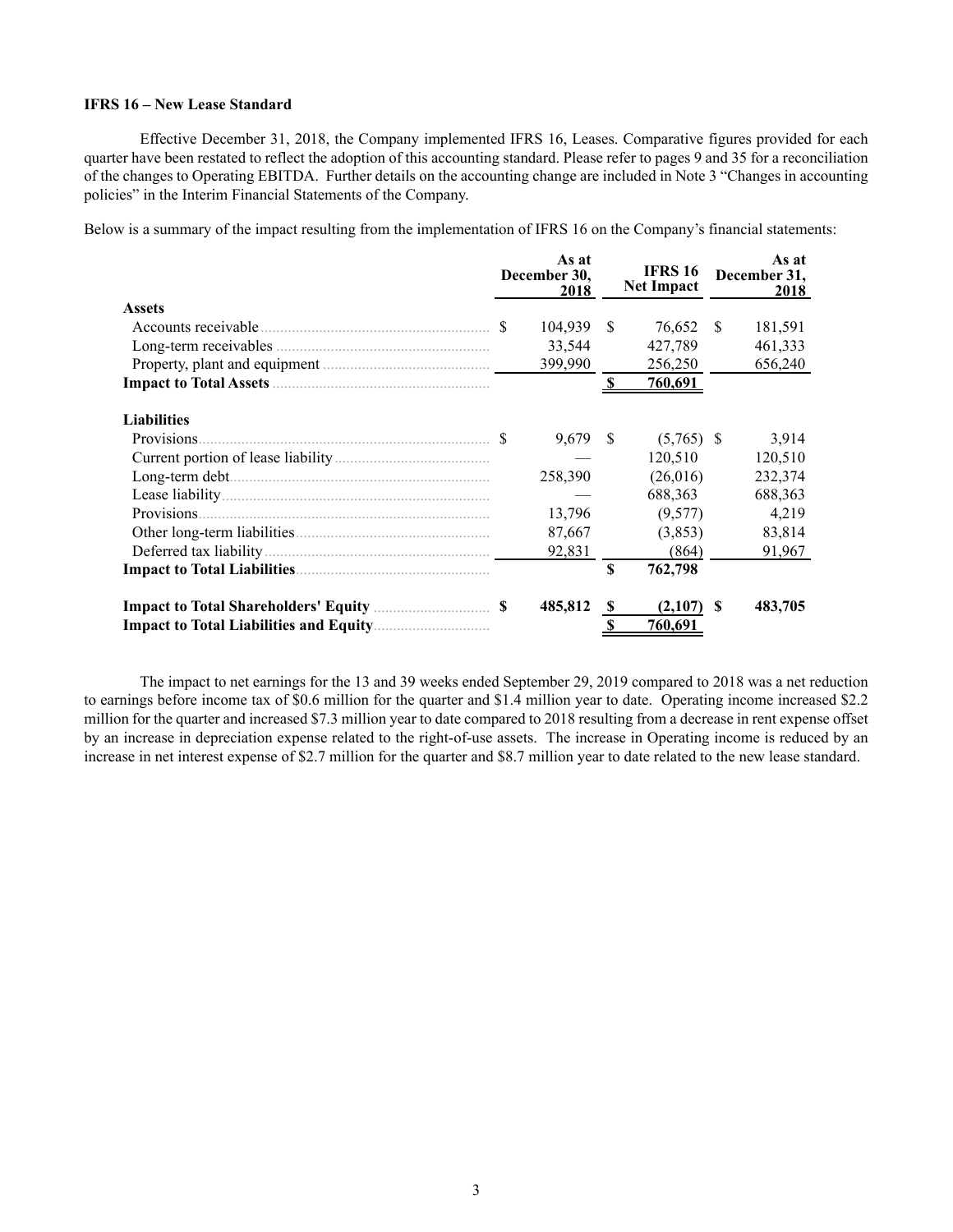The impact on the net earnings for the 13 and 39 weeks ended September 29, 2019 compared to the 13 and 39 weeks ended September 30, 2018 are presented below:

|                                                                                                                                                                                                                                      | For the 13 weeks<br><b>September 29, 2019</b> |                                                |  |                                                      |  |            |                                                                       | For the 13 weeks<br><b>September 30, 2018</b> |  |                                                                               |               |              |    |                                               |  |
|--------------------------------------------------------------------------------------------------------------------------------------------------------------------------------------------------------------------------------------|-----------------------------------------------|------------------------------------------------|--|------------------------------------------------------|--|------------|-----------------------------------------------------------------------|-----------------------------------------------|--|-------------------------------------------------------------------------------|---------------|--------------|----|-----------------------------------------------|--|
|                                                                                                                                                                                                                                      |                                               | Earnings<br>before<br><b>IFRS 16</b><br>impact |  | <b>IFRS 16</b><br>adoption<br>Consolidated<br>impact |  |            | Earnings<br>before<br><b>IAS 17</b><br>and<br><b>IFRIC4</b><br>impact |                                               |  | <b>Finance</b><br>lease<br>impact of<br><b>IAS 17</b><br>and<br><b>IFRIC4</b> |               | Consolidated |    | Change<br>resulting<br>from<br><b>IFRS 16</b> |  |
| Total gross revenue <b>contract to the contract of the contract of the contract of the contract of the contract of the contract of the contract of the contract of the contract of the contract of the contract of the contract </b> |                                               | \$308,959                                      |  | — S                                                  |  | 308,959    |                                                                       | \$310,061                                     |  |                                                                               | <sup>\$</sup> | 310,061      | S  |                                               |  |
|                                                                                                                                                                                                                                      |                                               | (111, 829)                                     |  |                                                      |  | (111, 829) |                                                                       | (111, 022)                                    |  |                                                                               |               | (111, 022)   |    |                                               |  |
| Selling, general and administrative                                                                                                                                                                                                  |                                               | (171, 131)                                     |  |                                                      |  | (171, 131) |                                                                       | (161, 100)                                    |  |                                                                               |               | (161, 100)   |    |                                               |  |
|                                                                                                                                                                                                                                      |                                               | $\hspace{0.1mm}-\hspace{0.1mm}$                |  | 14,065                                               |  | 14,065     |                                                                       |                                               |  | 1,238                                                                         |               | 1,238        |    | 12,827                                        |  |
|                                                                                                                                                                                                                                      |                                               | $\hspace{0.1mm}-\hspace{0.1mm}$                |  | (11, 408)                                            |  | (11, 408)  |                                                                       |                                               |  | (772)                                                                         |               | (772)        |    | (10, 636)                                     |  |
| Impairment of assets, net of reversals                                                                                                                                                                                               |                                               | (5,695)                                        |  |                                                      |  | (5,695)    |                                                                       |                                               |  |                                                                               |               |              |    |                                               |  |
|                                                                                                                                                                                                                                      |                                               | (2,595)                                        |  |                                                      |  | (2,595)    |                                                                       | (2,616)                                       |  |                                                                               |               | (2,616)      |    |                                               |  |
|                                                                                                                                                                                                                                      |                                               | 17,709 \$                                      |  | $2,657$ \$                                           |  | 20,366     | \$                                                                    | 35,323 \$                                     |  | 466 \$                                                                        |               | 35,789       | \$ | 2,191                                         |  |
| <b>Finance costs</b><br>Net interest expense and other financing<br>Share of (loss) gain from investment in                                                                                                                          |                                               | (1,657)                                        |  | (3,229)                                              |  | (4,886)    |                                                                       | (2,332)                                       |  | (487)                                                                         |               | (2,819)      |    | (2,742)                                       |  |
|                                                                                                                                                                                                                                      |                                               | (527)                                          |  |                                                      |  | (527)      |                                                                       | (921)                                         |  |                                                                               |               | (921)        |    |                                               |  |
| Earnings before change in fair value and                                                                                                                                                                                             | <sup>S</sup>                                  | 15,525 \$                                      |  | $(572)$ \$                                           |  | 14,953     | \$                                                                    | 32,070 \$                                     |  | $(21)$ \$                                                                     |               | 32,049       | S  | (551)                                         |  |
| Change in fair value of non-controlling                                                                                                                                                                                              |                                               |                                                |  |                                                      |  |            |                                                                       | (1,000)                                       |  |                                                                               |               | (1,000)      |    |                                               |  |
| Change in fair value of Exchangeable Keg                                                                                                                                                                                             |                                               | (3,066)                                        |  |                                                      |  | (3,066)    |                                                                       | 363                                           |  |                                                                               |               | 363          |    |                                               |  |
|                                                                                                                                                                                                                                      |                                               | $$12,459$ \$                                   |  | $(572)$ \$                                           |  | 11,887     | S                                                                     | 31,433 \$                                     |  | $(21)$ \$                                                                     |               | 31,412       |    | (551)                                         |  |

|                                                                                                                                                                                                                  | For the 39 weeks<br><b>September 29, 2019</b> |                                                                                                  |  |                                              |               |                                                                                            |   | For the 39 weeks                                                          | September 30, 2018                                                     |    |                                                                                         |   |                                        |
|------------------------------------------------------------------------------------------------------------------------------------------------------------------------------------------------------------------|-----------------------------------------------|--------------------------------------------------------------------------------------------------|--|----------------------------------------------|---------------|--------------------------------------------------------------------------------------------|---|---------------------------------------------------------------------------|------------------------------------------------------------------------|----|-----------------------------------------------------------------------------------------|---|----------------------------------------|
|                                                                                                                                                                                                                  |                                               | Earnings<br>before<br><b>IFRS 16</b><br>impact                                                   |  | <b>IFRS 16</b><br>adoption<br>impact         |               | Consolidated                                                                               |   | Earnings<br>before<br><b>IAS 17</b><br>and<br><b>IFRIC4</b><br>impact     | Finance<br>lease<br>impact of<br><b>IAS 17</b><br>and<br><b>IFRIC4</b> |    | Consolidated                                                                            |   | Change<br>resulting<br>from IFRS<br>16 |
|                                                                                                                                                                                                                  |                                               | \$925,463                                                                                        |  |                                              | <sup>\$</sup> | 925,463                                                                                    |   | \$863,719                                                                 |                                                                        | \$ | 863,719                                                                                 | S |                                        |
| Selling, general and administrative<br>Impairment of assets, net of reversals<br>Operating income<br><b>Finance costs</b><br>Net interest expense and other financing<br>Share of gain (loss) from investment in |                                               | (331,763)<br>(505,706)<br>$\overline{\phantom{m}}$<br>(9,656)<br>(3,070)<br>75,268 \$<br>(6,710) |  | 43,012<br>(34, 322)<br>8,690 \$<br>(10, 147) |               | (331,763)<br>(505,706)<br>43,012<br>(34, 322)<br>(9,656)<br>(3,070)<br>83,958<br>(16, 857) | S | (301,958)<br>(457,719)<br>—<br>(1,267)<br>(3,361)<br>99,414 \$<br>(7,703) | 3,638<br>(2,267)<br>$1,371$ \$<br>(1, 419)                             |    | (301,958)<br>(457, 719)<br>3.638<br>(2,267)<br>(1,267)<br>(3,361)<br>100,785<br>(9,122) | S | 39,374<br>(32,055)<br>7,319<br>(8,728) |
|                                                                                                                                                                                                                  |                                               | (1,218)                                                                                          |  |                                              |               | (1,218)                                                                                    |   | (482)                                                                     |                                                                        |    | (482)                                                                                   |   |                                        |
| Earnings before change in fair value and                                                                                                                                                                         | S.                                            | 67,340 \$                                                                                        |  | $(1,457)$ \$                                 |               | 65,883                                                                                     | S | 91,229 \$                                                                 | $(48)$ \$                                                              |    | 91,181                                                                                  | S | (1,409)                                |
| Change in fair value of non-controlling                                                                                                                                                                          |                                               |                                                                                                  |  |                                              |               |                                                                                            |   | (2,000)                                                                   |                                                                        |    | (2,000)                                                                                 |   |                                        |
| Change in fair value of Exchangeable Keg                                                                                                                                                                         |                                               | 855                                                                                              |  |                                              |               | 855                                                                                        |   |                                                                           |                                                                        |    |                                                                                         |   |                                        |
|                                                                                                                                                                                                                  |                                               | 68,195                                                                                           |  | $(1,457)$ \$                                 |               | 66,738                                                                                     |   | \$89,229                                                                  | $(48)$ \$                                                              |    | 89,181                                                                                  | S | (1, 409)                               |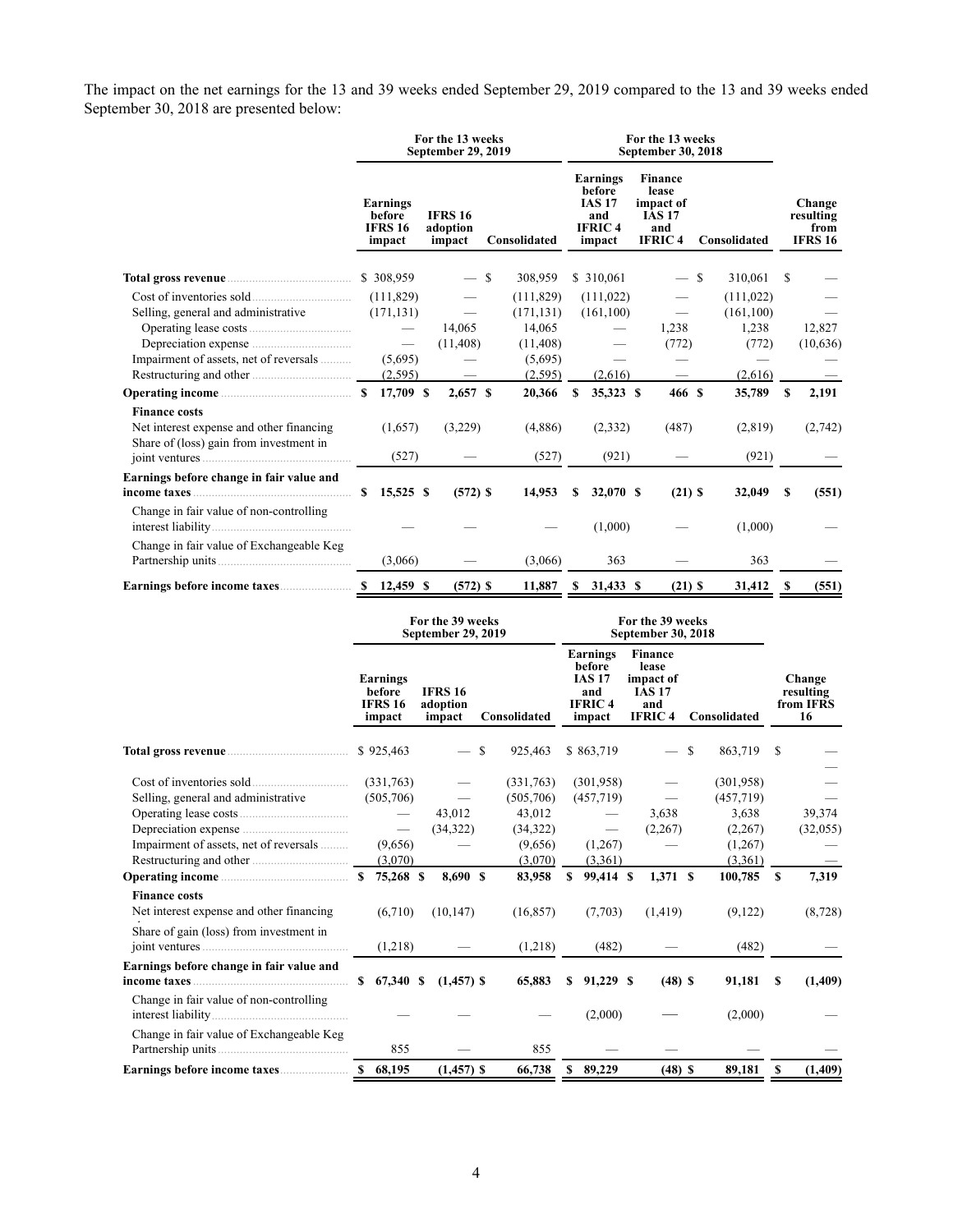# **Subsequent Events**

## **Dividend**

On November 11, 2019 the Company's Board of Directors declared a dividend of \$0.1121 per share of subordinate and multiple voting common stock. Payment of the dividend will be made on December 13, 2019 to shareholders of record at the close of business on November 29, 2019.

# **Share re-purchases**

Subsequent to September 29, 2019 until November 11, 2019, the Company has purchased 249,700 units of The Keg Royalties Income Fund ("KRIF") for \$4.0 million. These units are not cancelled and will be held by the Company as an investment in KRIF in addition to the 4,318,857 exchangeable KRIF units held by Keg Restaurants Ltd, a wholly owned subsidiary of Recipe.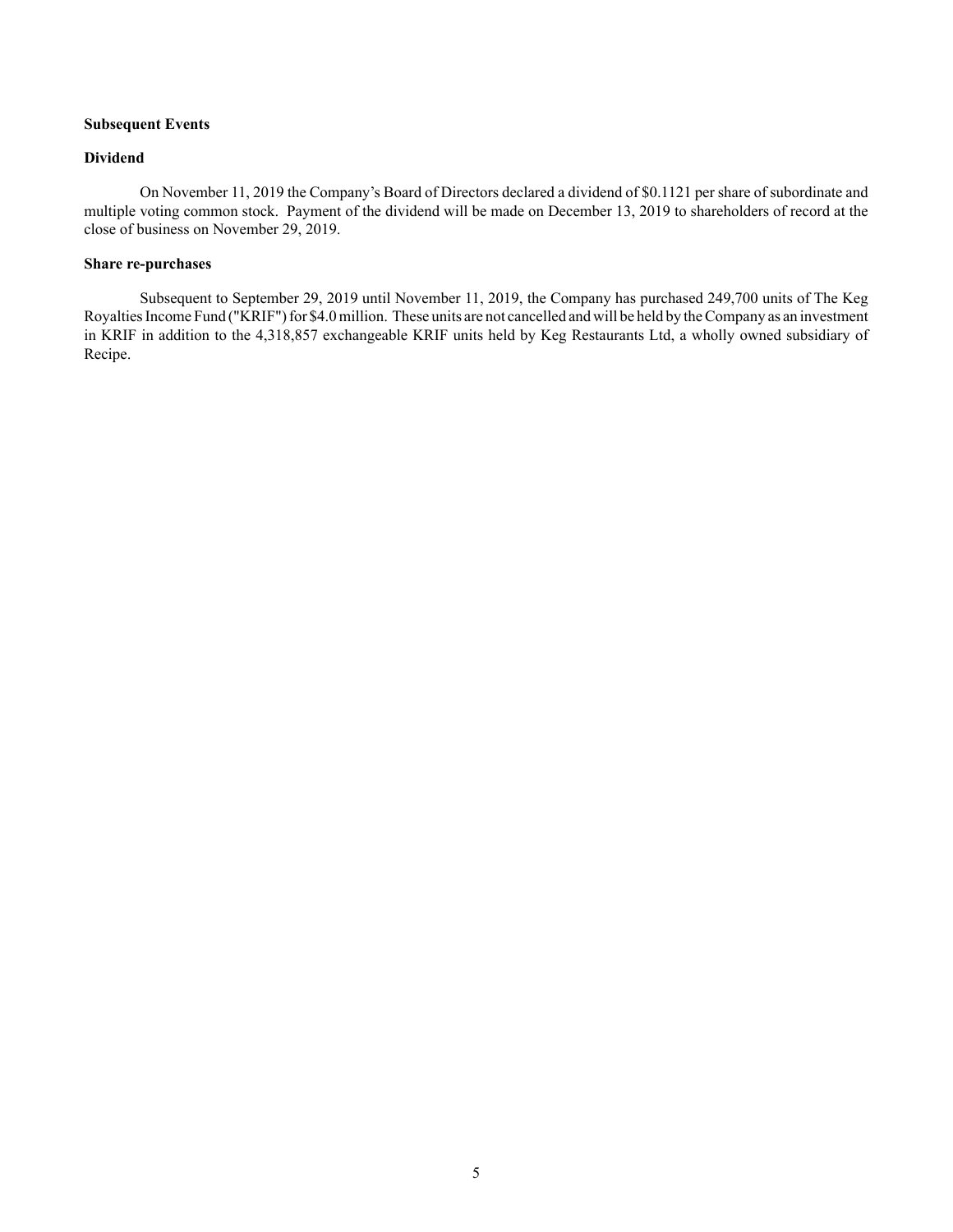## **Overview**

Recipe is a full service restaurant company that franchises and operates iconic restaurant brands. As at September 29, 2019, Recipe had 24 brands and 1,375 restaurants, 85% of which are operated by franchisees and joint venture partners, operating in 10 countries (Canada, USA, Bahrain, China, Macao, Oman, Panama, Qatar, Saudi Arabia and the UAE).



|                         |                | As at September 29, 2019 |                         |              |           | As at December 30, 2018<br>Joint<br><b>Franchise</b><br><b>Venture</b><br>15<br>197 |                |              |  |  |  |
|-------------------------|----------------|--------------------------|-------------------------|--------------|-----------|-------------------------------------------------------------------------------------|----------------|--------------|--|--|--|
| Unit count (unaudited)  | Corporate      | Franchise                | Joint<br><b>Venture</b> | <b>Total</b> | Corporate |                                                                                     |                | <b>Total</b> |  |  |  |
|                         | 16             | 192                      |                         | 208          |           |                                                                                     |                | 212          |  |  |  |
|                         | 11             | 286                      |                         | 297          | 10        | 282                                                                                 |                | 292          |  |  |  |
| Montana's               | 5              | 101                      |                         | 106          | 8         | 99                                                                                  |                | 107          |  |  |  |
|                         |                | 64                       |                         | 68           |           | 64                                                                                  |                | 68           |  |  |  |
| East Side Mario's $(1)$ | $\mathfrak{D}$ | 73                       |                         | 75           |           | 74                                                                                  |                | 76           |  |  |  |
|                         |                | 37                       |                         | 41           |           | 40                                                                                  |                | 44           |  |  |  |
|                         | 6              |                          |                         | 6.           |           |                                                                                     |                |              |  |  |  |
|                         | 26             | 16                       | $\overline{c}$          | 44           | 22        | 22                                                                                  | 2              | 46           |  |  |  |
|                         | 9              |                          |                         | 9            | 9         |                                                                                     |                | 9            |  |  |  |
| New York Fries          | 16             | 141                      |                         | 157          | 16        | 143                                                                                 |                | 159          |  |  |  |
|                         | 12             | 112                      |                         | 124          | 12        | 111                                                                                 |                | 123          |  |  |  |
|                         | 17             | 29                       | 14                      | 60           | 19        | 27                                                                                  | 18             | 64           |  |  |  |
| State $\&$ Main         | $\tau$         | 12                       |                         | 26           | 8         | 11                                                                                  |                | 26           |  |  |  |
| Elephant & Castle       | 9              |                          |                         | 10           | 10        |                                                                                     |                | 11           |  |  |  |
|                         |                |                          | 19                      | 19           |           |                                                                                     | 17             | 17           |  |  |  |
| 1909 Taverne Moderne    |                |                          | $\overline{c}$          | 2            |           |                                                                                     | $\overline{c}$ | 2            |  |  |  |
|                         | 14             |                          |                         | 14           | 13        |                                                                                     |                | 13           |  |  |  |
|                         | 48             | 58                       |                         | 106          | 49        | 56                                                                                  |                | 105          |  |  |  |
|                         |                |                          |                         |              |           |                                                                                     |                |              |  |  |  |
| Blanco Cantina          |                |                          |                         |              |           |                                                                                     |                |              |  |  |  |
|                         |                |                          |                         |              |           |                                                                                     |                |              |  |  |  |
| Casev's                 |                |                          |                         |              |           |                                                                                     |                |              |  |  |  |
| Total restaurants       | 208            | 1,123                    | 44                      | 1,375        | 208       | 1,128                                                                               | 46             | 1,382        |  |  |  |
|                         | 15%            | 82%                      | 3%                      | 100%         | 15%       | 83%                                                                                 | 3%             | 100%         |  |  |  |

(1)Unit count excludes East Side Mario restaurants located in the United States.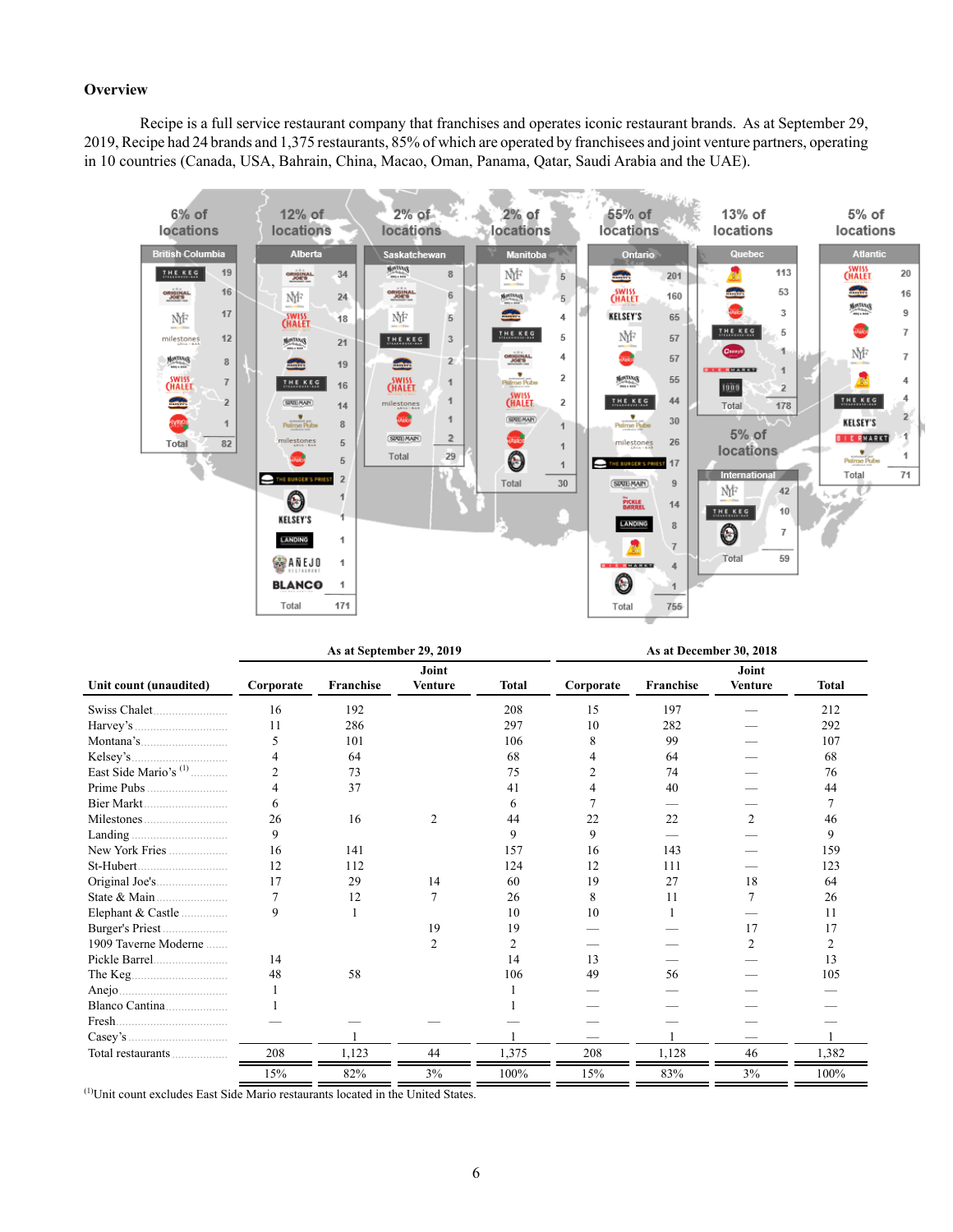## **Selected Financial Information**

The following table summarizes Recipe's System Sales Growth, SRS Growth, number of restaurants, Selling, general and administrative expenses, Operating EBITDA, Operating EBITDA Margin, Operating EBITDA on System Sales, and Free Cash Flow.

|                                                                         |              | 13 weeks ended        |                           |                       | 39 weeks ended            |                       |    |                       |  |  |
|-------------------------------------------------------------------------|--------------|-----------------------|---------------------------|-----------------------|---------------------------|-----------------------|----|-----------------------|--|--|
| (C\$ millions unless otherwise stated)                                  |              | September 29,<br>2019 |                           | September 30,<br>2018 |                           | September 29,<br>2019 |    | September 30,<br>2018 |  |  |
|                                                                         |              | (unaudited)           | (unaudited)               |                       |                           | (unaudited)           |    | (unaudited)           |  |  |
| System Sales $(1)(3)$ .                                                 | $\mathbf S$  | 869.1                 | $\boldsymbol{\mathsf{S}}$ | 879.8                 |                           | \$2,591.1             | \$ | 2,510.0               |  |  |
|                                                                         |              | (1.2)%                |                           | 28.5%                 |                           | 3.2 %                 |    | 25.2%                 |  |  |
| SRS Growth <sup>(2)(3)</sup>                                            |              | $(3.1)\%$             |                           | 1.8%                  |                           | $(2.2)\%$             |    | 1.9%                  |  |  |
|                                                                         |              | 208                   |                           | 207                   |                           | 208                   |    | 207                   |  |  |
|                                                                         |              | 44                    |                           | 46                    |                           | 44                    |    | 46                    |  |  |
|                                                                         |              | 1,123                 |                           | 1,117                 |                           | 1,123                 |    | 1,117                 |  |  |
|                                                                         |              | 1,375                 |                           | 1,370                 |                           | 1,375                 |    | 1,370                 |  |  |
|                                                                         | \$           | 309.0                 | \$                        | 310.1                 | $\mathsf{\$}$             | 925.5                 | \$ | 863.7                 |  |  |
| Operating EBITDA $^{(3)(4)}$ .                                          | $\mathbf S$  | 49.5                  | \$                        | 51.2                  | $\boldsymbol{\mathsf{S}}$ | 155.5                 | \$ | 151.4                 |  |  |
|                                                                         |              | 16.0 %                |                           | 16.5%                 |                           | 16.8 %                |    | 17.5%                 |  |  |
|                                                                         |              | 5.7 %                 |                           | 5.8%                  |                           | $6.0 \%$              |    | 6.0%                  |  |  |
|                                                                         | $\mathbb{S}$ | (3.4)                 | \$                        | (3.6)                 | \$                        | (10.7)                | \$ | (8.5)                 |  |  |
| Operating $EBITDA(3)$ , excluding The Keg royalty                       | \$           | 52.9                  | \$                        | 54.8                  | $\boldsymbol{\mathsf{S}}$ | 166.2                 | \$ | 159.9                 |  |  |
| Operating EBITDA Margin <sup>(3)</sup> excluding The Keg royalty        |              | 17.1 %                |                           | 17.7%                 |                           | 18.0 %                |    | 18.5%                 |  |  |
| Operating EBITDA Margin on System Sales <sup>(3)</sup> excluding The    |              | 6.1%                  |                           | 6.2%                  |                           | $6.4\%$               |    | 6.4%                  |  |  |
| Free cash flow <sup>(3)</sup> , before growth capex, dividends and NCIB | S            | 36.1                  | \$                        | 37.3                  | $\mathbb S$               | 111.6                 | \$ | 111.4                 |  |  |
|                                                                         | \$           | 0.59                  | \$                        | 0.60                  | \$                        | 1.82                  | \$ | 1.81                  |  |  |
|                                                                         | \$           | 0.58                  | \$                        | 0.58                  | \$                        | 1.76                  | \$ | 1.74                  |  |  |
| Free cash flow <sup>(3)</sup> , after growth capex, dividends and NCIB  | \$           | 4.2                   | \$                        | 31.9                  | \$                        | 35.6                  | \$ | 83.0                  |  |  |
|                                                                         | \$           | 0.07                  | \$                        | 0.51                  | \$                        | 0.58                  | \$ | 1.35                  |  |  |
|                                                                         | \$           | 0.07                  | \$                        | 0.49                  | \$                        | 0.56                  | \$ | 1.30                  |  |  |
|                                                                         | S            | 6.7                   | \$                        | 23.8                  | \$                        | 45.8                  | \$ | 64.8                  |  |  |
|                                                                         | S.           | 0.11                  | \$                        | 0.38                  | \$                        | 0.75                  | \$ | 1.05                  |  |  |
|                                                                         | \$           | 0.11                  | \$                        | 0.37                  | \$                        | 0.73                  | \$ | 1.01                  |  |  |
|                                                                         | $\mathbf S$  | 19.5                  | \$                        | 25.3                  | \$                        | 60.9                  | \$ | 70.2                  |  |  |
|                                                                         |              | 0.32                  | \$                        | 0.41                  | \$                        | 1.00                  | \$ | 1.14                  |  |  |
|                                                                         |              | 0.31                  | \$                        | 0.39                  | \$                        | 0.96                  | \$ | 1.10                  |  |  |

(1) Results from East Side Mario restaurants in the United States are excluded in the System Sales totals and number of restaurants. See "Non-IFRS Measures" on page 35 for definition of System Sales.

(2) Results from New York Fries located outside of Canada, East Side Mario restaurants in the United States, Casey's restaurants are excluded from SRS Growth. See "Non-IFRS Measures" on page 35 for definition of SRS Growth.

(3) See "Non-IFRS Measures" on page 35 for definitions of System Sales, System Sales Growth, SRS Growth, Operating EBITDA, Operating EBITDA Margin, and Operating EBITDA on System Sales.

(4) Effective December 31, 2018, the Company implemented IFRS 16, Leases. Comparative Operating EBITDA figures provided for each quarter have been restated to reflect the adoption of this accounting standard. See "IFRS 16 – New Lease Standard" on pages 3, 9 and 37 for a reconciliation of the changes to Operating EBITDA, and Note 3 "Changes in accounting policies" in the Interim Financial Statements of the Company for further details.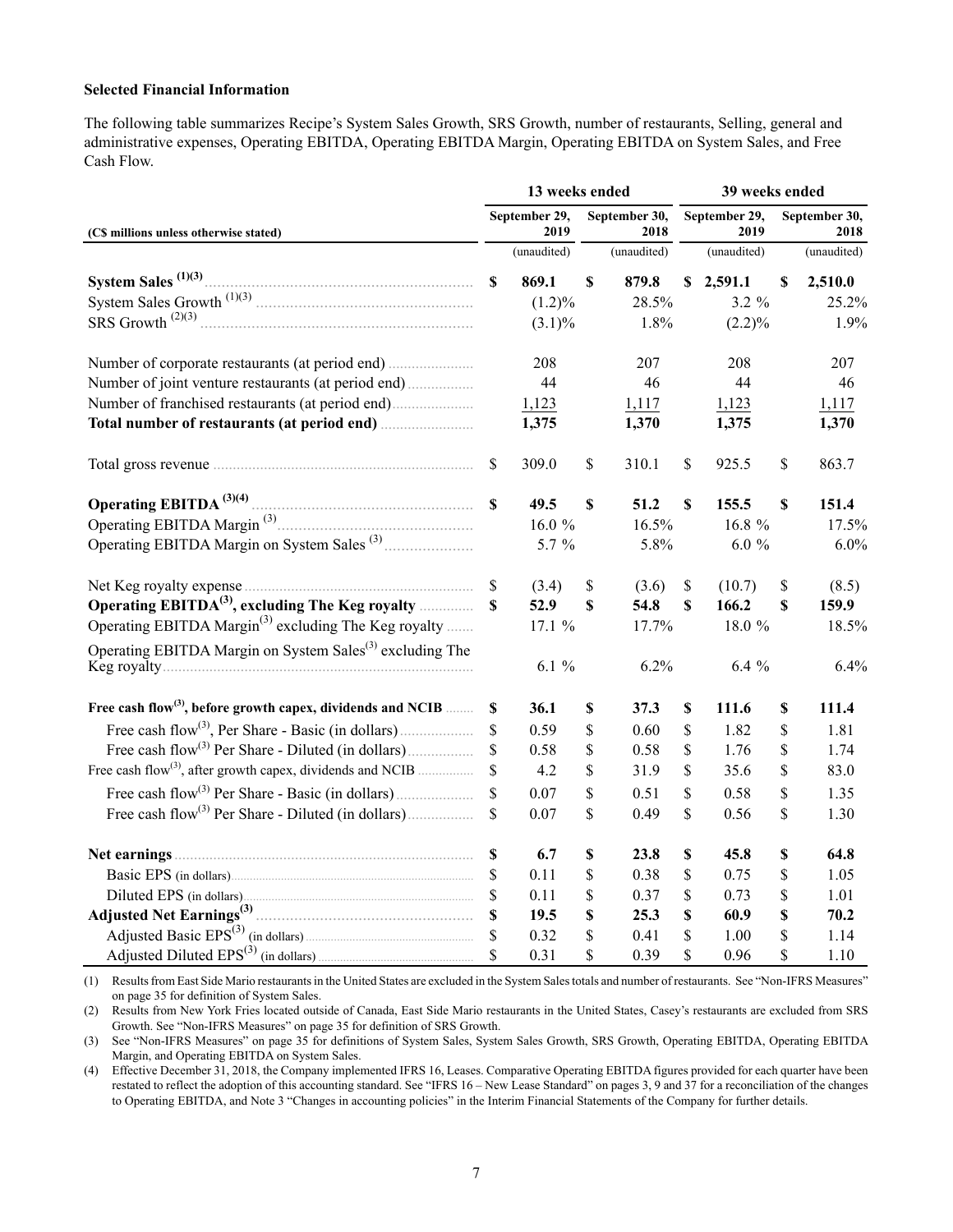The following table summarizes results of Recipe's operations for the 13 weeks and 39 weeks ended September 29, 2019, and September 30, 2018:

|                                                             |             | 13 weeks ended        |                           |                       | 39 weeks ended            |                       |                       |             |  |  |
|-------------------------------------------------------------|-------------|-----------------------|---------------------------|-----------------------|---------------------------|-----------------------|-----------------------|-------------|--|--|
| (C\$ millions unless otherwise stated)                      |             | September 29,<br>2019 |                           | September 30,<br>2018 |                           | September 29,<br>2019 | September 30,<br>2018 |             |  |  |
|                                                             |             | (unaudited)           |                           | (unaudited)           |                           | (unaudited)           |                       | (unaudited) |  |  |
|                                                             | S           | 869.1                 | <b>S</b>                  | 879.8                 | \$                        | 2,591.1               | S                     | 2,510.0     |  |  |
| Sales                                                       |             | 262.7                 | S                         | 260.9                 | \$                        | 786.7                 | $\mathbb{S}$          | 726.6       |  |  |
|                                                             |             | 46.3                  |                           | 49.1                  |                           | 138.7                 |                       | 137.1       |  |  |
|                                                             |             | 309.0                 | $\boldsymbol{\mathsf{S}}$ | 310.1                 | <sup>\$</sup>             | 925.5                 | $\mathbf{s}$          | 863.7       |  |  |
|                                                             |             | (111.8)               |                           | (111.0)               |                           | (331.8)               |                       | (302.0)     |  |  |
|                                                             |             |                       |                           |                       |                           |                       |                       |             |  |  |
|                                                             |             | (112.3)               |                           | (111.2)               |                           | (335.9)               |                       | (308.4)     |  |  |
|                                                             |             | (16.0)                |                           | (16.1)                |                           | (47.3)                |                       | (46.1)      |  |  |
|                                                             |             | (6.2)                 |                           | (6.4)                 |                           | (19.0)                |                       | (14.8)      |  |  |
|                                                             |             | (1.2)                 |                           | (2.0)                 |                           | (2.8)                 |                       | (6.4)       |  |  |
|                                                             |             | (27.8)                |                           | (11.7)                |                           | (83.7)                |                       | (40.6)      |  |  |
| Net (loss) gain on disposal of property, plant and          |             | (0.5)                 |                           | 1.8                   |                           | (0.9)                 |                       | 2.3         |  |  |
| Losses on early buyout/cancellation of equipment rental     |             |                       |                           |                       |                           |                       |                       |             |  |  |
|                                                             |             | (1.6)                 |                           | (0.3)                 |                           | (1.7)                 |                       | (0.8)       |  |  |
|                                                             |             | (2.9)                 |                           | (14.8)                |                           | (5.7)                 |                       | (41.6)      |  |  |
|                                                             |             | (168.5)               |                           | (160.6)               |                           | (497.0)               |                       | (456.3)     |  |  |
|                                                             |             | (5.7)                 |                           |                       |                           | (9.7)                 |                       | (1.3)       |  |  |
|                                                             |             | (2.6)                 |                           | (2.6)                 |                           | (3.1)                 |                       | (3.4)       |  |  |
|                                                             |             | 20.4 S                |                           | 35.8 S                |                           | 84.0 \$               |                       | 100.8       |  |  |
|                                                             |             | (4.9)                 |                           | (2.8)                 |                           | (16.9)                |                       | (9.1)       |  |  |
|                                                             |             | (0.5)                 |                           | (0.9)                 |                           | (1.2)                 |                       | (0.5)       |  |  |
| Earnings before change in fair value and income taxes (1) S |             | 15.0 S                |                           | 32.0                  | $\mathbf s$               | 65.9                  | $\mathbf{s}$          | 91.2        |  |  |
| Change in fair value of non-controlling interest liability  |             |                       |                           | (1.0)                 |                           |                       |                       | (2.0)       |  |  |
| Change in fair value of exchangeable Partnership units      |             | (3.1)                 |                           | 0.4                   |                           | 0.9                   |                       |             |  |  |
|                                                             |             | 11.9 <sup>°</sup>     |                           | 31.4 S                |                           | 66.7 \$               |                       | 89.2        |  |  |
|                                                             |             | (5.5)                 |                           | (3.1)                 |                           | (18.9)                |                       | (8.6)       |  |  |
|                                                             |             | 0.3                   |                           | (4.5)                 |                           | (2.1)                 |                       | (15.8)      |  |  |
|                                                             | \$          | 6.7                   | $\boldsymbol{\mathsf{S}}$ | 23.8                  | $\boldsymbol{\mathsf{S}}$ | 45.8                  | $\mathbf S$           | 64.8        |  |  |
| Adjusted Net Earnings <sup>(2)</sup> .                      | $\mathbf S$ | 19.5                  | \$                        | 25.3                  | $\boldsymbol{\mathsf{S}}$ | 60.9                  | $\mathbf{s}$          | 70.2        |  |  |
| Earnings per share attributable to common shareholders      |             |                       |                           |                       |                           |                       |                       |             |  |  |
| Basic EPS                                                   | \$          | 0.11                  | \$                        | 0.38                  | \$                        | 0.75                  | \$                    | 1.05        |  |  |
| Diluted EPS                                                 |             | 0.11                  | \$                        | 0.37                  | \$                        | 0.73                  | \$                    | 1.01        |  |  |
| Adjusted Basic EPS <sup>(2)</sup>                           |             | 0.32                  | \$                        | 0.41                  | \$                        | 1.00                  |                       | 1.14        |  |  |
|                                                             |             | 0.31                  | \$                        | 0.39                  | \$                        | 0.96                  | \$                    | 1.10        |  |  |

(1) Figures may not total due to rounding.

(2) See "Non-IFRS Measures" on page 35 for definitions of System Sales, Adjusted Net Earnings, Adjusted Basic EPS and Adjusted Diluted EPS. See page 9 for a reconciliation of Net Earnings to Adjusted Net Earnings.

(3) Effective December 31, 2018, the Company implemented IFRS 16, Leases. Comparative Operating EBITDA figures provided for each quarter have been restated to reflect the adoption of this accounting standard. See "IFRS 16 – New Lease Standard" on pages 3, 9 and 37 for a reconciliation of the changes to Operating EBITDA, and Note 3 "Changes in accounting policies" in the Interim Financial Statements of the Company for further details.

(4) Results from East Side Mario restaurants in the United States are excluded from System Sales totals. See "Non-IFRS Measures" on page 35 for definition of System Sales.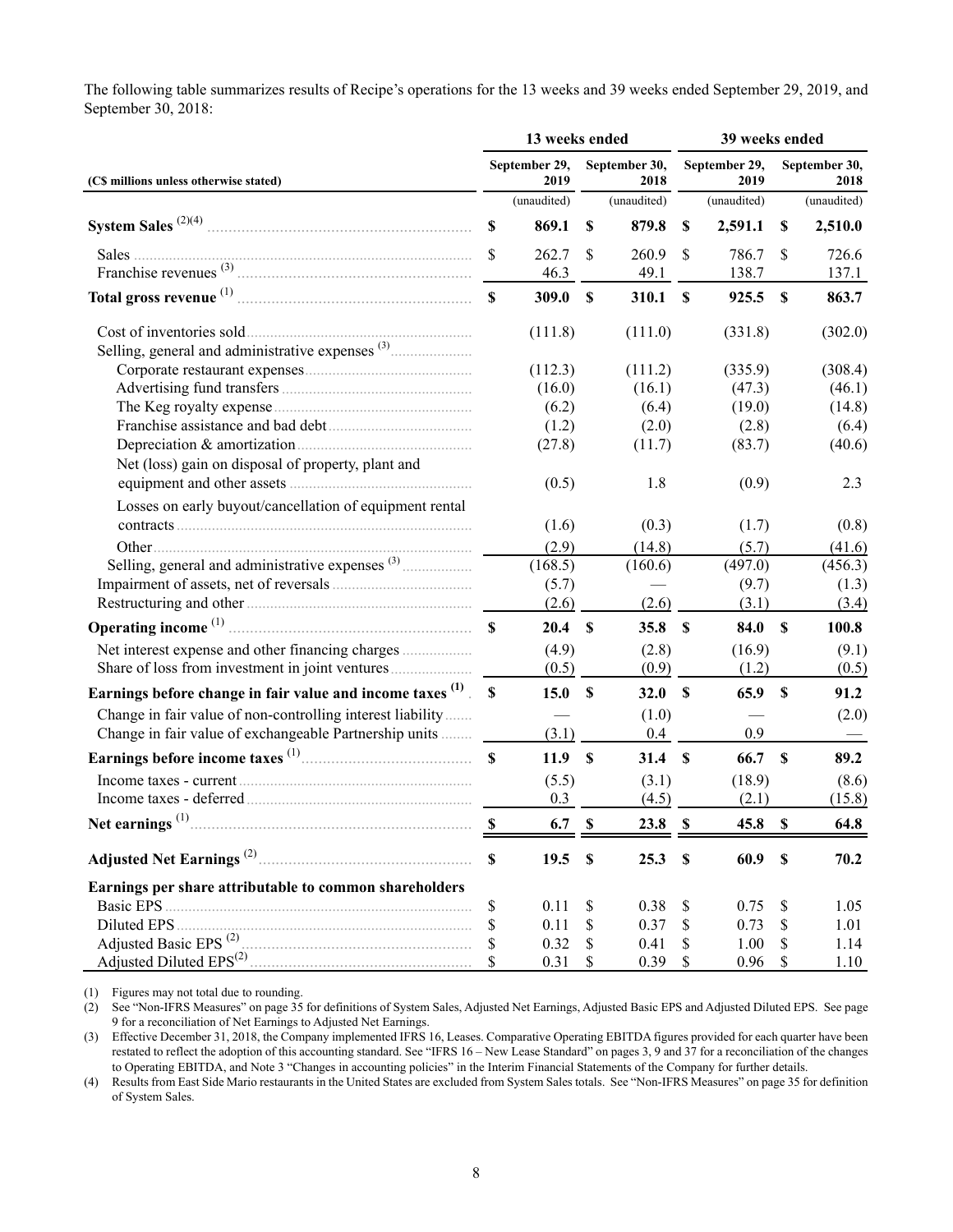|                                                                              |             | 13 weeks ended        |               |                       | 39 weeks ended            |                       |                           |                       |  |  |
|------------------------------------------------------------------------------|-------------|-----------------------|---------------|-----------------------|---------------------------|-----------------------|---------------------------|-----------------------|--|--|
| (C\$ millions unless otherwise stated)                                       |             | September 29,<br>2019 |               | September 30,<br>2018 |                           | September 29,<br>2019 |                           | September 30,<br>2018 |  |  |
|                                                                              |             | (unaudited)           |               | (unaudited)           |                           | (unaudited)           |                           | (unaudited)           |  |  |
| <b>Reconciliation of Net Earnings to Adjusted Net Earnings</b>               |             |                       |               |                       |                           |                       |                           |                       |  |  |
|                                                                              | \$          | 6.7                   | $\mathbb{S}$  | 23.8                  | $\mathbf{\hat{S}}$        | 45.8                  | <sup>\$</sup>             | 64.8                  |  |  |
|                                                                              |             | 0.1                   |               | 0.5                   |                           | 0.5                   |                           | 1.1                   |  |  |
|                                                                              |             | 5.7                   |               |                       |                           | 9.7                   |                           | 1.3                   |  |  |
|                                                                              |             | 2.6                   |               | 2.6                   |                           | 3.1                   |                           | 3.4                   |  |  |
| Change in fair value non-controlling interest liability                      |             |                       |               | 1.0                   |                           |                       |                           | 2.0                   |  |  |
| Change in fair value of exchangeable partnership units                       |             | 3.1                   |               | (0.4)                 |                           | (0.9)                 |                           |                       |  |  |
| Amortization of unearned conversion fees income                              |             | 0.3                   |               | (0.7)                 |                           | 0.2                   |                           | (0.9)                 |  |  |
| Losses on early buyout/cancellation of equipment rental                      |             |                       |               |                       |                           |                       |                           |                       |  |  |
|                                                                              |             | 1.6                   |               | 0.3                   |                           | 1.7                   |                           | 0.8                   |  |  |
| Net (gain) loss on disposal of property, plant and                           |             | 0.5                   |               | (1.8)                 |                           | 0.9                   |                           | (2.3)                 |  |  |
|                                                                              |             |                       |               |                       |                           |                       |                           |                       |  |  |
|                                                                              |             | (1.0)                 |               |                       |                           |                       |                           |                       |  |  |
|                                                                              |             | 19.5                  | $\mathbf s$   | 25.3                  | $\boldsymbol{\mathsf{S}}$ | 60.9                  | $\boldsymbol{\mathsf{S}}$ | 70.2                  |  |  |
| Reconciliation of Net Earnings to EBITDA <sup>(2)</sup>                      |             |                       |               |                       |                           |                       |                           |                       |  |  |
|                                                                              | \$          | 6.7                   | $\mathsf{\$}$ | 23.8                  | \$                        | 45.8                  | \$                        | 64.8                  |  |  |
| Net interest expense and other financing charges                             |             | 4.9                   |               | 2.8                   |                           | 16.9                  |                           | 9.1                   |  |  |
|                                                                              |             | 5.2                   |               | 7.6                   |                           | 21.0                  |                           | 24.4                  |  |  |
|                                                                              |             | 28.4                  |               | 12.6                  |                           | 85.3                  |                           | 43.1                  |  |  |
|                                                                              | -S          | 45.2 S                |               | 46.8                  | $\mathbf S$               | 169.0 S               |                           | 141.4                 |  |  |
| Reconciliation of EBITDA <sup>(2)</sup> to Operating EBITDA <sup>(2)</sup> : |             |                       |               |                       |                           |                       |                           |                       |  |  |
|                                                                              |             | 0.1                   |               | 0.5                   |                           | 0.5                   |                           | 1.1                   |  |  |
|                                                                              |             | 5.7                   |               |                       |                           | 9.7                   |                           | 1.3                   |  |  |
|                                                                              |             | 2.6                   |               | 2.6                   |                           | 3.1                   |                           | 3.4                   |  |  |
| Change in fair value non-controlling interest liability                      |             |                       |               | 1.0                   |                           |                       |                           | 2.0                   |  |  |
| Change in fair value of exchangeable partnership units                       |             | 3.1                   |               | (0.4)                 |                           | (0.9)                 |                           |                       |  |  |
|                                                                              |             | 2.8                   |               | 2.7                   |                           | 8.3                   |                           | 6.3                   |  |  |
| Amortization of unearned conversion fees income                              |             | 0.3                   |               | (0.7)                 |                           | 0.2                   |                           | (0.9)                 |  |  |
| Losses on early buyout/cancellation of equipment rental                      |             |                       |               |                       |                           |                       |                           |                       |  |  |
|                                                                              |             | 1.6                   |               | 0.3                   |                           | 1.7                   |                           | 0.8                   |  |  |
| Net (gain) loss on disposal of property, plant and                           |             |                       |               |                       |                           |                       |                           |                       |  |  |
|                                                                              |             | 0.5                   |               | (1.8)                 |                           | 0.9                   |                           | (2.3)                 |  |  |
|                                                                              |             | 2.1                   |               | 2.2                   |                           | 5.8                   |                           | 3.8                   |  |  |
|                                                                              |             | (0.6)                 |               | (1.4)                 |                           | (0.8)                 |                           | (2.7)                 |  |  |
|                                                                              |             | 0.3                   |               | 0.6                   |                           | 1.1                   |                           | 0.8                   |  |  |
|                                                                              |             | (14.1)                |               | (1.2)                 |                           | (43.0)                |                           | (3.6)                 |  |  |
| Operating EBITDA <sup><math>(1)(2)(3)</math></sup>                           | $\mathbf S$ | 49.5                  | $\mathbf S$   | 51.2                  | $\mathbf S$               | 155.5                 | $\mathbb{S}$              | 151.4                 |  |  |

 $<sup>(1)</sup>$ Figures may not total due to rounding.</sup>

( $^{2}$ )See "Non-IFRS Measures" on page 35 for definitions of Adjusted Net Earnings, EBITDA and Operating EBITDA.

 $(3)$ Effective December 31, 2018, the Company implemented IFRS 16, Leases. Comparative Operating EBITDA figures provided for each quarter have been restated to reflect the adoption of this accounting standard. See "IFRS 16 – New Lease Standard" on pages 3, 9 and 37 for a reconciliation of the changes to Operating EBITDA, and Note 3 "Changes in accounting policies" in the Interim Financial Statements of the Company for further details.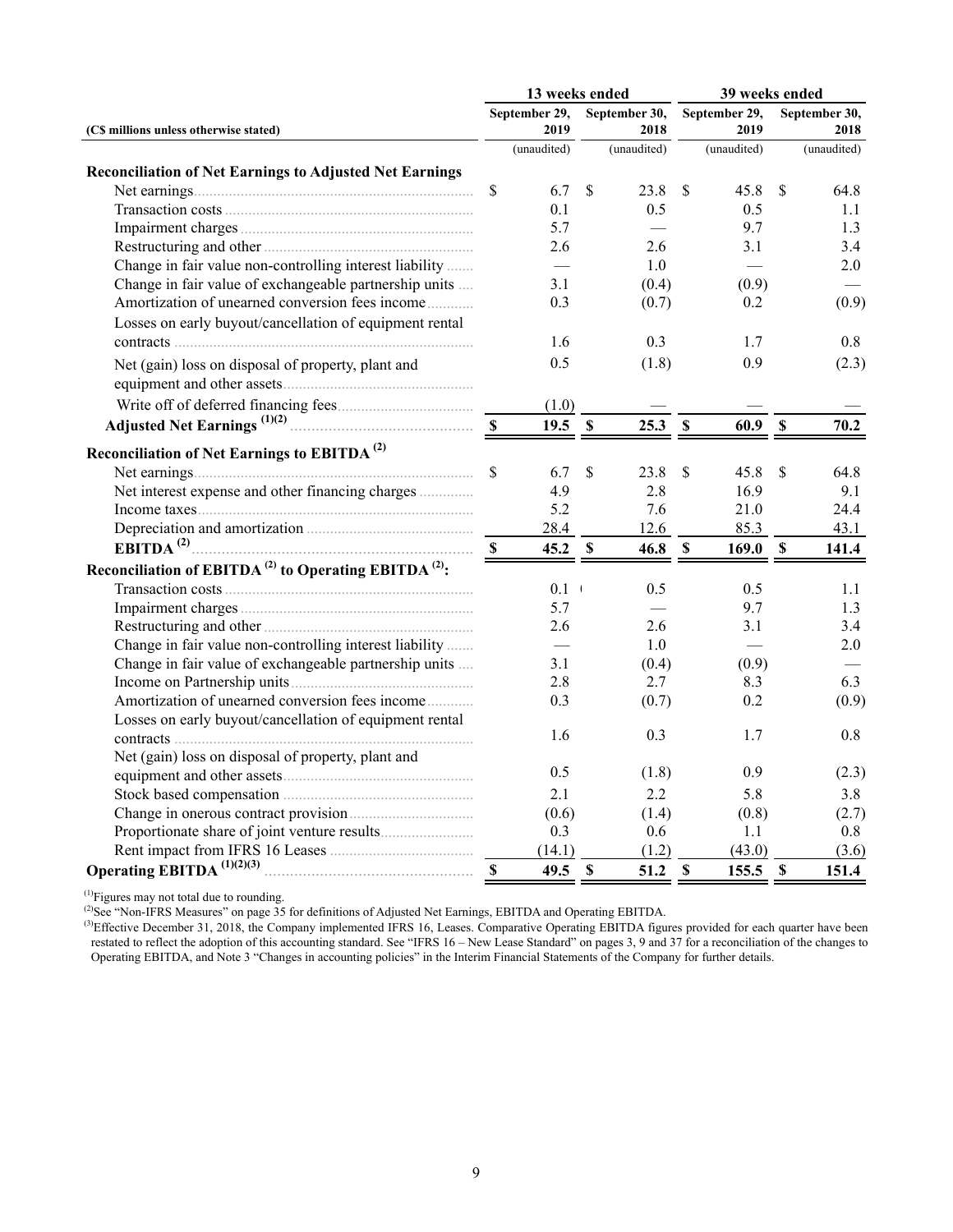|                                                                                      |                           | 13 weeks ended |             |                   | 39 weeks ended |                   |                           |               |  |  |
|--------------------------------------------------------------------------------------|---------------------------|----------------|-------------|-------------------|----------------|-------------------|---------------------------|---------------|--|--|
|                                                                                      |                           | September 29,  |             | September 30,     |                | September 29,     |                           | September 30, |  |  |
| (C\$ millions unless otherwise stated)                                               |                           | 2019           |             | 2018              |                | 2019              |                           | 2018          |  |  |
|                                                                                      |                           | (unaudited)    |             | (unaudited)       |                | (unaudited)       |                           | (unaudited)   |  |  |
|                                                                                      | $\mathbf S$               | $49.5$ \$      |             | 51.2              | <b>S</b>       | $155.5$ \$        |                           | 151.4         |  |  |
| Reconciliation of Operating EBITDA <sup>(2)</sup> to Free Cash Flow <sup>(2)</sup> : |                           |                |             |                   |                |                   |                           |               |  |  |
|                                                                                      |                           | (3.8)          |             | (7.0)             |                | (14.4)            |                           | (16.3)        |  |  |
|                                                                                      |                           | (4.5)          |             | (4.1)             |                | (12.3)            |                           | (12.1)        |  |  |
| Interest expense on note payable to The Keg Royalties                                |                           | (1.1)          |             | (1.1)             |                | (3.2)             |                           | (2.5)         |  |  |
|                                                                                      |                           | (4.0)          |             | (1.7)             |                | (14.0)            |                           | (9.1)         |  |  |
| Free Cash Flow <sup>(2)</sup> before Growth capex, dividends and NCIB <sup>(1)</sup> | $\mathbb S$               | <b>36.1</b>    | $\mathbf S$ | 37.3              | $\mathbf S$    | 111.6 $\sqrt{s}$  |                           | 111.4         |  |  |
|                                                                                      |                           | (8.2)          |             | (3.9)             |                | (20.7)            |                           | (12.8)        |  |  |
|                                                                                      |                           | (0.3)          |             | 5.9               |                | 0.6               |                           | 6.1           |  |  |
|                                                                                      |                           | (6.8)          |             | (6.7)             |                | (20.6)            |                           | (20.0)        |  |  |
| $NCIB$                                                                               |                           | (16.5)         |             | (0.7)             |                | (35.2)            |                           | (1.7)         |  |  |
| Free Cash Flow <sup>(2)</sup> after Growth capex, dividends and $NCIB^{(1)}$         | $\boldsymbol{\mathsf{s}}$ | 4.2            | <b>S</b>    | 31.9 <sup>°</sup> |                | 35.6 <sup>8</sup> |                           | 83.0          |  |  |
| <b>Reconciliation of Operating EBITDA to Adjusted Net</b><br>Earnings $^{(2)}$ :     |                           |                |             |                   |                |                   |                           |               |  |  |
|                                                                                      | \$                        | 49.5           | \$          | 51.2              | -S             | $155.5$ \$        |                           | 151.4         |  |  |
| Net interest expense and other financing charges                                     |                           | (4.9)          |             | (2.8)             |                | (16.9)            |                           | (9.1)         |  |  |
|                                                                                      |                           | (5.2)          |             | (7.6)             |                | (21.0)            |                           | (24.4)        |  |  |
|                                                                                      |                           | (28.4)         |             | (12.6)            |                | (85.3)            |                           | (43.1)        |  |  |
|                                                                                      |                           | (1.0)          |             |                   |                |                   |                           |               |  |  |
|                                                                                      |                           | (2.8)          |             | (2.7)             |                | (8.3)             |                           | (6.3)         |  |  |
|                                                                                      |                           | (2.1)          |             | (2.2)             |                | (5.8)             |                           | (3.8)         |  |  |
|                                                                                      |                           | 0.6            |             | 1.4               |                | 0.8               |                           | 2.7           |  |  |
|                                                                                      |                           | (0.3)          |             | (0.6)             |                | (1.1)             |                           | (0.8)         |  |  |
|                                                                                      |                           | 14.1           |             | 1.2               |                | 43.0              |                           | 3.6           |  |  |
|                                                                                      | - \$                      | $19.5$ \$      |             | 25.3              | $\mathbf s$    | 60.9              | $\boldsymbol{\mathsf{S}}$ | 70.2          |  |  |
| Reconciliation of Adjusted Net Earnings <sup>(2)</sup> to Net<br>Earnings $^{(2)}$ : |                           |                |             |                   |                |                   |                           |               |  |  |
|                                                                                      |                           | (0.1)          |             | (0.5)             |                | (0.5)             |                           | (1.1)         |  |  |
| Change in fair value non-controlling interest liability                              |                           |                |             | (1.0)             |                |                   |                           | (2.0)         |  |  |
|                                                                                      |                           | 1.0            |             |                   |                |                   |                           |               |  |  |
| Change in fair value of exchangeable partnership units                               |                           | (3.1)          |             | 0.4               |                | 0.9               |                           |               |  |  |
| Amortization of unearned conversion fees income                                      |                           | (0.3)          |             | 0.7               |                | (0.2)             |                           | 0.9           |  |  |
| Losses on early buyout/cancellation of equipment rental                              |                           | (1.6)          |             | (0.3)             |                | (1.7)             |                           | (0.8)         |  |  |
| Net (gain) loss on disposal of property, plant and                                   |                           | (0.5)          |             | 1.8               |                | (0.9)             |                           | 2.3           |  |  |
|                                                                                      |                           | (5.7)          |             |                   |                | (9.7)             |                           | (1.3)         |  |  |
|                                                                                      |                           | (2.6)          |             | (2.6)             |                | (3.1)             |                           | (3.4)         |  |  |
| Net Earnings $^{(1)}$                                                                | $\mathbf S$               | 6.7            | $\mathbf S$ | 23.8              | $\mathbf S$    | 45.8              | $\boldsymbol{\mathsf{S}}$ | 64.8          |  |  |
|                                                                                      |                           |                |             |                   |                |                   |                           |               |  |  |

 $<sup>(1)</sup>$ Figures may not total due to rounding.</sup>

( $^{2}$ )See "Non-IFRS Measures" on page  $36$  for definitions of Adjusted Net Earnings, EBITDA and Operating EBITDA.

 $(3)$ Effective December 31, 2018, the Company implemented IFRS 16, Leases. Comparative Operating EBITDA figures provided for each quarter have been restated to reflect the adoption of this accounting standard. See "IFRS 16 – New Lease Standard" on pages 3, 9 and 38 for a reconciliation of the changes to Operating EBITDA, and Note 3 "Changes in accounting policies" in the Interim Financial Statements of the Company for further details.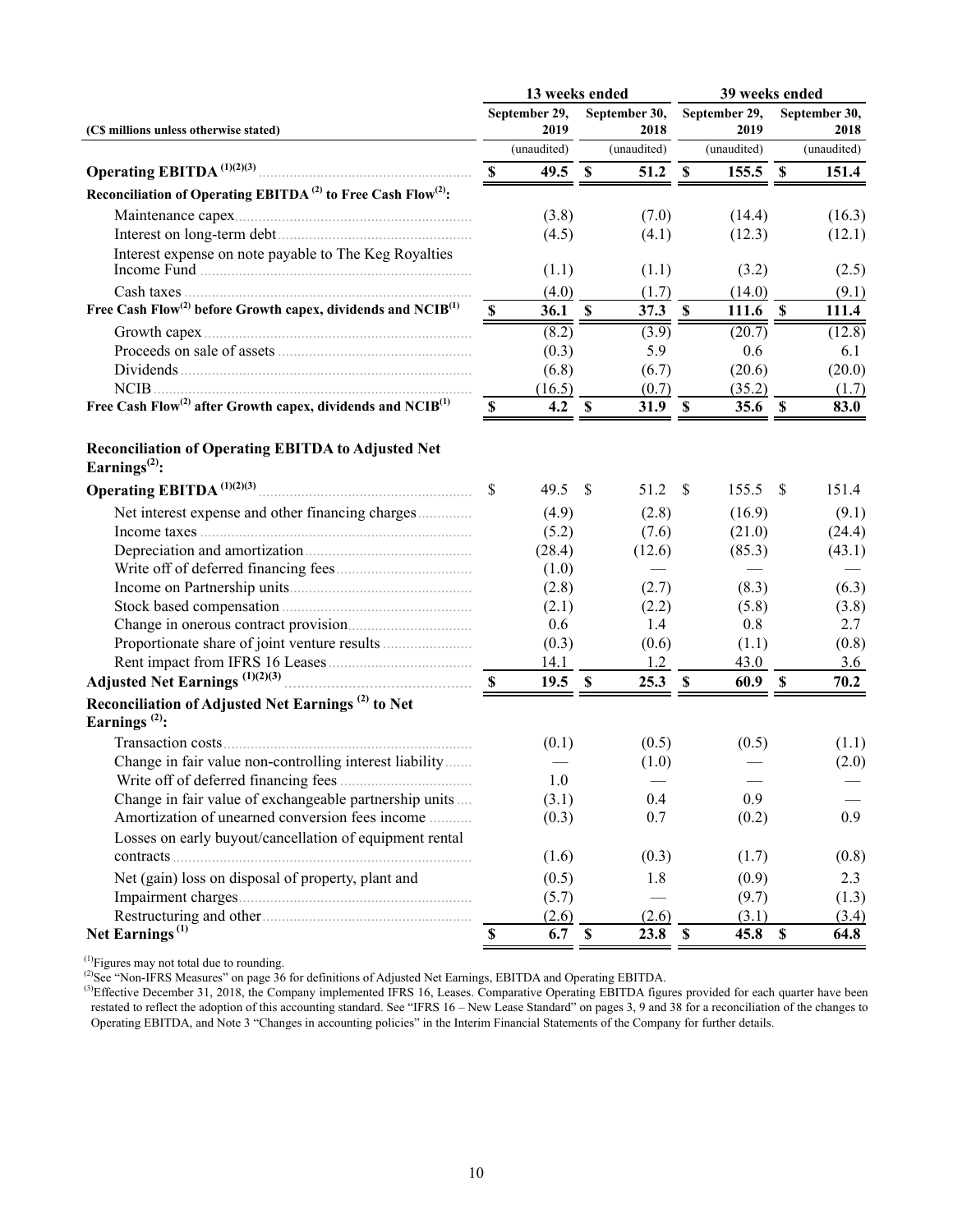# **Factors Affecting Our Results of Operations**

## *SRS Growth*

SRS Growth is a metric used in the restaurant industry to compare sales earned in establishing locations over a certain period of time, such as a fiscal quarter, for the current period and the same period in the previous year. SRS Growth helps explain what portion of sales growth can be attributed to growth in established locations separate from the portion that can be attributed to the opening of net new restaurants. Recipe calculates SRS Growth as the percentage increase or decrease in sales of restaurants open for at least 24 complete months. Recipe's SRS Growth results exclude Casey's restaurants as the Company is in the process of winding down its operations; and sales from international operations from 42 New York Fries and 3 East Side Mario's.

SRS Growth is primarily driven by changes in the number of guest transactions and changes in average transaction dollar size. Recipe's SRS Growth results are principally impacted by both its operations and marketing efforts. Recipe's SRS Growth results are also impacted by external factors, particularly macro‑economic developments that affect discretionary consumer spending regionally and across Canada.

Atypical weather conditions over a prolonged period of time can adversely affect Recipe's business. In particular, during the winter months, unusually heavy snowfalls, ice storms, or other extreme weather conditions can impede guest visits to restaurants and, in turn, can negatively impact sales and profitability.

Management will continually assess each brand to ensure that it maintains a strong consumer proposition, an engaged franchisee and associate network and a culture that reflects their business goals to achieve leadership in the Restaurant business by putting people at the center of everything they do.

To continually ensure a strong Consumer Proposition, management will focus on 4 fundamental pillars for the Guest Experience; Quality of Food, Quality of Service, Value for the Experience and Ambience. This will continue to include the use of technology to improve both the timeliness and transparency of data but also the integration of that data to enable management to be more effective and efficient in delivering a great guest experience. Further focus on developing effective training programs for both leadership, franchisees and front line associates will also be enhanced as a critical component to having a successful formula to build SRS by increasing guest transactions.

SRS<sup>(1)</sup> was a decrease of 3.1% for the quarter and a decrease of 2.2% year to date compared to the same 13 and 39 weeks in 2018. Recipe and the full service industry, as a whole, continue to face headwinds due to caution in consumer spending; more restaurant seats in the market, and continued staffing and wage pressure due to a four decade low in unemployment. While we are pleased with our early progress on our 4 pillar operating model, as all of our guest satisfaction scores are trending positively, we believe we have more upside potential by continuing to create more compelling and relevant consumer propositions for both dine-in and off-premise channels.

Management continues to focus on both short-term and long-term strategies to improve SRS through restaurant renovations, greater emphasis on menu innovation, enhanced guest experiences, expanded off-premise sales through new and improved e-commerce applications, operational excellence initiatives including using technology to improve the timeliness and transparency of data, and brand specific digital-social media marketing that reaches local consumers with relevant offerings tailored to them.

## *Competition*

The Canadian Restaurant Industry has been and continues to be intensely competitive and it continues to evolve. While guests' expectations have increased over the years, many of the factors that impact their decisions remain the same: quality of food, service, value (including convenience) and ambiance. Recipe competes with a range of competitors including large national and regional restaurant chains and local independent restaurant operators. While independent operators continue to have a significant share in the restaurant industry, Recipe's management believes that its scale will continue (especially in today's macro environment), offer significant competitive advantages compared to their independent counterparts. These advantages include lower food costs through greater purchasing power, strategic partnerships such as with Google, Scene and CAA, stronger selection of sites and a long history and expertise in real estate negotiations.

See "Non-IFRS Measures" on page 36 for a description of how Recipe calculates SRS growth. SRS Growth for individual brands may be higher or lower than SRS Growth for all restaurants combined, and in some cases, SRS Growth, for individual brands, may be negative.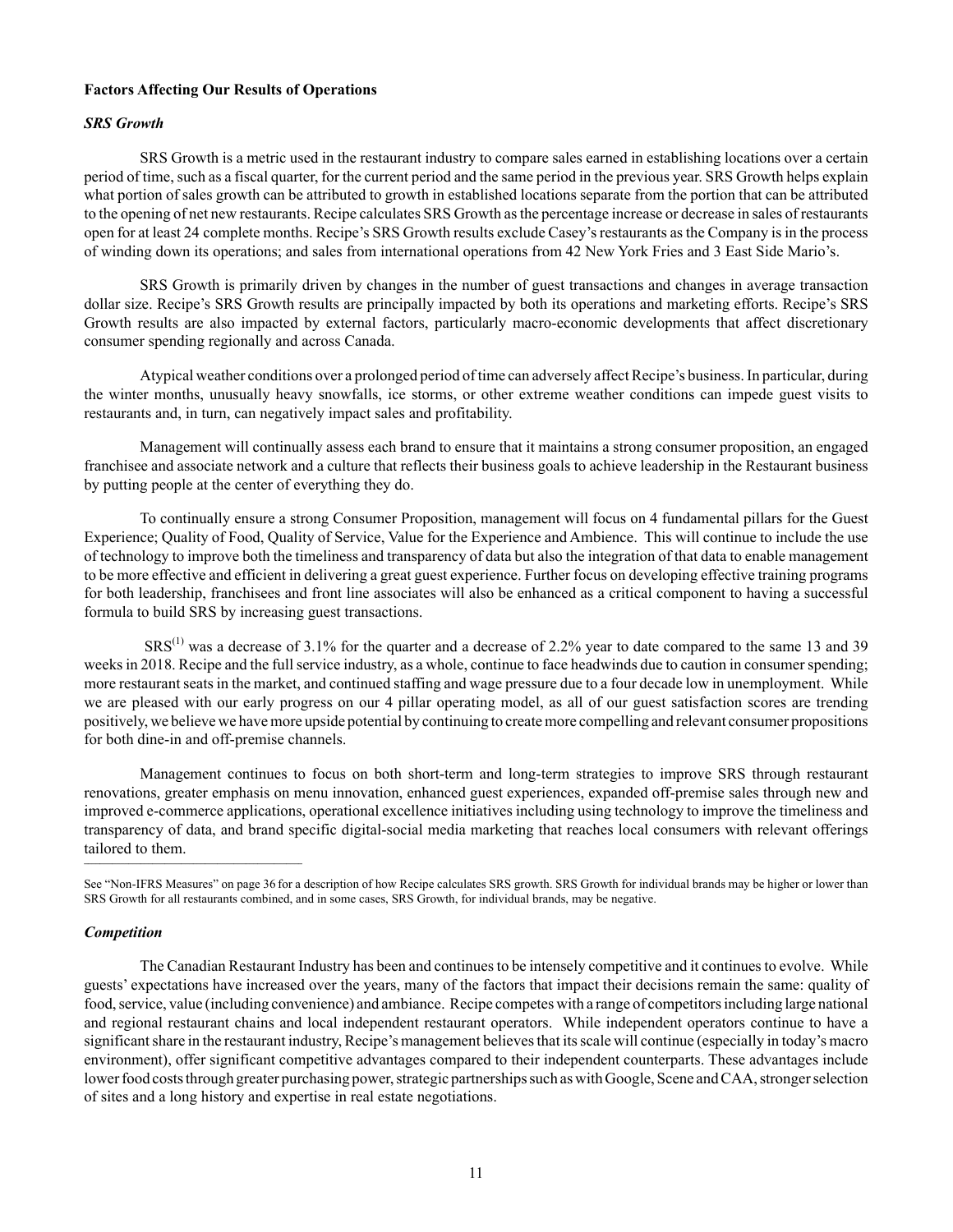#### *Restaurant Portfolio Management and Continuous Network Improvement*

The opening and success of new restaurants is dependent on a number of factors, including: availability of suitable sites; negotiation of acceptable lease terms for new locations; attracting qualified franchisees with suitable financing; availability, training and retention of management and other employees necessary to operate new corporate restaurants; and other factors, some of which are beyond Recipe's control. Management continues to review its portfolio of restaurants to maximize site potential and profitability to the Company. For restaurant locations that no longer fit the longer strategic plan of the Company, Management will take steps to exit these under-performing sites.

Restaurant renovations also contribute to network improvement. However, the timing of renovations is dependent on having sufficient term remaining on both the particular franchise agreement and lease agreement. Franchisees are responsible for financing franchise restaurant renovations. We have found that renovations are most successful when they include changes to the exterior and interior coupled with a fresh approach to guest service and experience. During the 13 and 39 weeks ended September 29, 2019, the Company completed 33 and 84 renovations, respectively.

The Company contributes towards renovation incentive programs for certain brands to assist franchisees with the cost of major renovations that are expected to generate long-term SRS increases from enhanced guest experiences across all 4 Pillars of Operational Excellence. For the 39 weeks ended September 29, 2019, the Company has contributed \$1.0 million towards these renovation incentive programs which has supported the completion of 21 restaurant renovations.

Recipe's restaurant network consists of company-owned corporate locations and franchised locations. As at the end of September 29, 2019, there were 1,375 restaurants. The following table presents the changes in Recipe's restaurant unit count:

|                                               | For the 39 weeks ended |                    |                |              |           |                    |                |       |  |  |  |  |  |
|-----------------------------------------------|------------------------|--------------------|----------------|--------------|-----------|--------------------|----------------|-------|--|--|--|--|--|
|                                               |                        | September 29, 2019 |                |              |           | September 30, 2018 |                |       |  |  |  |  |  |
|                                               |                        |                    | Joint          |              |           |                    | Joint          |       |  |  |  |  |  |
| <b>Unit count</b> (unaudited)                 | Corporate              | Franchised         | <b>Venture</b> | <b>Total</b> | Corporate | Franchised         | <b>Venture</b> | Total |  |  |  |  |  |
|                                               |                        |                    |                |              |           |                    |                |       |  |  |  |  |  |
| Beginning of year <sup><math>(1)</math></sup> | 208                    | 1,128              | 46             | 1,382        | 169       | 1,049              | 54             | 1,272 |  |  |  |  |  |
| Acquisitions <sup><math>(2)</math></sup> .    | 2                      |                    |                | 2            | 49        | 57                 |                | 106   |  |  |  |  |  |
|                                               | 3                      | 31                 | 2              | 36           | 2         | 34                 | 3              | 39    |  |  |  |  |  |
|                                               | (14)                   | (28)               | (3)            | (45)         | (14)      | (31)               | (1)            | (46)  |  |  |  |  |  |
|                                               |                        |                    |                |              |           | (1)                |                | (1)   |  |  |  |  |  |
| Corporate buybacks $^{(3)}$                   | 11                     | (11)               |                |              | 16        | (14)               | (2)            |       |  |  |  |  |  |
| Restaurants re-franchised $^{(4)}$            | (2)                    | 3                  | $^{(1)}$       |              | (15)      | 23                 | (8)            |       |  |  |  |  |  |
| End of period                                 | 208                    | 1,123              | 44             | 1,375        | 207       | 1,117              | 46             | 1,370 |  |  |  |  |  |

(1) Unit count excludes East Side Mario's restaurants located in the United States.

(2) The Keg was acquired on February 22, 2018.

(3) Corporate buy backs represent previously franchised restaurants acquired by the Company to operate corporately.

(4) Restaurants re-franchised represent corporate restaurants re-franchised to be operated by a franchisee.

During the 39 weeks ended September 29, 2019, excluding the acquisitions, the Company opened 36 new restaurant locations and closed 45 locations. Included in the closures were under-performing locations where the closure will benefit the overall system performance and the Company's profitability going forward. Management will continue to review its portfolio of restaurants and will opportunistically close under-performing or non-strategic locations that will benefit the Company longterm.

### **Financial results**

### *System Sales*

System Sales for the 13 and 39 weeks ended September 29, 2019 were \$869.1 million and \$2,591.1 million compared to \$879.8 million and \$2,510.0 million in 2018, representing a decrease of \$10.7 million or 1.2% for the quarter and an increase of \$81.1 million or 3.2% year to date. The decrease in System Sales in the quarter is related to the SRS decline of 3.1% offset by increases in the retail and catering segment.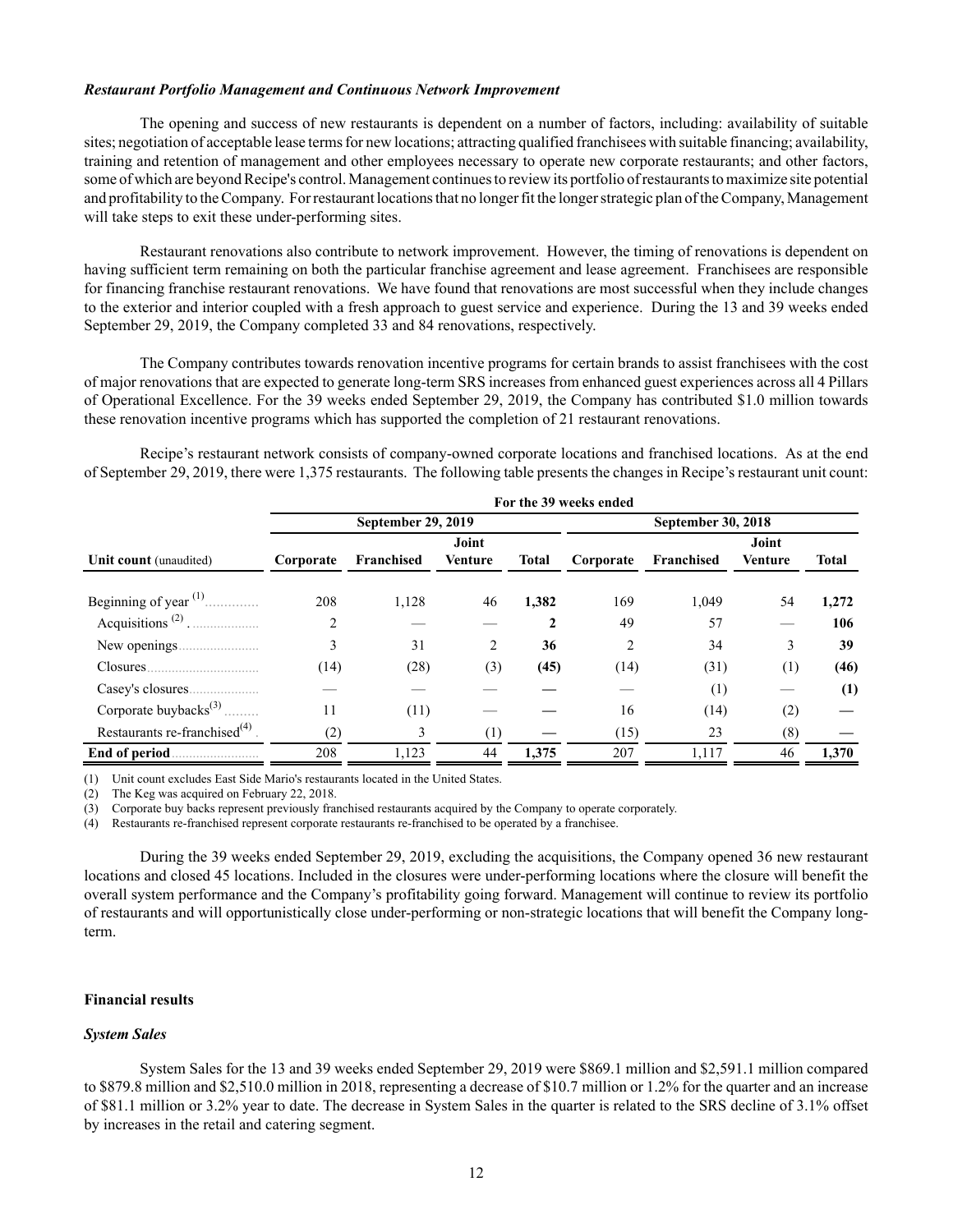### *Total gross revenue*

Total gross revenue represents sales from corporate restaurants and catering division, franchise revenues (including royalty fees net of agreed subsidies, new franchise fees, marketing fund contributions, property and equipment rental income and corporate to franchise conversion fees), fees generated from Recipe's off-premise call centre business, new restaurant development revenue, and St-Hubert food processing and distribution revenues from sales to retail grocery customers and to its franchise network.

Total gross revenue was \$309.0 million and \$925.5 million for the 13 and 39 weeks ended September 29, 2019 compared to \$310.1 million and \$863.7 million in 2018, representing a decrease of \$1.1 million or 0.4% for the quarter and an increase of \$61.8 million or 7.2% year to date. The increase in year to date gross revenues was primarily related to the addition of The Keg in February 2018 and increases in retail and catering sales, partially offset by SRS decreases.

#### *Selling, general and administrative expenses*

SG&A expenses represent direct corporate restaurant costs such as labour, other direct corporate restaurant operating costs (e.g. supplies, utilities, net marketing, property taxes), overhead costs, marketing fund transfers, franchisee rent assistance and bad debts, central overhead costs, The Keg royalty expense, costs related to the food processing and distribution division, losses on early buyout / cancellation of equipment rental agreements and depreciation and amortization on other assets. These expenses are offset by vendor purchase allowances.

In 2018 and prior years, SG&A included rent expense related to head office and corporate locations, and net rent expense related to franchise sublease locations. As a result of the adoption of IFRS 16 – New Lease Standard, SG&A no longer includes net rent and lease costs but includes increased depreciation related to head office and corporately owned locations.

Direct corporate restaurant labour costs and other direct corporate restaurant operating and overhead costs are impacted by the number of corporate restaurants, provincial minimum wage increases and the Company's ability to manage input costs through its various cost monitoring programs. Central overhead costs are impacted by general inflation, market conditions for attracting and retaining key personnel and management's ability to control discretionary costs. Food processing and distribution costs are impacted by minimum wage increases, union contract negotiations, volume of sales and the Company's ability to manage controllable costs related to the promotion, manufacture and distribution of products. Franchisee rent assistance and bad debts are impacted by franchisee sales and overall franchisee profitability. Vendor purchase allowances are impacted by the volume of purchases, inflation and fluctuations in the price of negotiated products and services. Losses on early buyout/ cancellation of equipment rental contracts, recognition of lease cost and tenant inducements, and depreciation and amortization represent non‑cash expenses generally related to historical transactions where corporate restaurants were converted to franchise.

|                                                                                   |  | 13 weeks ended        |          |                       | 39 weeks ended |                       |                       |                       |  |  |
|-----------------------------------------------------------------------------------|--|-----------------------|----------|-----------------------|----------------|-----------------------|-----------------------|-----------------------|--|--|
| (C\$ thousands unless otherwise stated)                                           |  | September 29,<br>2019 |          | September 30,<br>2018 |                | September 29,<br>2019 |                       | September 30.<br>2018 |  |  |
|                                                                                   |  | (unaudited)           |          | (unaudited)           |                | (unaudited)           |                       | (unaudited)           |  |  |
|                                                                                   |  | 112.3                 | <b>S</b> | 111.2                 | \$.            | 335.9                 | \$.                   | 308.4                 |  |  |
|                                                                                   |  | 16.0                  |          | 16.1                  |                | 47.3                  |                       | 46.1                  |  |  |
|                                                                                   |  | 1.2                   |          | 2.0                   |                | 2.8                   |                       | 6.4                   |  |  |
|                                                                                   |  | 6.2                   |          | 6.4                   |                | 19.0                  |                       | 14.8                  |  |  |
|                                                                                   |  | 27.8                  |          | 11.7                  |                | 83.7                  |                       | 40.6                  |  |  |
| Net (gain) loss on disposal of property, plant and<br>equipment and other assets. |  | 0.5                   |          | (1.8)                 |                | 0.9                   |                       | (2.3)                 |  |  |
| Losses on early buyout/cancellation of equipment rental<br>contracts.             |  | 1.6                   |          | 0.3                   |                | 1.7                   |                       | 0.8                   |  |  |
|                                                                                   |  | 2.9                   |          | 14.8                  |                | 5.7                   |                       | 41.6                  |  |  |
| Total selling, general and administrative expenses $(1)$ 5                        |  | $168.5$ \$            |          | 160.6                 | S              | 497.0                 | $\mathbf{\mathbf{S}}$ | 456.3                 |  |  |
|                                                                                   |  | (11.4)                |          | (0.8)                 |                | (34.3)                |                       | (2.3)                 |  |  |
|                                                                                   |  | 14.1                  |          | 1.2                   |                | 43.0                  |                       | 3.6                   |  |  |
| SG&A before the impact from the new lease standard.                               |  | 171.2                 | £.       | 161.0                 | \$             | 505.7                 | \$                    | 457.6                 |  |  |

 $<sup>(1)</sup>$  Figures may not total due to rounding.</sup>

 $^{(2)}$  Included in depreciation and amortization are \$11.4 million and \$34.3 million for the 13 and 39 weeks ended September 29, 2019 related to depreciation of Right-of-use assets as a result of the new lease standard IFRS 16, "IFRS 16 – New Lease Standard" compared to \$0.8 million and \$2.3 million in 2018. <sup>(3)</sup> Change in other expenses includes the impact from rent expense of \$14.1 million and \$43.0 million for the 13 and 39 weeks ended September 29, 2019 related to the new lease standard IFRS 16, see "IFRS 16 – New Lease Standard" compared to \$1.2 million and \$3.6 million in 2018.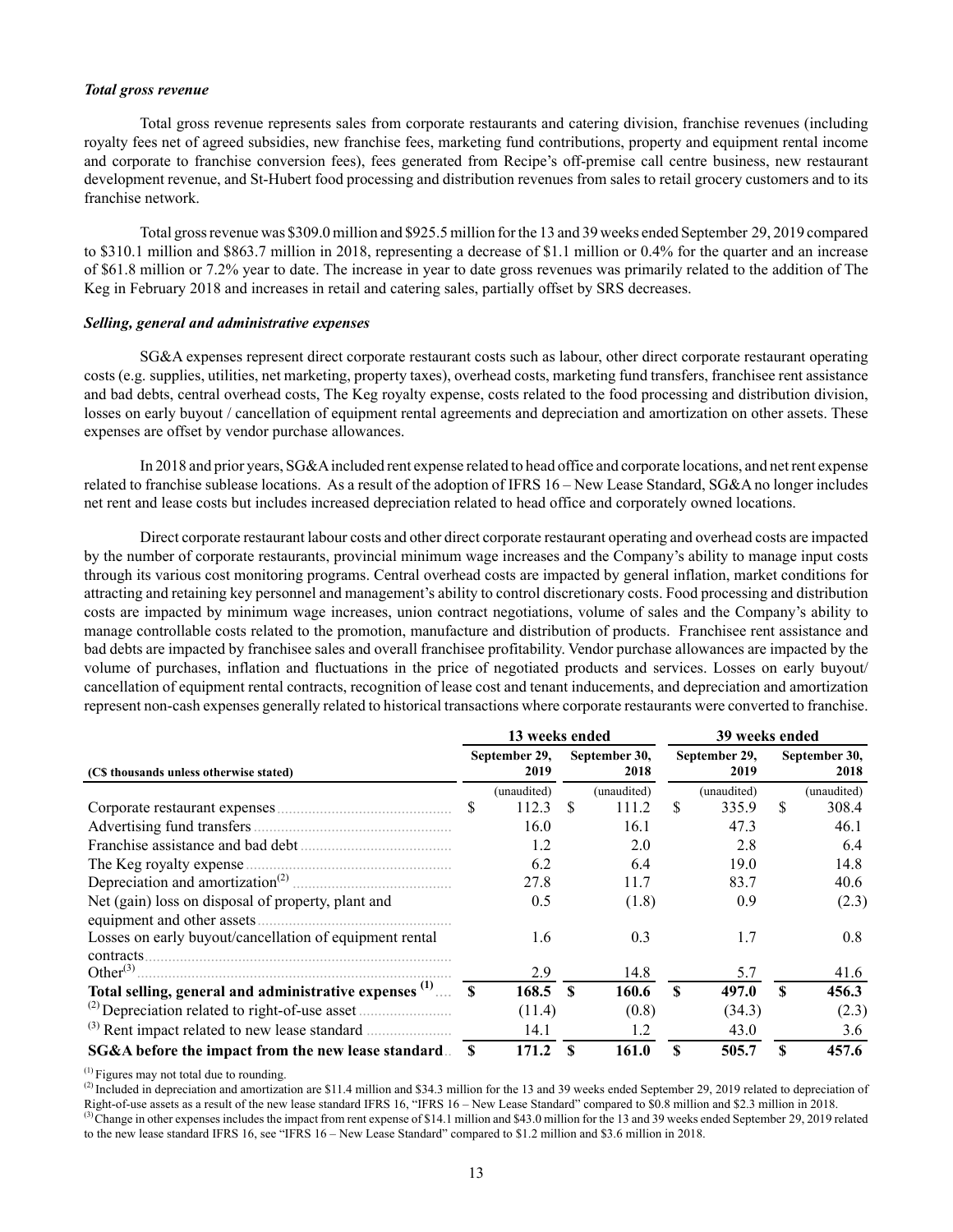SG&A expenses for the and 13 and 39 weeks ended September 29, 2019 was \$168.5 million and \$497.0 million compared to \$160.6 million and \$456.3 million in 2018, representing an increase of \$7.9 million or 4.9% for the quarter and an increase of \$40.7 million or 8.9% year to date. SG&A before the impact from the new lease standard was \$171.2 million compared to \$161.0 million for the same quarter in 2018. The increase in the quarter is largely related to a \$2.3 million increase in loss on disposal of assets, \$5.5 million higher depreciation and amortization expense related to an increase in restaurant assets and a prior year 2018 depreciation adjustment of \$3.5 million resulting in lower depreciation in 2018 compared to 2019 and higher corporate restaurant expenses of \$1.1 million from the addition of corporate restaurants. Year to date, SG&A expenses excluding the impact from the new lease standard was \$505.7 million compared to \$457.6 million in 2018. The increase is primarily from the full period impact of The Keg, \$11.4 million higher depreciation and amortization expense (before IFRS Lease Standard<sup>(2)</sup> changes), higher stock based compensation expense of \$1.9 million, and an increase in loss on disposal of assets of \$3.2 million due to gains in 2018 from the sale and franchise of 6 State & Main locations.

## *Net interest expense and other financing charges*

Finance costs are derived from Recipe's financing activities which include the Existing Credit Facility, amortization of financing fees, interest income on The Keg Partnership units and net interest expense related to the new lease standard.

|                                                               |   | 13 weeks ended        |              |                       | 39 weeks ended |                       |          |                       |  |  |
|---------------------------------------------------------------|---|-----------------------|--------------|-----------------------|----------------|-----------------------|----------|-----------------------|--|--|
| (C\$ thousands unless otherwise stated)                       |   | September 29,<br>2019 |              | September 30,<br>2018 |                | September 29,<br>2019 |          | September 30,<br>2018 |  |  |
|                                                               |   | (unaudited)           |              | (unaudited)           |                | (unaudited)           |          | (unaudited)           |  |  |
|                                                               |   | 4.5 $\sqrt{ }$        |              | 4.1                   | -S             | 12.3                  | -S       | 12.1                  |  |  |
| Interest expense on note payable to The Keg Royalties         |   | 1.1                   |              | 1.1                   |                | 3.2                   |          | 2.5                   |  |  |
|                                                               |   | (0.7)                 |              | 0.2                   |                | 0.7                   |          | 0.6                   |  |  |
|                                                               |   |                       |              | 0.1                   |                | 0.2                   |          | 0.3                   |  |  |
|                                                               |   | (2.8)                 |              | (2.7)                 |                | (8.3)                 |          | (6.3)                 |  |  |
|                                                               |   | (0.5)                 |              | (0.4)                 |                | (1.4)                 |          | (1.5)                 |  |  |
| Net interest before the impact from the new lease<br>standard |   | 1.6                   | $\mathbf{s}$ | 2.4                   | <b>S</b>       | 6.7                   | <b>S</b> | 7.7                   |  |  |
| Interest on lease obligations (note 19)                       |   | 8.0                   |              | 0.5                   |                | 24.5                  |          | 1.4                   |  |  |
|                                                               |   | (4.8)                 |              |                       |                | (14.3)                |          |                       |  |  |
| Total net interest expense and other financing charges        | S | 4.9                   | <b>S</b>     | 2.8                   | $\mathbf{s}$   | 16.9                  | <b>S</b> | 9.1                   |  |  |
|                                                               |   | 521.3                 |              | 442.0                 | S              | 521.3                 | S        | 442.0                 |  |  |

 $<sup>(1)</sup>$  Figures may not total due to rounding.</sup>

Excluding the net interest related to the new lease standard, net interest expense and other financing charges were \$1.6 million compared to \$2.4 million in 2018 for the 13 weeks ended September 29, 2019, a decrease of \$0.8 million. Year to date, net interest expense and other financing charges were \$6.7 million compared to \$7.7 million in 2018, a decrease of \$1.0 million. The decrease is due to a full year of interest income from Keg Partnership units partially offset by a full quarter of The Keg interest on long-term debt.

#### *Income taxes*

The Company recorded a current income tax expense of \$5.5 million and \$18.9 million for the 13 and 39 weeks ended September 29, 2019, compared to \$3.1 million and \$8.6 million in 2018, representing an increase of \$2.4 million and an increase of \$10.3 million, respectively. The increase in current income tax expense is primarily related to the Company now being fully taxable as prior year losses have been utilized for tax purposes and was offset by reduced deferred tax expense.

The Company recorded a net deferred income tax recovery of \$0.3 million and expense of \$2.1 million for the 13 and 39 weeks ended September 29, 2019, compared to an expense of \$4.5 million and \$15.8 million in 2018, representing a reduction in deferred income tax expense reduction of \$4.8 million and \$13.7 million, respectively. The deferred income tax expense reduction is primarily related to the 2018 utilization of prior years' loss carry forward balances and the reversal of the related deferred tax asset in 2018.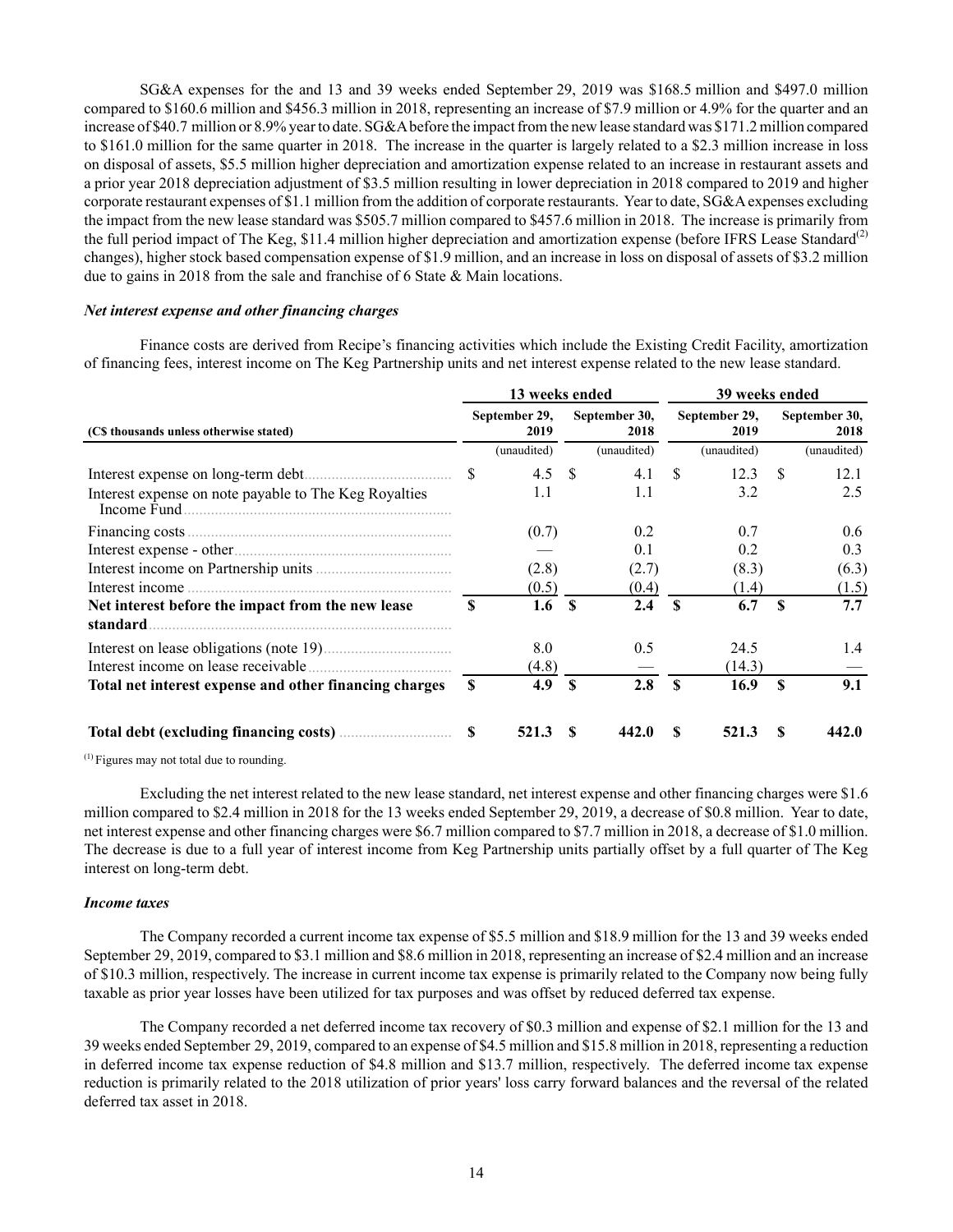### *Net earnings*

Net earnings were \$6.7 million and \$45.8 million for the 13 and 39 weeks ended September 29, 2019 compared to \$23.8 million and \$64.8 million in 2018, representing a decrease of \$17.1 million for the quarter and a decrease of \$19.0 million year to date.

The net \$17.1 million decrease in the quarter was primarily driven by the \$1.7 million decrease in Operating EBITDA, \$5.5 million higher depreciation and amortization expense (before IFRS Lease Standard<sup>(2)</sup> changes), a \$6.5 million increase in non-cash impairment and onerous contract expenses, an increase in loss on disposal of assets of \$3.5 million after \$1.5 million gains in 2018 from the sale and franchise of State & Main locations, a \$2.5 million expense increase in non-cash fair value changes related to the Exchangeable Keg Partnership units and non-controlling interest liability, a net \$0.6 million expense impact related to the new IFRS Lease Standard<sup>(2)</sup> (see IFRS 16 New Lease Standard), offset by a \$2.4 million decrease in income tax expense.

The net \$19.0 million decrease year to date was primarily driven by the \$4.1 million increase in Operating EBITDA, a \$2.9 million decrease in non-cash fair value adjustments related to the Exchangeable Keg Partnership units and non-controlling interest liability and a \$3.4 million reduction in income tax expense that were more than offset by \$11.4 million higher depreciation and amortization expense (before IFRS Lease Standard<sup>(2)</sup> changes), non-cash impairment and onerous contract expense increases of \$10.2 million, higher stock based compensation expense of \$1.9 million, an increase in loss on disposal of assets of \$4.2 million after \$1.5 million gains in 2018 from the sale and franchise of State & Main locations, and a net \$1.4 million expense related to the new IFRS Lease Standard<sup>(2)</sup> (see IFRS 16 - New Lease Standard).

# *Free Cash Flow*

|                                                                       |     | 13 weeks ended        |          |                       |                       | 39 weeks ended  |                       |             | rolling 12 months     |       |                       |             |  |
|-----------------------------------------------------------------------|-----|-----------------------|----------|-----------------------|-----------------------|-----------------|-----------------------|-------------|-----------------------|-------|-----------------------|-------------|--|
| (C\$ millions unless otherwise stated)                                |     | September 29,<br>2019 |          | September 30,<br>2018 | September 29,<br>2019 |                 | September 30,<br>2018 |             | September 29,<br>2019 |       | September 30,<br>2018 |             |  |
| Free cash flow $(1)(2)$ , before growth capex,<br>dividends and NCIB. | \$  | 36.1                  | <b>S</b> | 37.3                  | -S                    | 111.6 \$        |                       | 111.4       | -S                    | 158.8 | -S                    | 148.5       |  |
| Free cash flow per share - Basic (in dollars)                         | \$  | 0.59                  | -S       | 0.60                  | -S                    | $1.82 \quad$ \$ |                       | 1.81        | \$.                   | 2.59  | -S                    | 2.44        |  |
| Free cash flow per share - Diluted (in<br>dollars)                    | \$  | 0.58                  | -S       | 0.58                  | -S                    | 1.76            | - \$                  | 1.74        | -S                    | 2.51  | -S                    | 2.34        |  |
| <b>Dividends</b>                                                      | S   | 6.8 <sup>8</sup>      |          | 6.7                   | -S                    | $20.6-5$        |                       | <b>20.0</b> | £.                    | 27.2  | -S                    | <b>26.0</b> |  |
| Dividends per share - Basic (in dollars)                              | \$. |                       |          | 0.11                  | -S                    | $0.34 \quad$ \$ |                       | 0.32        | -S                    | 0.44  | -S                    | 0.43        |  |
| Dividends per share - Diluted (in dollars)                            | \$  | 0.11                  | \$.      | 0.10                  | \$.                   | 0.33            | - \$                  | 0.31        | \$                    | 0.43  | -S                    | 0.41        |  |
| EPS (in dollars)                                                      |     |                       |          |                       |                       |                 |                       |             |                       |       |                       |             |  |
|                                                                       |     | 0.11                  | S        | 0.38                  | -S                    | 0.75            | -S                    | 1.05        | -S                    | 1.28  | -S                    | 1.86        |  |
|                                                                       |     | 0.11                  | \$       | 0.37                  | \$.                   | 0.73            | -S                    | 1.01        | £.                    | 1.24  | -S                    | 1.79        |  |
| Adjusted basic earnings per share                                     |     | 0.32                  | \$       | 0.41                  | \$                    | 1.00            | -S                    | 1.14        | \$                    | 1.01  | S                     | 0.88        |  |
| Adjusted diluted earnings per share                                   |     | 0.31                  | \$       | 0.39                  | \$.                   | 0.96            | -S                    | 1.10        | \$.                   | 0.98  | \$.                   | 0.85        |  |

**(1)** See "Non-IFRS Measures" on page 35 for definitions of Operating EBITDA and Free Cash Flow. See page 9 for a reconciliation of Net Earnings to Operating EBITDA and to Free Cash Flow.

 $^{(2)}$  Effective December 31, 2018, the Company implemented IFRS 16, Leases. Comparative Operating EBITDA figures provided for each quarter have been restated to reflect the adoption of this accounting standard. See "IFRS 16 – New Lease Standard" on pages 3, 9 and 37 for a reconciliation of the changes to Operating EBITDA, and Note 3 "Changes in accounting policies" in the Interim Financial Statements of the Company for further details.

The Company generates significant Free Cash  $Flow^{(1)}$  which provides the Company the ability to fund growth and enhance shareholder returns. Free Cash Flow before growth capex, dividends, and share repurchases under the Company's NCIB and SIB for the 13 weeks ended September 29, 2019 was \$36.1 million compared to \$37.3 million for the 13 weeks ended September 30, 2018. Year to date, Free Cash Flow before growth capex, dividends, and share repurchases was \$111.6 million compared to \$111.4 million in 2018.

On a rolling 12 month basis, Free Cash Flow before growth capex, dividends, and share repurchases under the Company's NCIB and SIB for the 12 month period ending September 29, 2019 was \$158.8 million compared to \$148.5 million in 2018, an increase of \$10.3 million or 6.9%. During this 12 month period, the Company repaid \$64.7 million on its credit facilities and bought back 6,521,113 shares for \$175.3 million.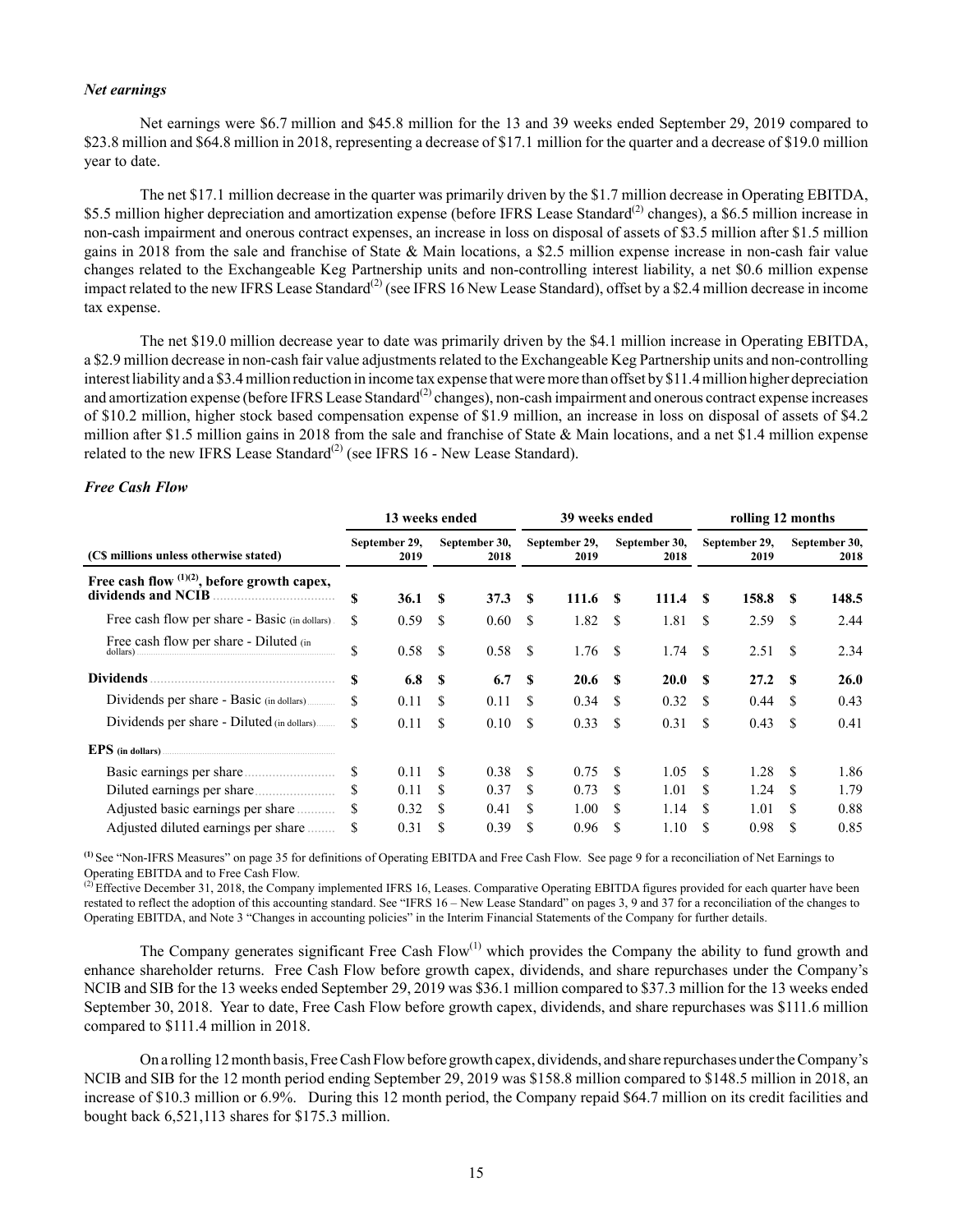In 2019 and in future reporting periods, Free Cash Flow will be reduced by income taxes that the Company will be paying now that prior years' tax loss carry forward balances have been utilized. 2019 cash income tax will benefit from a low installment base from 2018 and 2020 cash income tax will be higher than normal because of 2019 end of year tax payments plus normal installments.

Free Cash Flow before growth capex, dividends, and share repurchases per share on a diluted basis was \$0.58 for the 13 weeks ended September 29, 2019 compared to \$0.58 for the 13 weeks ended September 30, 2018. Year to date, Free Cash Flow before growth capex, dividends, and share repurchases per share on a diluted basis was \$1.76 compared to \$1.74 in 2018.

 During the 13 weeks ended September 29, 2019, the Company paid dividends of \$6.8 million or \$0.11 dividends per share, and repurchased 618,947 shares at \$16.5 million under the NCIB, compared to \$6.7 million or \$0.11 dividends per share, and repurchases under the NCIB of 27,700 shares costing \$0.7 million in 2018. Year to date, the Company declared dividends of \$20.6 million or \$0.34 dividends per share, and repurchased 1,322,871 shares at \$35.2 million under the NCIB, compared to \$20.0 million or \$0.32 dividends per share, and repurchases under the NCIB of 66,147 shares costing \$1.7 million in 2018.

On a rolling 12 month basis, the Company declared dividends of \$27.2 million or \$0.44 dividends per share, and repurchased 1,891,484 shares at \$49.8 million under the NCIB, compared to \$26.0 million or \$0.43 dividends per share, and repurchases under the NCIB of 283,174 shares costing \$7.0 million in 2018.

During the 13 and 39 weeks ended September 29, 2019, the Company repurchased and cancelled 4,629,629 subordinate voting shares for \$125.0 million under the SIB completed on September 25, 2019. The impact from the reduction in shares on Free Cash Flow per share before growth capex, dividends, and NCIB on a diluted basis is an increase of \$0.10 per share from \$1.76 to \$1.86 for the 39 weeks ended September 29, 2019, after taking into effect a net increase in interest expense after taxes of \$2.7 million. The impact on Adjusted Diluted EPS is an increase \$0.03 per share from \$0.92 to \$0.95 for the 39 weeks ended September 29, 2019.

The Company's strong Free Cash Flow will enable the Company to fund growth and continue pursue strategic opportunities to further enhance shareholder value, including acquisitions, share repurchases and dividend increases.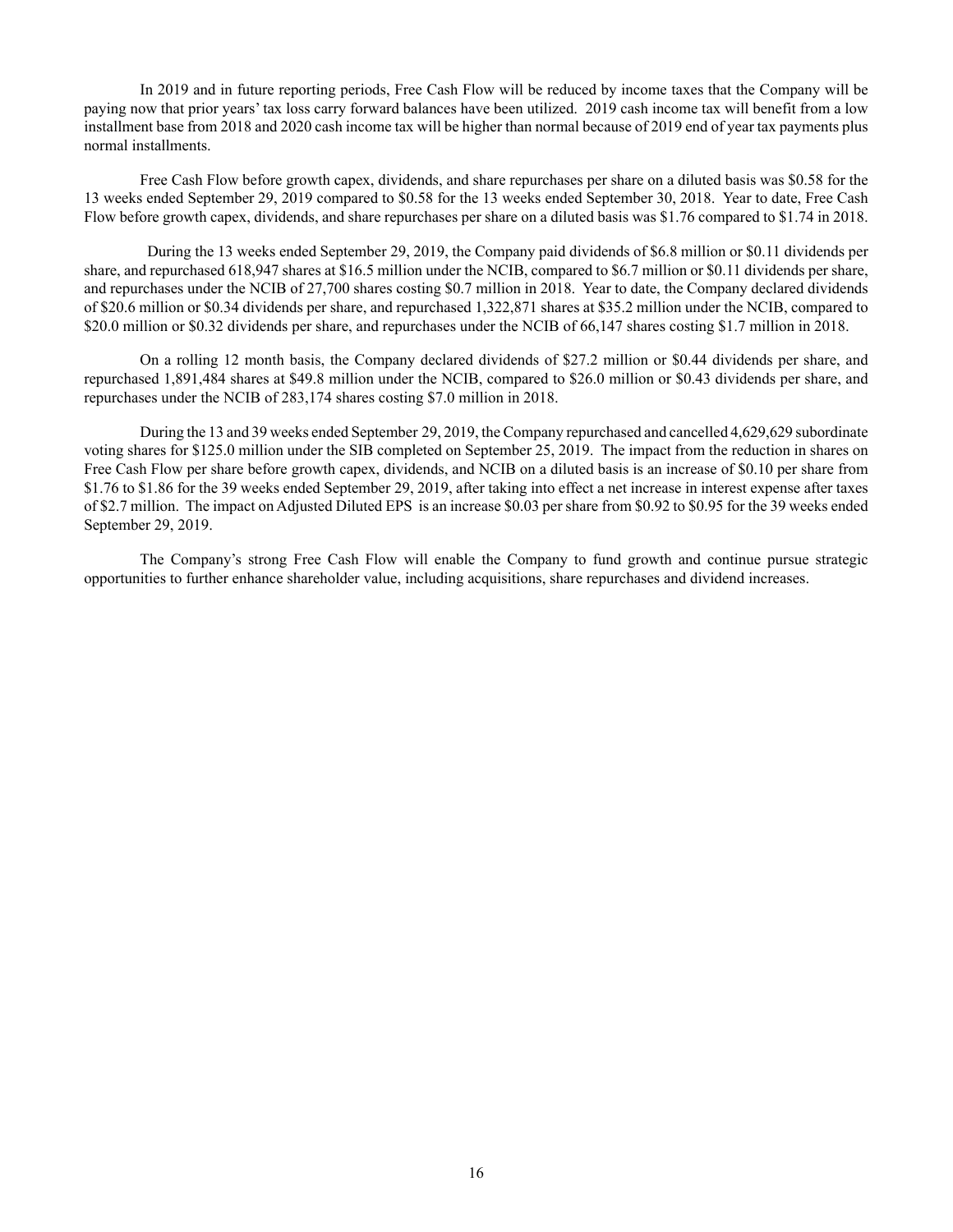### **Segment Performance**

Recipe divides its operations into the following four business segments: corporate restaurants, franchise restaurants, retail and catering, and central operations.

The Corporate restaurant segment includes the operations of the company-owned restaurants, the proportionate results from the Company's joint venture restaurants from the Original Joe's investment, the Burger's Priest investment, and 1909 Taverne Moderne joint venture, which generate revenues from the direct sale of prepared food and beverages to consumers.

Franchised restaurants represent the operations of its franchised restaurant network operating under the Company's several brand names from which the Company earns royalties calculated at an agreed upon percentage of franchise and joint venture restaurant sales. Recipe provides financial assistance to certain franchisees and the franchise royalty income reported is net of any assistance being provided.

Retail and catering represent sales of St-Hubert, Swiss Chalet, and Keg branded products; and other private label products produced and shipped from the Company's manufacturing plant and distribution centers to retail grocery customers and to its network of St-Hubert restaurants. Catering represents sales and operating expenses related to the Company's catering divisions which operate under the names of Pickle Barrel, Rose Reisman, and Marigolds and Onions.

Central operations includes sales from call centre services which earn fees from off-premise phone, mobile and web orders processed for corporate and franchised restaurants; income generated from the lease of buildings and certain equipment to franchisees; and the collection of new franchise and franchise renewal fees. Central operations also includes corporate (nonrestaurant) expenses which include head office people and non-people overhead expenses, finance and IT support, occupancy costs, and general and administrative support services offset by vendor purchase allowances. The Company has determined that the allocation of corporate (non-restaurant) revenues and expenses which include finance and IT support, occupancy costs, and general and administrative support services would not reflect how the Company manages the business and has not allocated these revenues and expenses to a specific segment.

The CEO, the Executive Chair of the Board, and the CFO are the chief operating decision makers and they regularly review the operations and performance by segment. The CEO, the Executive Chair of the Board and CFO review operating income as a key measure of performance for each segment and to make decisions about the allocation of resources. The accounting policies of the reportable operating segments are the same as those described in the Company's summary of significant accounting policies. Segment results include items directly attributable to a segment as well as those that can be allocated on a reasonable basis.

For purposes of measuring Segment Performance, the Company will report Segment Operating EBITDA contribution and related components following pre-IFRS 16 accounting policies similar to 2018 and prior reporting periods.

### *Operating EBITDA*

Operating EBITDA<sup>(1)(2)</sup> before The Keg royalty expense was \$52.9 million, representing 6.1% contribution as a percentage of Total System Sales for the 13 weeks ended September 29, 2019 compared to \$54.8 million representing 6.2% in 2018. Year to date, Operating EBITDA<sup>(1)(2)</sup> before The Keg royalty expense was \$166.2 million, representing 6.4% contribution as a percentage of Total System Sales for the 39 weeks ended September 29, 2019 compared to \$159.9 million representing 6.4% in 2018.

Operating EBITDA(1)(2) after The Keg royalty expense was \$49.5 million for the 13 weeks ended September 29, 2019 compared to \$51.2 million in 2018, representing a decrease of \$1.7 million or 3.3% for the quarter. Year to date, Operating EBITDA<sup>(1)(2)</sup> after The Keg royalty expense was \$155.5 million for the 39 weeks ended September 29, 2019 compared to \$151.4 million in 2018, representing an increase of \$4.1 million or 2.7%. The increases were driven by higher contribution in the franchise segment, the addition The Keg in February 2018, as well as improvement to the quality of sales due to the ongoing practice to open new franchise restaurants at the standard royalty rate while closing or taking back under-performing previously subsidized locations, and from higher central segment contribution that mostly offset a decrease in the corporate segment driven by taking back under-performing restaurants from franchisees and from renovation incentives paid to franchisees to assist with major renovations in certain brands.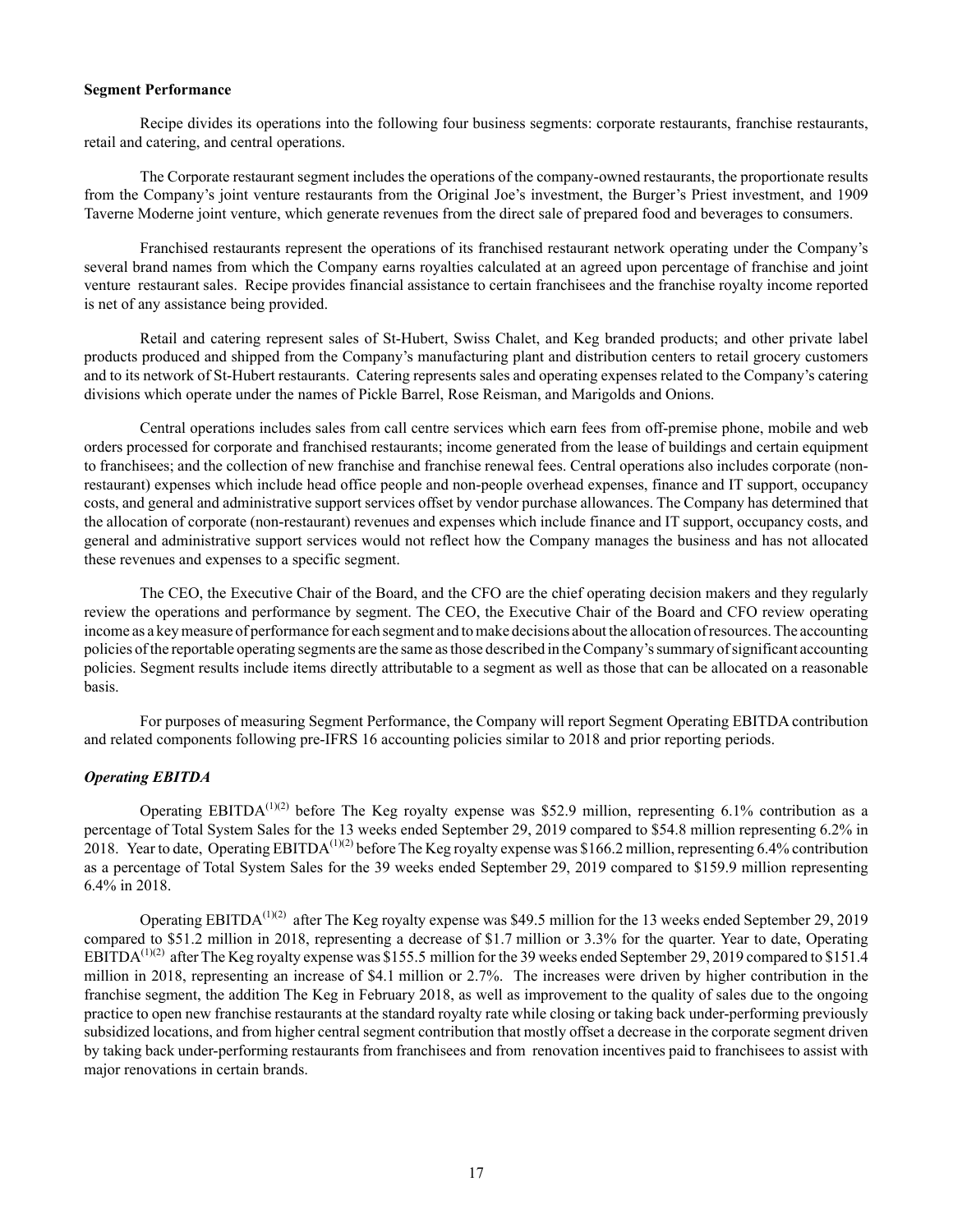The following table presents the financial performance of Recipe's business segments:

| (unaudited)                                            | 13 weeks ended September 29, 2019 |           |              |            |    |                      |             |          |               |            |
|--------------------------------------------------------|-----------------------------------|-----------|--------------|------------|----|----------------------|-------------|----------|---------------|------------|
| (C\$ thousands unless otherwise stated)                |                                   | Corporate |              | Franchised |    | Retail &<br>Catering |             | Central  | <b>Total</b>  |            |
|                                                        | S                                 | 195,068   | s            | 597,129    | S  | 76,859               | S           |          | \$            | 869,056    |
| <b>Corporate Results</b>                               |                                   |           |              |            |    |                      |             |          |               |            |
| Sales.                                                 | S                                 | 191,263   | S            |            | \$ |                      | \$          | 2,459    | S             | 193.722    |
|                                                        |                                   | (124.360) |              |            |    |                      |             |          |               | (124, 360) |
|                                                        |                                   | 66,903    |              |            |    |                      |             | 2,459    |               | 69,362     |
| Restaurant contribution before other costs %           |                                   | 35.0%     |              |            |    |                      |             |          |               |            |
|                                                        |                                   | (50,066)  |              |            |    |                      |             |          |               | (50,066)   |
|                                                        | $\mathbf{s}$                      | 16,837    |              |            |    |                      | $\mathbf S$ | 2,459    | S             | 19,296     |
| <b>Franchise Results</b>                               |                                   |           |              |            |    |                      |             |          |               |            |
|                                                        |                                   |           | \$           | 27,279     |    |                      |             |          |               | 27,279     |
| Franchise royalty income as a % of franchise sales     |                                   |           |              | 4.6%       |    |                      |             |          |               |            |
| New franchise fees, property and equipment rent        |                                   |           |              |            |    |                      |             | 3,021    |               | 3,021      |
|                                                        |                                   |           |              | (1,151)    |    |                      |             |          |               | (1,151)    |
|                                                        |                                   |           | $\mathbf{s}$ | 26,128     |    |                      | \$          | 3,021    | $\mathbf{s}$  | 29,149     |
|                                                        |                                   |           |              |            | S  | 4,382                |             |          |               | 4.382      |
|                                                        |                                   |           |              |            |    |                      | \$          | 55       |               | 55         |
| Operating EBITDA <sup>(1)</sup> before royalty expense |                                   | 16,837    | S            | 26,128     | S  | 4,382                |             | 5,535    | S             | 52,882     |
|                                                        |                                   |           |              |            |    |                      |             | (3, 419) | <sup>\$</sup> | (3, 419)   |
|                                                        | - \$                              | 16,837    | \$           | 26,128     | S  | 4,382                |             | 2,116    | S             | 49,463     |
| Contribution as a % of corporate sales                 |                                   | 8.8%      |              |            |    |                      |             |          |               |            |
| Contribution as a % of franchise sales                 |                                   |           |              | 4.4%       |    |                      |             |          |               |            |
| Contribution as a % of total System Sales              |                                   |           |              |            |    | 5.7%                 |             | 0.2%     |               | 5.7%       |
| Contribution (excluding net royalty expense) as a % of |                                   |           |              |            |    |                      |             |          |               |            |
| total System Sales                                     |                                   | 8.6%      |              | 4.4%       |    | 5.7%                 |             | 0.6%     |               | 6.1%       |

| (unaudited)                                                                  | 13 weeks ended September 30, 2018 |            |    |            |    |                      |    |         |              |            |
|------------------------------------------------------------------------------|-----------------------------------|------------|----|------------|----|----------------------|----|---------|--------------|------------|
| (C\$ thousands unless otherwise stated)                                      |                                   | Corporate  |    | Franchised |    | Retail &<br>Catering |    | Central | <b>Total</b> |            |
| System Sales                                                                 | S                                 | 202,808    | s  | 607,165    | S  | 69,875               | \$ |         | S            | 879,848    |
| <b>Corporate Results</b>                                                     |                                   |            |    |            |    |                      |    |         |              |            |
| Sales                                                                        | £.                                | 199,033    | \$ |            | S  |                      | S  | 2,468   | S            | 201,501    |
| Cost of inventories sold and cost of labour                                  |                                   | (127, 829) |    |            |    |                      |    |         |              | (127, 829) |
|                                                                              |                                   | 71,204     |    |            |    |                      |    | 2,468   |              | 73,672     |
| Restaurant contribution before other costs %                                 |                                   | 35.8%      |    |            |    |                      |    |         |              |            |
| Other operating costs.                                                       |                                   | (49,627)   |    |            |    |                      |    |         |              | (49,627)   |
| Total Contribution <b>contribution</b>                                       | $\mathbf{s}$                      | 21,577     |    |            |    |                      | \$ | 2,468   | \$           | 24,045     |
| <b>Franchise Results</b>                                                     |                                   |            |    |            |    |                      |    |         |              |            |
|                                                                              |                                   |            | \$ | 27,662     |    |                      |    |         |              | 27,662     |
| Franchise royalty income as a % of franchise sales                           |                                   |            |    | 4.6%       |    |                      |    |         |              |            |
| New franchise fees, property and equipment rent                              |                                   |            |    |            |    |                      |    | 3,678   |              | 3,678      |
|                                                                              |                                   |            |    | (1,991)    |    |                      |    |         |              | (1,991)    |
|                                                                              |                                   |            | S  | 25,671     |    |                      | S  | 3.678   | S            | 29,349     |
|                                                                              |                                   |            |    |            | \$ | 4,520                |    |         |              | 4,520      |
|                                                                              |                                   |            |    |            |    |                      | \$ | (3,091) |              | (3,091)    |
| Operating EBITDA <sup>(1)(2)</sup> before royalty expense                    |                                   | 21,577     | \$ | 25,671     | \$ | 4,520                | S  | 3,055   | \$           | 54,823     |
| Net royalty expense                                                          |                                   |            |    |            |    |                      |    | (3,615) | S            | (3,615)    |
|                                                                              | - \$                              | 21,577     | \$ | 25,671     | S  | 4,520                | S  | (560)   | \$           | 51,208     |
|                                                                              |                                   | 10.8%      |    |            |    |                      |    |         |              |            |
|                                                                              |                                   |            |    | 4.2%       |    |                      |    |         |              |            |
|                                                                              |                                   |            |    |            |    | 6.5%                 |    | (0.1)%  |              | 5.8%       |
| Contribution (excluding net royalty expense) as a % of<br>total System Sales |                                   | 10.6%      |    | 4.2%       |    | 6.5%                 |    | $0.3\%$ |              | 6.2%       |

<sup>(1)</sup> See "Non-IFRS Measures" on page 35 for definition of Operating EBITDA. Effective December 31, 2018, the Company implemented IFRS 16, Leases. Comparative Operating EBITDA figures provided for each quarter have been re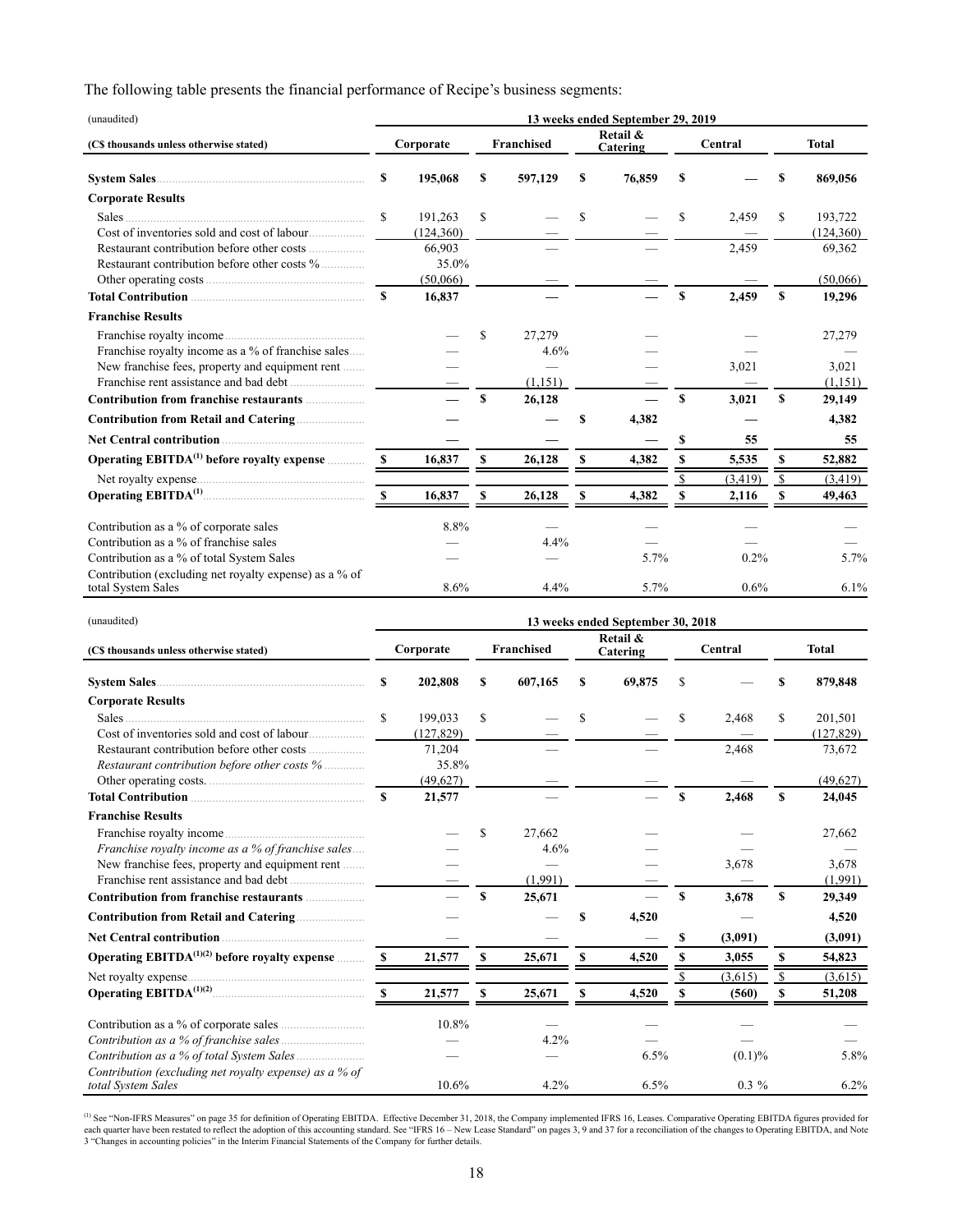| (unaudited)                                               | 39 weeks ended September 29, 2019 |                       |    |                   |    |                      |     |           |    |                       |
|-----------------------------------------------------------|-----------------------------------|-----------------------|----|-------------------|----|----------------------|-----|-----------|----|-----------------------|
| (C\$ thousands unless otherwise stated)                   | Corporate                         |                       |    | <b>Franchised</b> |    | Retail &<br>Catering |     | Central   |    | <b>Total</b>          |
|                                                           | \$                                | 592,680               | S  | 1,774,325         | \$ | 224,083              | \$  |           | \$ | 2,591,088             |
| <b>Corporate Results</b>                                  |                                   |                       |    |                   |    |                      |     |           |    |                       |
| Cost of inventories sold and cost of labour               | \$                                | 580,089<br>(372, 350) | S  |                   | \$ |                      | \$  | 7,988     | \$ | 588,077<br>(372, 350) |
| Restaurant contribution before other costs %              |                                   | 207,739<br>35.1%      |    |                   |    |                      |     | 7,988     |    | 215,727               |
| Other operating costs.                                    |                                   | (151, 892)            |    |                   |    |                      |     |           |    | (151, 892)            |
| Total Contribution <b>Contribution</b>                    | $\mathbf{s}$                      | 55,847                |    |                   |    |                      | S   | 7,988     | \$ | 63,835                |
| <b>Franchise Results</b>                                  |                                   |                       |    |                   |    |                      |     |           |    |                       |
|                                                           |                                   |                       |    | 81,275            |    |                      |     |           |    | 81,275                |
| Franchise royalty income as a % of franchise sales        |                                   |                       |    | 4.6%              |    |                      |     |           |    |                       |
| New franchise fees, property and equipment rent           |                                   |                       |    |                   |    |                      |     | 9,741     |    | 9,741                 |
|                                                           |                                   |                       |    | (2,776)           |    |                      |     |           |    | (2,776)               |
|                                                           |                                   |                       | \$ | 78,499            |    |                      | \$. | 9,741     | S  | 88,240                |
|                                                           |                                   |                       |    |                   | S  | 12,105               |     |           |    | 12,105                |
|                                                           |                                   |                       |    |                   |    |                      | \$  | 2,064     |    | 2,064                 |
| Operating EBITDA <sup>(1)(2)</sup> before royalty expense |                                   | 55,847                | \$ | 78,499            | S  | 12,105               |     | 19,793    | S  | 166,244               |
|                                                           |                                   |                       |    |                   |    |                      |     | (10, 725) | S  | (10, 725)             |
|                                                           | <sup>S</sup>                      | 55,847                | S  | 78,499            | S  | 12,105               |     | 9,068     |    | 155,519               |
|                                                           |                                   | 9.6%                  |    |                   |    |                      |     |           |    |                       |
|                                                           |                                   |                       |    | 4.4%              |    |                      |     |           |    |                       |
|                                                           |                                   |                       |    |                   |    | 5.4%                 |     | 0.3%      |    | $6.0\%$               |
| Contribution (excluding net royalty expense) as a % of    |                                   | 9.4%                  |    | 4.4%              |    | 5.4%                 |     | 0.8%      |    | 6.4%                  |

| (unaudited)                                               | 39 weeks ended September 30, 2018 |            |    |                   |   |                      |     |         |               |              |
|-----------------------------------------------------------|-----------------------------------|------------|----|-------------------|---|----------------------|-----|---------|---------------|--------------|
| (C\$ thousands unless otherwise stated)                   |                                   | Corporate  |    | <b>Franchised</b> |   | Retail &<br>Catering |     | Central |               | <b>Total</b> |
| System Sales                                              | S                                 | 560,132    | \$ | 1,747,077         | S | 202,763              | \$  |         | \$            | 2,509,972    |
| <b>Corporate Results</b>                                  |                                   |            |    |                   |   |                      |     |         |               |              |
| <b>Sales</b>                                              | \$.                               | 548,750    | \$ |                   | S |                      | S   | 8,432   | \$            | 557,182      |
|                                                           |                                   | (349, 343) |    |                   |   |                      |     |         |               | (349, 343)   |
|                                                           |                                   | 199,407    |    |                   |   |                      |     | 8,432   |               | 207,839      |
| Restaurant contribution before other costs %              |                                   | 35.6%      |    |                   |   |                      |     |         |               |              |
|                                                           |                                   | (140, 413) |    |                   |   |                      |     |         |               | (140, 413)   |
|                                                           | $\mathbf{s}$                      | 58,994     |    |                   |   |                      | \$  | 8,432   | \$            | 67,426       |
| <b>Franchise Results</b>                                  |                                   |            |    |                   |   |                      |     |         |               |              |
|                                                           |                                   |            | \$ | 79,148            |   |                      |     |         |               | 79,148       |
| Franchise royalty income as a % of franchise sales        |                                   |            |    | 4.5%              |   |                      |     |         |               |              |
| New franchise fees, property and equipment rent           |                                   |            |    |                   |   |                      |     | 10,073  |               | 10,073       |
|                                                           |                                   |            |    | (6,398)           |   |                      |     |         |               | (6,398)      |
| Contribution from franchise restaurants                   |                                   |            | S  | 72,750            |   |                      | \$. | 10,073  | S             | 82,823       |
|                                                           |                                   |            |    |                   | S | 10,548               |     |         |               | 10,548       |
|                                                           |                                   |            |    |                   |   |                      | \$  | (871)   |               | (871)        |
| Operating EBITDA <sup>(1)(2)</sup> before royalty expense | -8                                | 58,994     | S  | 72,750            | S | 10,548               |     | 17,634  | S             | 159,926      |
|                                                           |                                   |            |    |                   |   |                      |     | (8,528) | <sup>\$</sup> | (8,528)      |
|                                                           | -S                                | 58,994     | S  | 72,750            | S | 10,548               |     | 9,106   | S             | 151,398      |
|                                                           |                                   | 10.8%      |    |                   |   |                      |     |         |               |              |
|                                                           |                                   |            |    | 4.2%              |   |                      |     |         |               |              |
| Contribution as a % of total System Sales                 |                                   |            |    |                   |   | 5.2%                 |     | 0.4%    |               | $6.0\%$      |
| Contribution (excluding net royalty expense) as a % of    |                                   | 10.5%      |    | 4.2%              |   | 5.2%                 |     | 0.7%    |               | 6.4%         |

(1) See "Non-IFRS Measures" on page 35 for definitions of Operating EBITDA and page 9 for a reconciliation of Net Earnings to Operating EBITDA.<br>© Effective December 31, 2018, the Company implemented IFRS 16, Leases. Compar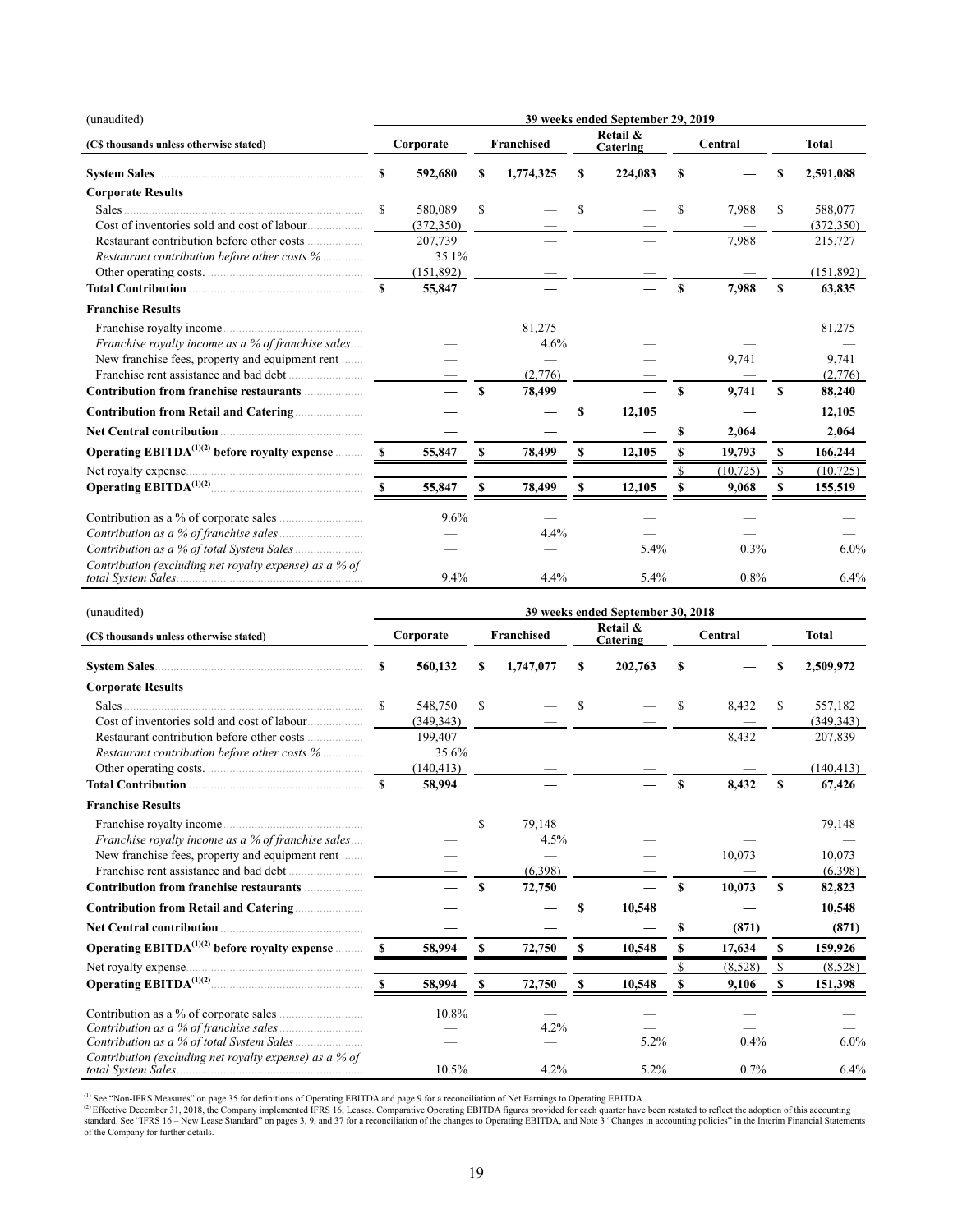### *Corporate*

As at September 29, 2019, the corporate segment restaurant count consisted of 208 restaurants compared to 208 at December 30, 2018 and 207 at September 30, 2018. Year to date, the Company acquired 2 locations in the Anejo and Blanco purchase, opened 3 new restaurants, completed 11 corporate buybacks, closed 14 restaurants and re-franchised 2 restaurants. The corporate restaurant segment includes the proportionate results from the Company's 44 joint venture restaurants from the Original Joe's investment, the Burger's Priest investment, and 1909 Taverne Moderne joint venture.

#### *Sales*

Sales represent food and beverage sales from Recipe's corporate restaurants. Corporate restaurant sales are impacted by SRS Growth and the change in number of corporate restaurants. Sales were \$191.3 million and \$580.1 million for the 13 and 39 weeks ended September 29, 2019 compared to \$199.0 million and \$548.8 million in 2018, a decrease of \$7.7 million or 3.9% for the quarter and an increase of \$31.3 million or 5.7% year to date. The decrease in the quarter is primarily related to SRS decreases, restaurant closures and restaurants re-franchised during 2018, offset by restaurant buy backs. The increase year to date was primarily related to the full year impact from the addition of The Keg in February 2018 partially offset by closures and restaurants re-franchised during 2018.

#### *Cost of inventories sold and cost of labour*

Cost of inventories sold represents the net cost of food, beverage and other inventories sold at Recipe's corporate restaurants. Cost of inventories sold and cost of labour is impacted by the number of corporate restaurants, fluctuations in the volume of inventories sold, food prices, provincial minimum wage increases, and Recipe's ability to manage input costs at the restaurant level. Recipe manages input costs through various cost monitoring programs and through the negotiation of favourable contracts on behalf of its corporate and franchise restaurant network.

Cost of inventories sold and cost of labour was \$124.4 million and \$372.4 million for the 13 and 39 weeks ended September 29, 2019 compared to \$127.8 million and \$349.3 million in 2018, a decrease of \$3.4 million or 2.7% for the quarter and an increase of \$23.1 million or 6.6% year to date. The decrease in the quarter directly related to the decrease in sales. The increase year to date was primarily due to the full year impact from the addition of The Keg in February 2018 partially offset by closures and restaurants re-franchised during 2018. Cost of inventories sold and cost of labour as a percentage of sales increased from 64.2% to 65.0% for the 13 weeks ended September 29, 2019, an increase of 0.8 percentage points. Year to date, cost of inventories sold and cost of labour as a percentage of sales increased from 63.7% to 64.2% for the 39 weeks ended September 29, 2019, an increase of 0.5 percentage points.

### *Contribution from Corporate segment*

Total contribution from corporate restaurants was \$16.8 million and \$55.8 million for the 13 and 39 weeks ended September 29, 2019 compared to \$21.6 million and \$59.0 million in 2018, a decrease of \$4.8 million or 22.2% for the quarter and a decrease of \$3.2 million or 5.4% year to date. The decrease in the quarter and year to date is related to the sales decrease and contribution rate decrease mostly from taking back under-performing franchise restaurants that operate below our 10% to 15% target contribution level.

For the 13 weeks ended September 29, 2019, total contribution from corporate restaurants as a percentage of corporate sales was 8.8% compared to 10.8% in 2018. Year to date, total contribution from corporate restaurants as a percentage of corporate sales was 9.6% compared to 10.8% for the 39 weeks in 2018. The decreases were primarily related to the sales decreases and wage rate increases partially offset by the addition of The Keg which operates corporate restaurants within our 10% to 15% target range.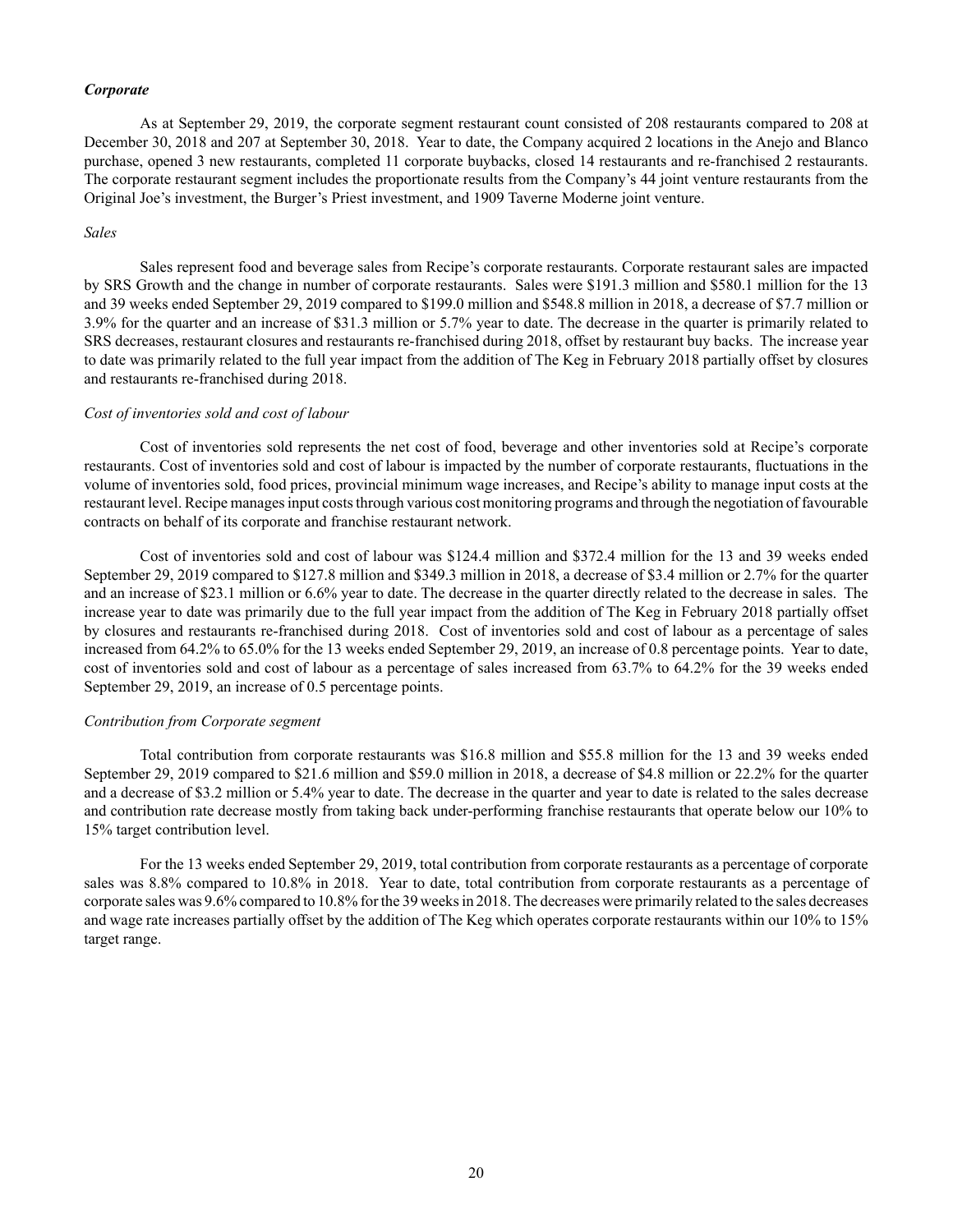#### *Franchise*

As at September 29, 2019, the franchise restaurant segment consisted of 1,123 restaurants compared to 1,128 at December 30, 2018 and 1,117 at September 30, 2018. Year to date, the Company completed 31 new restaurant openings, 2 corporate and 1 joint venture restaurants were re-franchised, partially offset by 28 closures, and 11 corporate buybacks. The franchise segment includes the proportionate share of royalties earned from the joint venture restaurants from the Original Joe's transaction.

Franchise segment System Sales were \$597.1 million and \$1,774.3 million during the 13 and 39 weeks ended September 29, 2019 compared to \$607.2 million and \$1,747.1 million in 2018, a decrease of \$10.1 million or 1.7% for the quarter and an increase of \$27.2 million or 1.6% year to date. The decrease in the quarter was primarily related to the SRS decrease. The increase year to date was primarily attributed to the new restaurant openings and conversions of corporate and joint venture restaurants to franchise in 2018 and 2019, the addition of The Keg in February 2018, partially offset by the SRS decrease, restaurant closures, and corporate buybacks.

#### *Franchise revenues*

Franchise revenues represent royalty fees charged to franchisees as a percentage of restaurant sales net of contractual subsidies and temporary assistance to certain franchisees.

The primary factors impacting franchise revenues are SRS Growth and net new restaurant activity, as well as the rate of royalty fees (net of contractual subsidies and temporary assistance) paid to Recipe by its franchisees. In certain circumstances, the royalty rate paid to Recipe can be less than Recipe's standard 5% royalty rate due to different contractual rates charged for certain brands (e.g. St-Hubert's standard royalty rate is 4%) and contractual subsidies primarily associated with prior year's conversion transactions or agreements to temporarily assist certain franchisees. With the majority of contractual subsidies scheduled to end at prescribed dates and the reduction in the number of restaurants requiring temporary assistance, management believes the effective royalty recovery rate will gradually increase over time closer to 5% (excluding St-Hubert at 4%). The addition of The Keg will also increase Recipe's overall net royalty rate as new and renewed Keg franchisees pay 6% royalty while others pay 5% until their franchise agreement is renewed.

Franchise revenues were \$27.3 million and \$81.3 million for the 13 and 39 weeks ended September 29, 2019 compared to \$27.7 million and \$79.1 million in 2018, a decrease of \$0.4 million or 1.4% for the quarter and an increase of \$2.2 million or 2.8% year to date. The increase was primarily attributed to the addition of The Keg and new restaurants opened in 2018 and 2019.

### *Contribution from franchise segment*

Total contribution from franchise restaurants was \$26.1 million for the 13 weeks ended September 29, 2019 compared to \$25.7 million in 2018, an increase of \$0.4 million or 1.6% for the quarter. Year to date, total contribution from franchise restaurants was \$78.5 million for the 39 weeks ended September 29, 2019 compared to \$72.8 million in 2018, an increase of \$5.7 million or 7.8%. The effective net royalty rate for the 13 and 39 weeks ended September 29, 2019 was 4.4% and 4.4% compared to 4.2% and 4.2% in 2018. The increase was related to improvement to the quality of sales due to the ongoing practice to open new franchise restaurants at the standard royalty rate while closing or taking back under-performing previously subsidized locations and from the addition of The Keg offset by the renovation incentive paid to Swiss Chalet and Harvey's franchisees to support major renovations. There are brands acquired since 2014 which charge different standard royalty rates, in particular St-Hubert which charges 4% as its standard royalty and The Keg which charges over 5% when considering its total franchise portfolio.

# *Retail and Catering*

#### *Sales*

Sales from the retail segment relate to the manufacture and distribution of fresh, frozen and non-perishable food products under St-Hubert, The Keg, and Swiss Chalet brand names as well as under several private label brands. Retail sales are impacted by orders from franchised restaurant locations and by the volume of orders generated from retail grocery chains.

Catering sales relate to food and beverage sales from Recipe's catering divisions operating under the names of Pickle Barrel, Rose Reisman, and Marigolds and Onions. Catering sales are impacted by the number of customer orders and the number of contracts obtained by the divisions.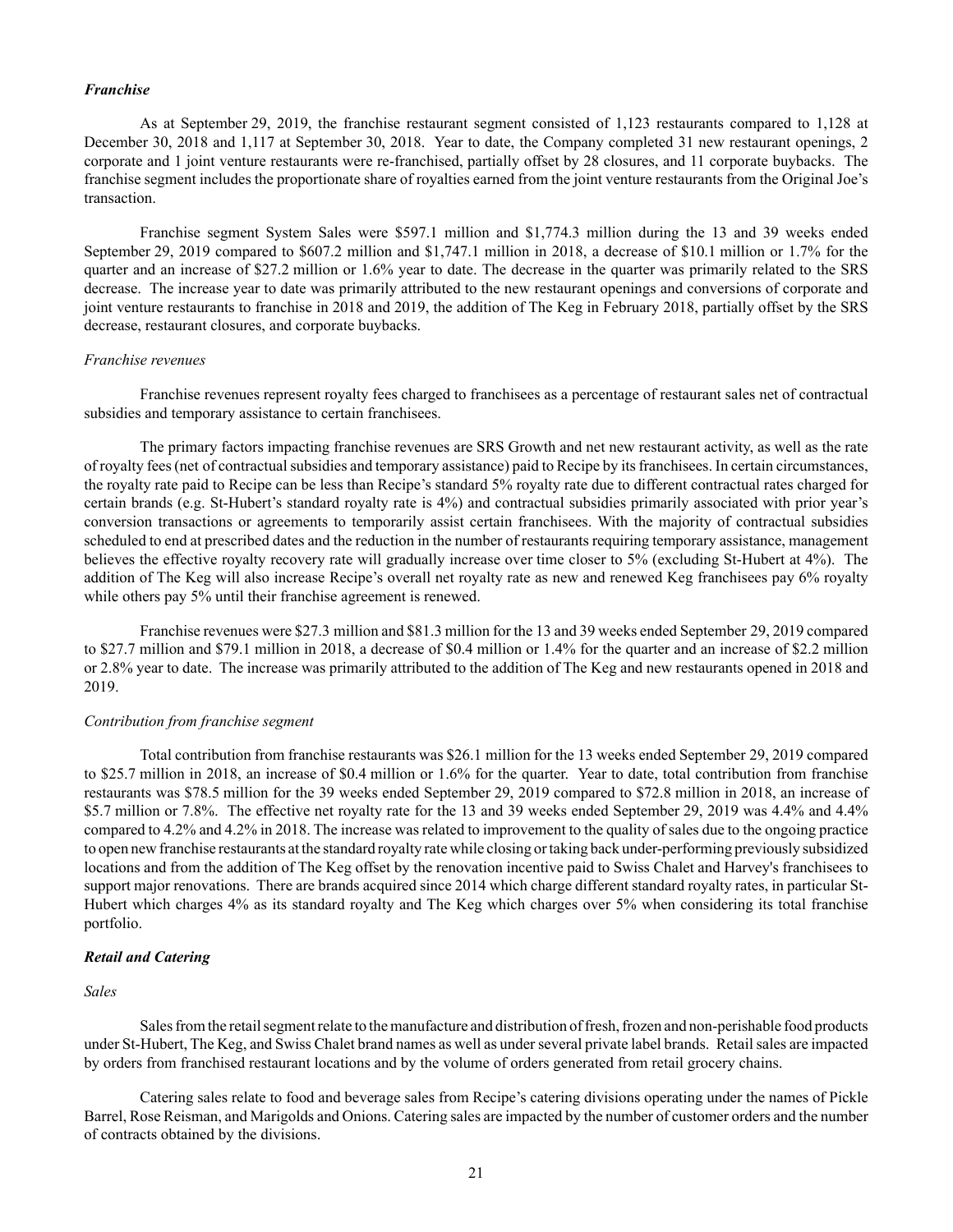### *Contribution from retail and catering*

Contribution from retail and catering for the 13 weeks ended September 29, 2019 was \$4.4 million compared to \$4.5 million in 2018, a decrease of \$0.1 million or 2.2% for the quarter. Year to date, contribution from retail and catering for the 39 weeks ended September 29, 2019 was \$12.1 million compared to \$10.5 million in 2018, an increase of \$1.6 million or 15.2%. The increases are primarily driven by sales increases from the Swiss Chalet branded products at grocery, increases in frozen pot pie sales from the addition of the new pie production line, and the additions of The Keg retail business in February 2018, and Marigolds and Onions catering business in December 2018.

### *Central*

### *Sales*

Sales in the central segment consist of sales from the Company's off-premise call centre business representing fees generated from delivery, call-ahead, web and mobile-based meal orders.

The call centre business receives fees from restaurants to recover administrative costs associated with processing guest orders. Call centre revenues are impacted by the volume of guest orders as well as by the mix of fee types charged on the orders received (e.g. higher fees are received on phone orders compared to mobile or web orders).

Total central segment sales were \$2.5 million and \$8.0 million for the 13 and 39 weeks ended September 29, 2019 compared to \$2.5 million \$8.4 million in 2018, representing no change for the quarter and a decrease of \$0.4 million or 4.8% year to date. The decrease is related to the Company reducing the rate charged on mobile and web order fees charged to its franchisees, and a shift from phone ordering to web and mobile-based meal orders at lower rates.

### *New franchise fees, rent revenue and equipment rent*

Recipe grants franchise agreements to independent operators ("franchisees") for new locations. Recipe also renews franchise agreements in situations where a previous franchise agreement has expired and is extended. As part of these franchise agreements, franchisees pay new franchise and/or renewal fees and, in the case of converting established locations from corporate to franchise, conversion fees. New franchise fees and conversion fees, if applicable, are collected at the time the franchise agreement is entered into. Renewal fees are collected at the time of renewal. Rent revenue relates to properties owned by the Company which are leased to franchisees.

Franchise fees, property rent and equipment rent revenues from franchisees were \$3.0 million and \$9.7 million for the 13 and 39 weeks ended September 29, 2019 compared to \$3.7 million and \$10.0 million in 2018. The decreases are primarily related to less property rent and reductions in equipment rental revenue related to the expiry of equipment rental agreements, a line of revenue the Company no longer pursues as management prefers franchisees to finance restaurant purchases with third party lenders.

## *Contribution from central segment*

Central segment contribution before the net royalty expense for the 13 weeks ended September 29, 2019 was \$5.5 million compared to \$3.1 million in 2018, representing an increase of \$2.4 million or 77.4% for the quarter. Year to date, Central segment contribution before the net royalty expense for the 39 weeks ended September 29, 2019 was \$19.8 million compared to \$17.6 million in 2018, representing an increase of \$2.2 million or 12.5%. The \$2.4 million central segment contribution increase is primarily the result of effective cost controls and synergies from consolidating certain shared services with acquired brands.

Total central segment contribution, before the net royalty expense, as a percentage of total System Sales for the 13 weeks ended September 29, 2019 was 0.6% compared to 0.3% in 2018, an increase of 0.3 percentage points for the quarter. Year to date, total central segment contribution, before the net royalty expense, as a percentage of total System Sales for the 39 weeks ended September 29, 2019 was 0.8% compared to 0.7% in 2018.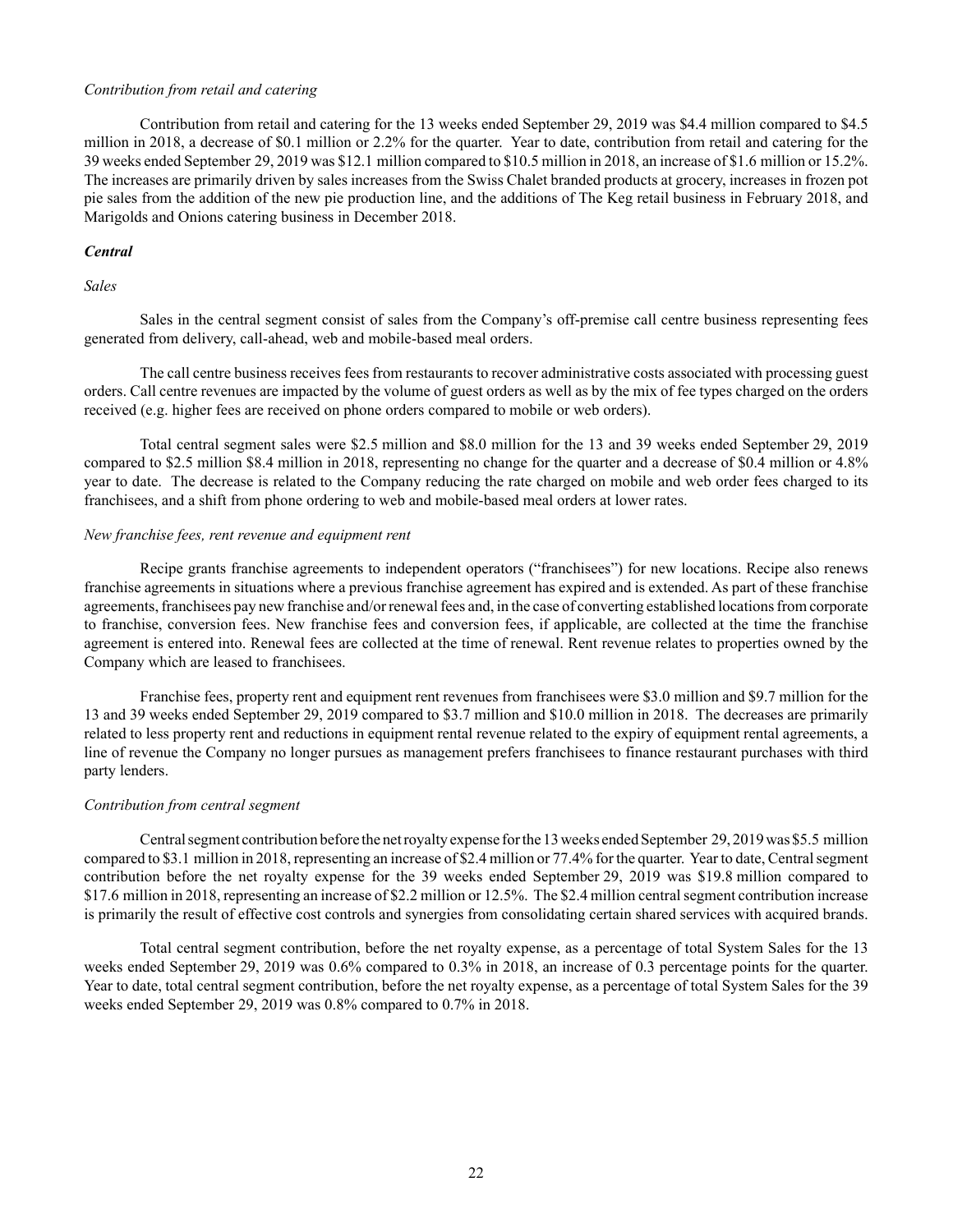# **Selected Quarterly Information**

The following table provides selected historical information and other data of the Company which should be read in conjunction with the annual consolidated financial statements of the Company.

| (C\$ millions unless otherwise stated) <sup>(1)</sup>                         |    | $Q3 - 2019$<br>Sept 29,<br>2019 |    | $Q2 - 2019$<br>Jun 30,<br>2019 |    | $Q1 - 2019$<br>Mar 31,<br>2019 |    | $Q4 - 2018$<br>Dec 30,<br>2018 |    | $Q3 - 2018$<br>Sept 30,<br>2018 |    | $Q2 - 2018$<br>July 1,<br>2018 |    | $Q1 - 2018$<br>Apr 1,<br>2018 |              | $Q4 - 2017$<br>Dec 31,<br>2017 |    | $Q3 - 2017$<br>Sept 24,<br>2017 |
|-------------------------------------------------------------------------------|----|---------------------------------|----|--------------------------------|----|--------------------------------|----|--------------------------------|----|---------------------------------|----|--------------------------------|----|-------------------------------|--------------|--------------------------------|----|---------------------------------|
|                                                                               |    | (unaudited)                     |    | (unaudited)                    |    | (unaudited)                    |    | (unaudited)                    |    | (unaudited)                     |    | (unaudited)                    |    | (unaudited)                   |              | (unaudited)                    |    | (unaudited)                     |
| System Sales <sup>(1)</sup>                                                   |    | \$869.1                         |    | \$871.3                        |    | \$850.7                        |    | \$905.4                        |    | \$879.8                         |    | \$874.2                        | S  | 755.9                         | \$           | 774.9                          | \$ | 684.7                           |
|                                                                               |    | $(1.2)\%$                       |    | $(0.3)\%$                      |    | 12.5 %                         |    | 16.8 %                         |    | 28.5%                           |    | 32.3%                          |    | 14.7%                         |              | 20.9%                          |    | 36.9%                           |
| SRS Growth <sup>(1)</sup>                                                     |    | $(3.1)\%$                       |    | (1.7)%                         |    | $(1.6)\%$                      |    | (0.2)%                         |    | 1.8%                            |    | 1.9%                           |    | 2.1%                          |              | 2.5%                           |    | $0.9\%$                         |
|                                                                               |    | 1,375                           |    | 1,384                          |    | 1,382                          |    | 1,382                          |    | 1,370                           |    | 1,379                          |    | 1,382                         |              | 1,272                          |    | 1,249                           |
| <b>Operating EBITDA before The Keg royalty</b><br>(1)(2)                      | \$ | 52.9                            | S  | 59.4                           | s  | 53.9                           | S  | 67.1                           | S  | 54.9                            | S  | 57.5                           | S  | 47.6                          | S            | 57.4                           | s  | 46.9                            |
| <b>Operating EBITDA Margin on System</b>                                      |    | $6.1\%$                         |    | $6.8\%$                        |    | $6.3\%$                        |    | 7.4%                           |    | 6.2%                            |    | 6.6%                           |    | 6.3%                          |              | 7.4%                           |    | 6.8%                            |
| <b>Operating EBITDA</b> <sup>(1)(2)</sup>                                     | \$ | 49.5                            | \$ | 56.0                           | \$ | 50.1                           | \$ | 63.3                           | \$ | 51.2                            | \$ | 54.0                           | \$ | 46.2                          | \$           | 57.4                           | \$ | 46.9                            |
| <b>Operating EBITDA Margin on System</b><br>Sales $(D(2))$                    |    | $5.7\%$                         |    | 6.4%                           |    | 5.9%                           |    | 7.0%                           |    | 5.8%                            |    | 6.2%                           |    | 6.1%                          |              | 7.4%                           |    | 6.8%                            |
|                                                                               |    | \$191.3                         | \$ | 196.2                          | \$ | 192.6                          | \$ | 205.0                          | \$ | 199.0                           | \$ | 203.6                          | \$ | 146.1                         | \$           | 125.8                          | \$ | 111.2                           |
|                                                                               |    | 208                             |    | 209                            |    | 211                            |    | 208                            |    | 207                             |    | 212                            |    | 213                           |              | 169                            |    | 161                             |
| Contribution from Corporate segment                                           | \$ | 16.8                            | S  | 20.5                           | S  | 18.5                           | \$ | 21.5                           | \$ | 21.6                            | \$ | 24.3                           | \$ | 13.1                          | \$           | 12.3                           | \$ | 11.8                            |
| Contribution as a % of corporate sales                                        |    | 8.8 %                           |    | 10.5 %                         |    | 9.6 %                          |    | 10.7%                          |    | 10.8%                           |    | 12.0%                          |    | 9%                            |              | 9.8%                           |    | 10.6%                           |
| Number of joint venture restaurants<br>.                                      |    | 44                              |    | 46                             |    | 47                             |    | 46                             |    | 46                              |    | 54                             |    | 55                            |              | 54                             |    | 50                              |
| Franchise restaurant sales                                                    |    | \$597.1                         | \$ | 595.9                          |    | \$581.3                        |    | \$615.3                        |    | \$607.2                         | \$ | 596.8                          | \$ | 543.1                         | \$           | 571.0                          | \$ | 515.7                           |
|                                                                               |    | 1,123                           |    | 1,129                          |    | 1,124                          |    | 1,128                          |    | 1,117                           |    | 1,113                          |    | 1,114                         |              | 1,049                          |    | 1,038                           |
|                                                                               | \$ | 26.1                            | \$ | 26.9                           | \$ | 25.5                           | \$ | 26.6                           | \$ | 25.7                            | \$ | 24.7                           | \$ | 22.4                          | \$           | 24.1                           | \$ | 20.0                            |
| Contribution as a % of Franchise sales                                        |    | 4.4 %                           |    | 4.5 %                          |    | 4.4 %                          |    | 4.3 %                          |    | 4.2%                            |    | 4.1%                           |    | 4.1%                          |              | 4.2%                           |    | 3.9%                            |
| Contribution from retail and catering<br>.                                    | \$ | 4.4                             | \$ | 3.2                            | \$ | 4.5                            | \$ | 8.9                            | \$ | 4.6                             | \$ | 2.8                            | \$ | 3.3                           | \$           | 6.6                            | \$ | 3.4                             |
| Contribution from Central segment before The<br>Keg royalty                   | \$ | 5.5                             | \$ | 8.8                            | S  | 5.4                            | \$ | 10.1                           | S  | 3.0                             | Ŝ  | 5.7                            | \$ | 8.9                           | S            | 14.4                           | \$ | 11.7                            |
| Contribution as a % of total System Sales                                     |    | $0.6\%$                         |    | 1.0%                           |    | $0.6\%$                        |    | $1.1\%$                        |    | $0.3\%$                         |    | $0.6\%$                        |    | $1.2\%$                       |              | 1.9%                           |    | 1.7%                            |
|                                                                               |    | \$309.0                         | S. | 311.9                          | S  | 304.6                          | \$ | 328.2                          | S  | 312.4                           | \$ | 309.5                          | \$ | 246.5                         | $\mathbb{S}$ | 240.0                          | \$ | 203.8                           |
|                                                                               |    | 16.0%                           |    | 18.0 %                         |    | 16.4%                          |    | 19.3 %                         |    | 16.4%                           |    | 17.3%                          |    | 18.7%                         |              | 23.9%                          |    | 23.0%                           |
| Earnings before income taxes                                                  | S  | 11.9                            | s  | 23.8                           | \$ | 31.3                           | \$ | 15.4                           | \$ | 31.4                            | \$ | 28.5                           | \$ | 29.3                          | S            | 37.0                           | \$ | 30.4                            |
| Net earnings                                                                  | \$ | 6.7                             | \$ | 16.6                           | \$ | 22.7                           | \$ | 9.0                            | \$ | 23.8                            | \$ | 19.5                           | \$ | 21.5                          | \$           | 27.3                           | \$ | 21.2                            |
|                                                                               | \$ | 19.5                            | S  | 23.4                           | S  | 18.3                           | \$ | 35.0                           | \$ | 25.3                            | \$ | 24.5                           | \$ | 20.2                          | \$           | 30.2                           | \$ | 22.6                            |
| Net earnings operations attributable to<br>common shareholders of the Company | \$ | 6.8                             | \$ | 16.6                           | \$ | 22.5                           | \$ | 9.0                            | \$ | 23.6                            | \$ | 19.5                           | \$ | 21.7                          | S            | 27.4                           | S  | 21.0                            |
| EPS attributable to common shareholders of                                    |    |                                 |    |                                |    |                                |    |                                |    |                                 |    |                                |    |                               |              |                                |    |                                 |
| <b>Basic EPS</b>                                                              | \$ | 0.11                            | \$ | 0.27                           | \$ | 0.36                           | \$ | 0.15                           | \$ | 0.38                            | \$ | 0.31                           | \$ | 0.36                          | \$           | 0.47                           | \$ | 0.35                            |
| Diluted EPS.                                                                  | \$ | 0.11                            | \$ | 0.26                           | \$ | 0.35                           | \$ | 0.14                           | \$ | 0.37                            | \$ | 0.30                           | \$ | 0.35                          | \$           | 0.45                           | \$ | 0.34                            |
| Adjusted Basic EPS <sup>(1)</sup>                                             | S  | 0.32                            | S  | 0.39                           | S  | 0.30                           | S  | 0.57                           | \$ | 0.41                            | S  | 0.39                           | \$ | 0.34                          | \$           | 0.51                           | S  | 0.38                            |
| Adjusted Diluted EPS <sup>(1)</sup><br>.                                      | \$ | 0.31                            | S  | 0.37                           | S  | 0.29                           | S  | 0.55                           | \$ | 0.39                            | S  | 0.38                           | \$ | 0.32                          | S            | 0.49                           | S  | 0.37                            |
| Free Cash Flow before growth capex,<br>dividends, and NCIB <sup>(1)</sup>     | S  | 36.1                            | S  | 40.0                           | \$ | 35.1                           | S  | 47.2                           | \$ | 37.3                            | \$ | 41.0                           | \$ | 33.2                          | \$           | 37.0                           | S  | 37.7                            |
| Free Cash Flow per share - basic (in dollars)                                 | \$ | 0.59                            | S  | 0.65                           | S  | 0.57                           | \$ | 0.76                           | S  | 0.60                            | S  | 0.66                           | \$ | 0.55                          | S            | 0.63                           | S  | 0.63                            |
| Free Cash Flow per share - diluted (in<br>dollars)                            | S  | 0.58                            | \$ | 0.63                           | S  | 0.55                           | Ŝ  | 0.74                           | S  | 0.58                            | \$ | 0.63                           | \$ | 0.53                          | Ś            | 0.60                           |    | 0.61                            |

(1) See "Non-IFRS Measures" on page 35 for definitions of System Sales, System Sales Growth, SRS Growth, Operating EBITDA, Operating EBITDA Margin, Operating EBITDA Margin on System Sales, Adjusted Net Earnings, Adjusted Basic EPS, Adjusted Diluted EPS and Free Cash Flow.<br><sup>(2)</sup> Effective December 31, 2018, the Company implemented IFRS 16, Leases. Comparative Operating EBITDA figures p

adoption of this accounting standard. See "IFRS 16 – New Lease Standard" on pages 3, 9 and 37 for a reconciliation of the changes to Operating EBITDA, and Note 3 "Changes in accounting policies" in the Interim Financial Statements of the Company for further details.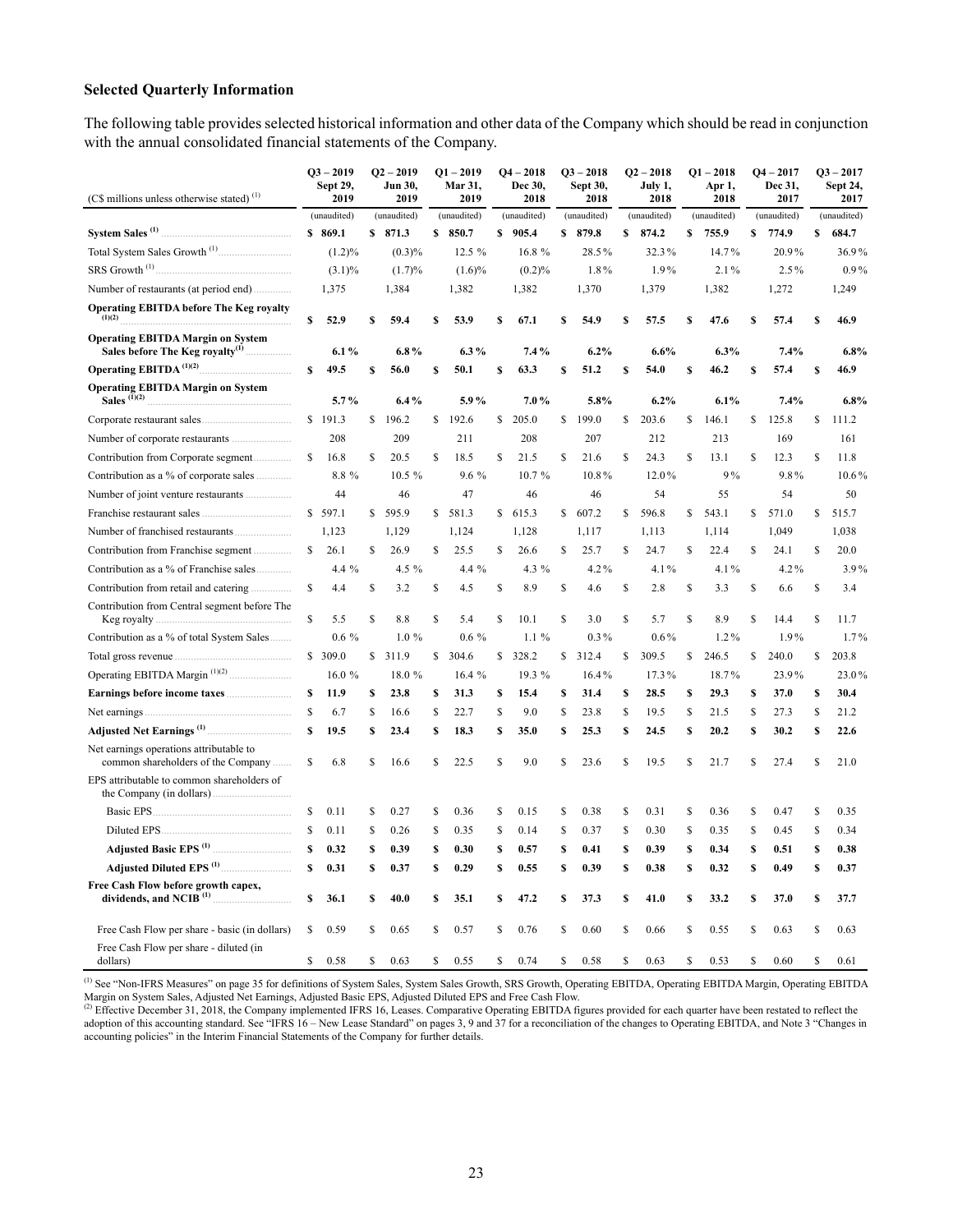The Company's quarterly operating results may fluctuate significantly because of numerous factors, including, but not limited to:

- restaurant and other complimentary acquisitions;
- the timing of restaurant openings and closures;
- increases and decreases in SRS Growth;
- atypical weather as it relates to restaurant sales, for example the impact of snow storms on customer traffic, and patio sales are impacted by weather during the summer months;
- royalty recovery rates and the extent to which Recipe provides financial assistance or incurs bad debts with franchisees;
- restaurant operating costs for corporate-owned restaurants;
- labour availability and costs for hourly and management personnel at corporate-owned restaurants and at its manufacturing and distribution facilities;
- profitability of the corporate-owned restaurants, especially in new markets;
- fluctuations in sales to retail grocery chains, including seasonality;
- changes in interest rates;
- impairment of long-lived assets and any loss on restaurant closures for corporate-owned restaurants;
- macroeconomic conditions, both nationally and locally;
- changes in consumer preferences and competitive conditions;
- expansion in new markets;
- increases in fixed costs; and
- fluctuations in commodity prices.

## **Historical Commentary on Quarterly Results**

Seasonal factors and the timing of holidays cause the Company's revenue to fluctuate from quarter to quarter. Adverse weather conditions may also affect customer traffic during the first quarter. The Company has outdoor patio seating at some of its restaurants, and the effects of adverse weather may impact the use of these areas and may negatively impact the Company's revenue. Food processing and distribution sales are typically highest in the fourth quarter, followed by the third quarter, then the first quarter, with the second quarter being lowest. During the quarters with higher sales, food processing and distribution contribution rate is also higher as fixed overhead costs are covered by higher gross margin.

System Sales grew from \$684.7 million in Q3 2017 to \$879.8 million in Q3 2018 and has declined slightly in Q3 2019 to \$869.1 million. System Sales increases in 2017 and 2018 are driven by SRS increases, the addition of new restaurants, the acquisitions of St-Hubert in September 2016, Original Joe's in December 2016, Burger's Priest in June 2017, Pickle Barrel in December 2017, The Keg in February 2018, and Marigolds and Onions in December 2018, and increases in retail and catering sales. The decrease in Q3 2019 is primarily driven by the SRS decline in the quarter.

Operating EBITDA has improved significantly from \$46.9 million in Q3 2017 to \$51.2 million in Q3 of 2018 and to \$49.5 million in Q3 2019. Excluding The Keg royalty, Operating EBITDA in Q3 2018 was \$54.9 million and \$52.9 million in Q3 2019. Operating EBITDA has improved each quarter (year over year) as a result of growth in the corporate, franchise, retail and catering segments, the addition of new restaurants, and from the acquisitions of St-Hubert, Original Joe's, Burger's Priest, Pickle Barrel, The Keg, and Marigolds and Onions.

Operating EBITDA Margin on System Sales before The Keg royalty was 6.8% in Q3 2017, 6.2% in Q3 2018 and 6.1% in Q3 2019. Operating EBITDA has been impacted with the acquisition of brands that operate at lower profit margins. Management's focus will continue to be on improving the earnings efficiency of our assets and our increased sales base to grow Operating EBITDA as a percentage of System Sales back to within our 7% to 8% target range by 2020-2022.

Contribution dollars from the corporate restaurant segment have fluctuated (year over year) each quarter as a result of the addition and sale of corporate restaurants and from taking back under-performing previously subsidized franchise locations. Quarterly contribution from the corporate segment increased from \$11.8 million in Q3 2017 to \$21.6 million in Q3 2018 and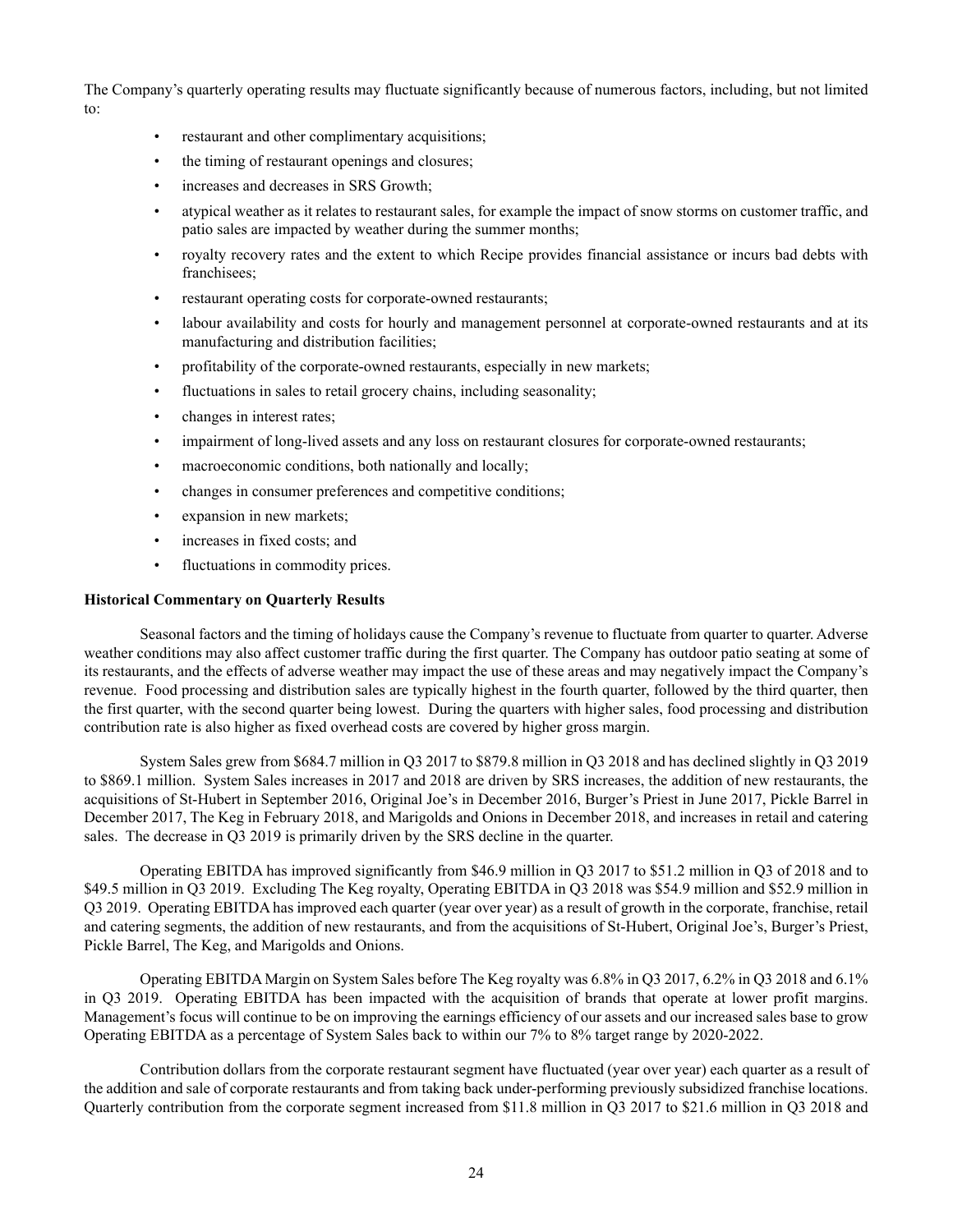decreased to \$16.8 million in Q3 2019. Contribution in Q3 2019 decreased primarily as a result of the decline in sales and lower contribution rate driven by taking back under-performing previously subsidized franchise locations.

The franchise restaurant segment contribution as a percentage of System Sales was 4.4% in Q3 2019 compared to 4.2% in 2018 and 3.9% in 2017. Quarterly contribution from the franchise segment has improved each quarter (year over year) from \$20.0 million in Q3 2017 to \$25.7 million in Q3 2018 and to \$26.1 million in Q3 2019. The improvements in Q3 2019 are primarily related to increases in the net franchise royalty recovery rate. The franchise contribution dollar increases are the result of increased sales from the addition of new restaurants and the additions of St-Hubert in September 2016, Original Joe's in December 2016, and The Keg in February 2018.

Contribution from retail and catering has grown from \$3.4 million in Q3 2017 to \$4.6 million in Q3 2018 and to \$4.4 million in Q3 2019. The increases are related to increased sales from the addition of Swiss Chalet branded products and from the additions of catering sales from the acquisitions of Pickle Barrel and Marigolds and Onions.

Contribution from the central segment before The Keg royalty expense has changed from \$11.7 million Q3 2017 to \$3.0 million in Q3 2018, and to \$5.5 million in Q3 2019. The decreases from 2017 are primarily related to increased overhead costs related to the addition of The Keg in February 2018 and lowering the rates charged on off-premise call centre fees to its franchisees, and a shift from phone ordering to web and mobile-based meal orders at lower fees.

Total gross revenue has increased significantly each quarter (year over year) from \$203.8 million in Q3 2017 to \$312.4 million in Q3 2018 and \$309.0 million in Q3 2019. The increases are a result of the increase in the number corporate restaurants, the addition of corporate restaurants from the St-Hubert, Original Joe's, Pickle Barrel, and The Keg transactions; increases in the retail and catering segment at St-Hubert and from the addition of Pickle Barrel catering, Rose Reisman, and Marigolds and Onions.

Quarterly earnings before income taxes has increased from \$30.4 million in Q3 2017 to \$31.4 million in Q3 2018 then decreased to \$11.9 million in Q3 2019. The net decrease in the quarter was primarily driven by the \$1.7 million decrease in Operating EBITDA, a \$2.5 million increase in non-cash fair value changes related to the Exchangeable Keg Partnership units and non-controlling interest liability, a \$6.5 million increase in non-cash impairment and onerous contract expenses, \$2.3 million increase in loss on disposal of assets, \$5.5 million higher depreciation and amortization expense (before IFRS Lease Standard  $^{(2)}$  changes), and a net \$0.6 million expense impact related to the new IFRS Lease Standard<sup>(2)</sup> (see IFRS 16 – New Lease Standard). The increases since 2017 have been driven by increases in System Sales, increased contribution from the corporate, franchise, retail and catering segments, and from the additions of Pickle Barrel in December 2017, The Keg in February 2018, and Marigolds and Onions in December 2018.

Free Cash Flow before growth capex, dividends, and NCIB has increased from \$37.7 million in Q3 2017 to \$37.3 million in Q3 2018 and \$36.1 million in Q3 2019. On a diluted per share basis, Free Cash Flow before growth capex, dividends, and NCIB has increased from \$0.61 in Q3 2017 to \$0.58 in Q3 2018 and to \$0.58 in Q3 2019. The strong Free Cash Flows have been used to pay and increase dividends to shareholders, to reduce the Company's borrowings from various acquisitions, to invest in the Company's core brands, and to repurchase the Company's subordinate voting shares.

## **Liquidity and Capital Resources**

Recipe's principal uses of funds are for operating expenses (including net lease payments), capital expenditures, finance costs, debt service, dividends and the repurchase of its subordinate voting shares through its NCIB. Management believes that cash generated from operations, together with amounts available under its credit facility (refer to page 26), will be sufficient to meet its future operating expenses, capital expenditures, future debt service costs, discretionary dividends, and discretionary share repurchases. However, Recipe's ability to fund future debt service costs, operating expenses, capital expenditures and dividends will depend on its future operating performance which will be affected by general economic, financial and other factors including factors beyond its control. See "Risk and Uncertainties" (refer to page 39). Recipe's management reviews acquisition and investment opportunities in the normal course of its business and, if suitable opportunities arise, may make selected acquisitions and investments to implement Recipe's business strategy. Historically, the funding for any such acquisitions or investments have come from cash flow from operating activities, additional debt, or the issuance of equity. Similarly, from time to time, Recipe's management reviews opportunities to dispose of non-core assets and may, if suitable opportunities arise, sell certain non-core assets.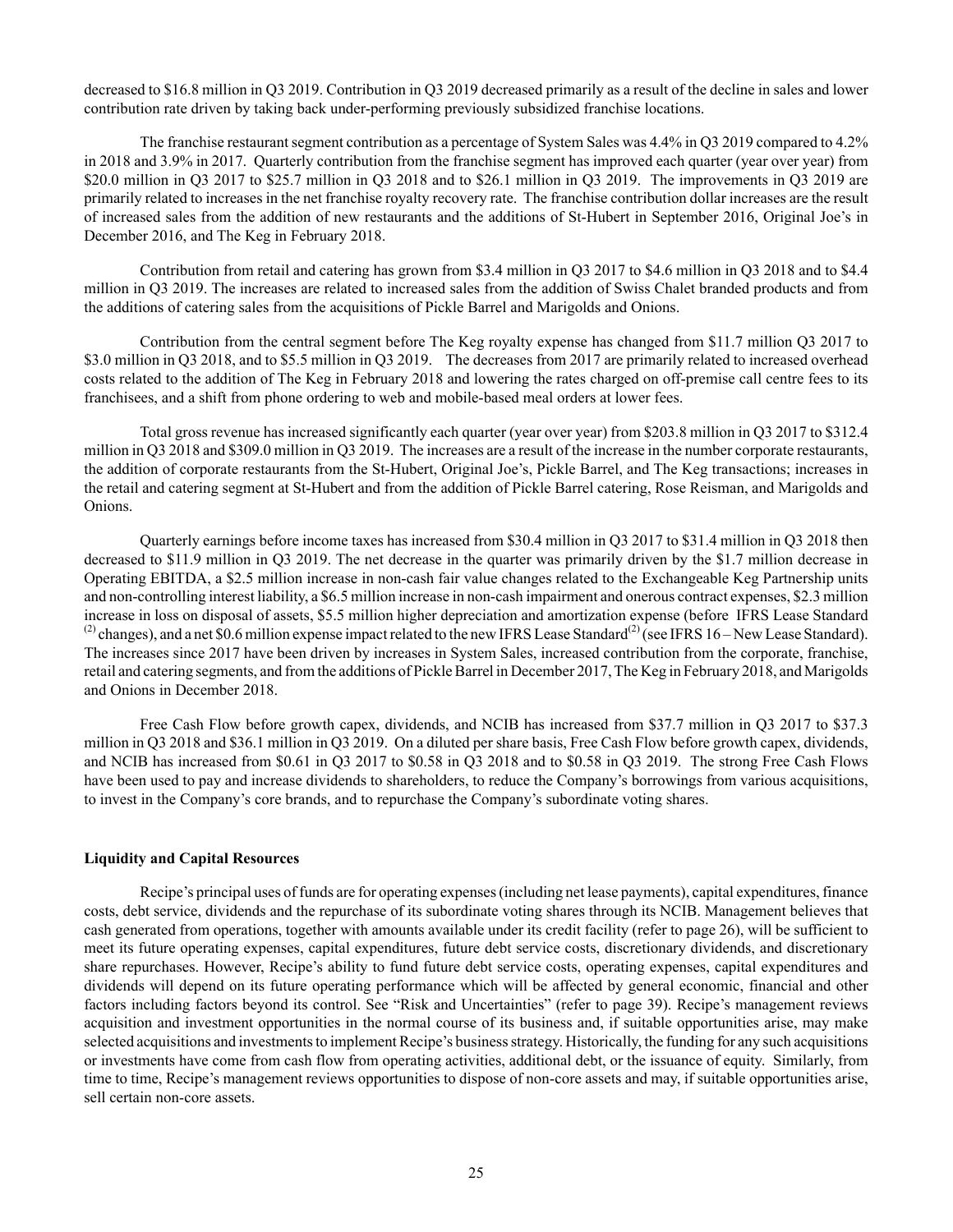| (C\$ millions unless otherwise stated)  |   | September 29,<br>2019 |              | December 30,<br>2018 |              | September 30,<br>2018 |      | December 31,<br>2017 |
|-----------------------------------------|---|-----------------------|--------------|----------------------|--------------|-----------------------|------|----------------------|
|                                         |   | 550.0                 | \$.          | 400.0                | -S           | 400.0                 | - \$ | 400.0                |
|                                         |   | 250.0                 |              | 50.0                 |              | 50.0                  |      | 50.0                 |
|                                         |   | 250.0                 |              |                      |              |                       |      |                      |
|                                         |   |                       |              | 150.0                |              | 150.0                 |      | 150.0                |
|                                         |   | 47.0                  |              | 47.0                 |              | 47.0                  |      |                      |
|                                         |   | 1,097.0               | $\mathbf{s}$ | 647.0                | $\mathbf{s}$ | 647.0                 | - \$ | 600.0                |
| Less: Draw on revolving credit facility |   | (253.3)               |              | (220.0)              |              | (300.0)               |      | (229.0)              |
|                                         |   | (250.0)               |              |                      |              |                       |      |                      |
|                                         |   |                       |              | (150.0)              |              | (150.0)               |      | (150.0)              |
| Less: Draw on The Keg credit facilities |   | (18.0)                |              | (21.0)               |              | (23.0)                |      |                      |
| Subtotal - total debt                   | S | $(521.3)$ \$          |              | $(391.0)$ \$         |              | $(473.0)$ \$          |      | (379.0)              |
| <b>Liquidity</b> .                      |   | 575.7                 | S            | 256.0                | S            | 174.0                 | \$   | 221.0                |

Below is summary of the Company's credit availability, liquidity, net debt to Operating EBITDA positions, and Free Cash Flow.

|                                                                      |  | 39 weeks<br>ended<br>September 29,<br>2019 |    | 52 weeks ended<br>December 30,<br>2018 |    | 39 weeks<br>ended<br>September 30,<br>2018 | 53 weeks ended<br>December 31,<br>2017 |       |  |
|----------------------------------------------------------------------|--|--------------------------------------------|----|----------------------------------------|----|--------------------------------------------|----------------------------------------|-------|--|
|                                                                      |  | 155.5                                      | -8 | 214.7                                  |    | 151.4                                      |                                        | 186.6 |  |
| Net debt to Operating $EBITDA^{(1)(2)}$                              |  | 2.4x                                       |    | 1.7x                                   |    | 1.9x                                       |                                        | 2.2x  |  |
| Free cash flow $(1)(2)$ , before growth capex,<br>dividends and NCIB |  | 111.6                                      |    | 158.7                                  | -8 | 111.4                                      |                                        | 138.4 |  |
| Free cash flow $(1)(2)$ , after growth capex, dividends<br>and NCIB. |  | 35.6                                       |    | 112.3                                  |    | 83.0                                       |                                        | 52.4  |  |

(1) See "Non-IFRS Measures" on page 35 for definitions of Operating EBITDA and Free Cash Flow. See page 9 for a reconciliation of Net Earnings to Operating EBITDA and to Free Cash Flow. <sup>(2)</sup>Effective December 31, 2018, the Company implemented IFRS 16, Leases. Comparative Operating EBITDA figures provided for each quarter have been restated to reflect the adoption of this accounting<br>standard. See "IFRS 16 of the Company for further details.

## *Working Capital*

A working capital deficit is typical of restaurant operations, where the majority of sales are for cash and there are rapid turnover of inventories. In general, the turnover of accounts receivable and inventories is faster than accounts payable, resulting in negative working capital. Sales of Recipe's Ultimate Gift Card and the addition of The Keg gift card significantly improve the Company's liquidity in the fourth quarter as cash is received within one to two weeks from time of sale. Gift card sales are highest in November and December followed by high redemptions in the January to March period. Recipe's gift card liability at September 29, 2019 was \$94.3 million compared to \$153.8 million at December 30, 2018, a decrease of \$59.5 million due to higher redemptions in the first three quarters following the gift card sales during the holiday season in Q4.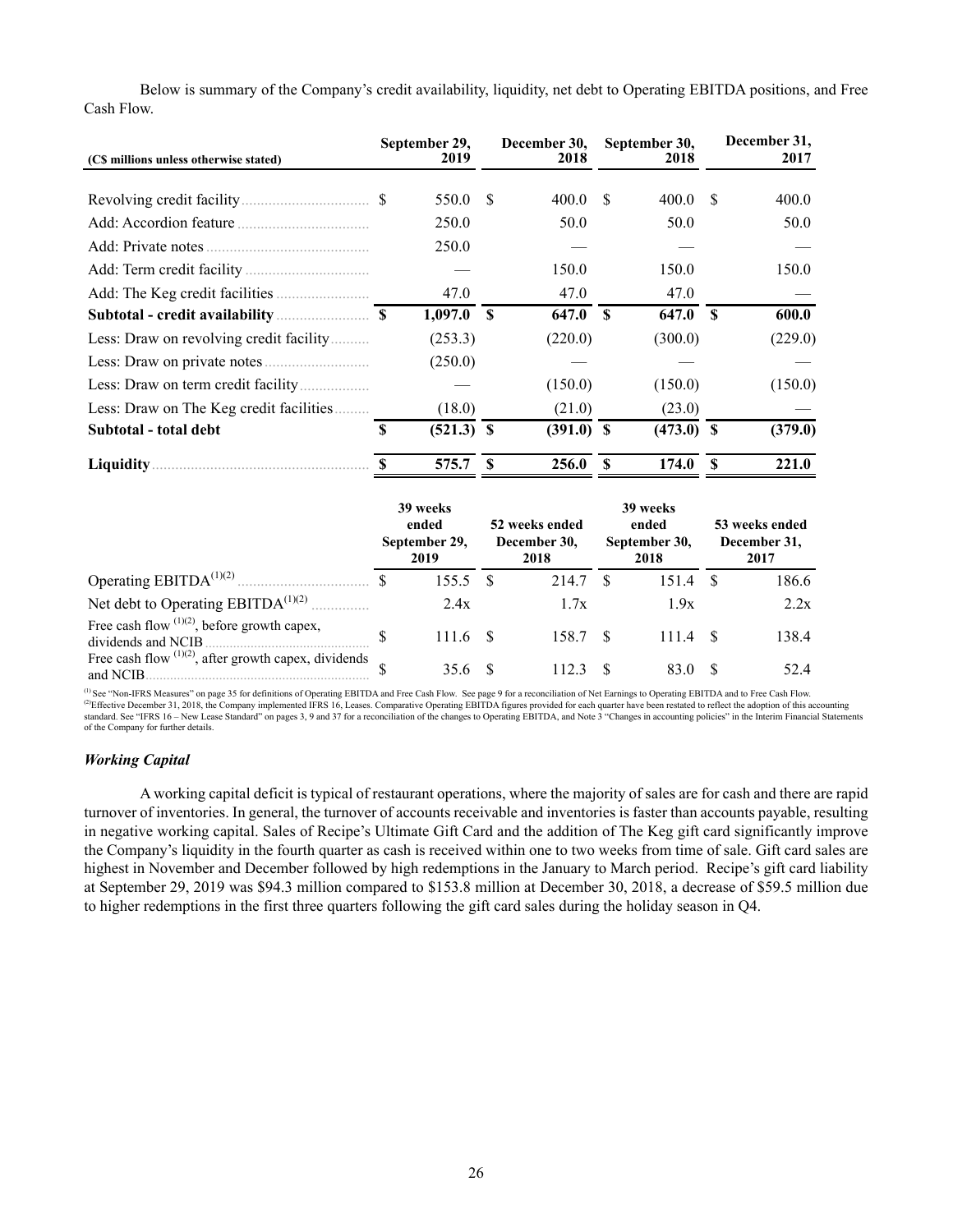| (C\$ millions unless otherwise stated) |                        | September 29,<br>2019 |              | December 30,<br>2018 |              | change in<br>working<br>capital |
|----------------------------------------|------------------------|-----------------------|--------------|----------------------|--------------|---------------------------------|
|                                        |                        | (unaudited)           |              |                      |              |                                 |
| Cash                                   | \$                     | 33.9                  | -S           | 49.3                 | -S           | 15.4                            |
|                                        |                        | 71.3                  |              | 103.5                |              | 32.2                            |
| Inventories                            |                        | 42.3                  |              | 36.6                 |              | (5.7)                           |
|                                        |                        | 6.2                   |              | 9.4                  |              | 3.2                             |
|                                        |                        | 76.9                  |              |                      |              | (76.9)                          |
|                                        |                        | 4.1                   |              | 4.9                  |              | 0.8                             |
|                                        | $\mathbf{\mathcal{S}}$ | 234.7                 | $\mathbf{s}$ | 203.7                | $\mathbf{s}$ | (31)                            |
|                                        | \$                     | 125.4                 | -8           | 134.9                | -S           | (9.5)                           |
|                                        |                        | 3.4                   |              | 9.7                  |              | (6.3)                           |
|                                        |                        | 94.3                  |              | 153.8                |              | (59.5)                          |
|                                        |                        | 10.6                  |              | 5.7                  |              | 4.9                             |
|                                        |                        | 4.0                   |              | 154.0                |              | (150.0)                         |
|                                        |                        | 121.1                 |              | 3.2                  |              | 117.9                           |
|                                        | $\mathbf{\mathcal{S}}$ | 358.8                 | $\mathbf{s}$ | 461.3                | $\mathbf{s}$ | (102.5)                         |
|                                        |                        | (124.1)               |              | (257.6)              |              | (133.5)                         |

The following table presents Recipe's working capital as at September 29, 2019 compared to December 30, 2018:

(1) Figures may not total due to rounding.

At September 29, 2019, Recipe had a working capital deficit of \$124.1 million compared to \$257.6 million at December 30, 2018. The change in working capital deficit of \$133.5 million was primarily related to the \$150.0 million decrease in current portion of long-term debt a result of the refinancing in May 2019, decrease in gift card liability of \$59.5 million related to higher gift card redemptions following the 2018 holiday period, increase in current portion of lease receivables of \$76.9 million related to the adoption of IFRS 16 new lease standard, offset by decrease in accounts receivable of \$32.2 million and increase in current portion of the lease liability of \$117.9 million related to the adoption of IFRS 16 new lease standard.

Investment in working capital may be affected by fluctuations in the prices of food and other supply costs, vendor terms and the seasonal nature of the business. While Recipe has availability under its credit facility, it chooses to apply available cash flow against its facility to lower financing costs, rather than to reduce its current liabilities, while still paying within its payment terms. Management believes it will continue to operate in a working capital deficit position as the nature of its business is not expected to change.

# **Cash Flows**

The following table presents Recipe's cash flows for the 13 and 39 weeks ended September 29, 2019 compared to the 13 and 39 weeks ended September 30, 2018:

|                                                | 13 weeks ended |                       |  |                       | 39 weeks ended |                       |     |                       |  |
|------------------------------------------------|----------------|-----------------------|--|-----------------------|----------------|-----------------------|-----|-----------------------|--|
| (CS millions unless otherwise stated)          |                | September 29,<br>2019 |  | September 30,<br>2018 |                | September 29,<br>2019 |     | September 30,<br>2018 |  |
|                                                |                | (unaudited)           |  | (unaudited)           |                | (unaudited)           |     | (unaudited)           |  |
| Cash flows from (used in) operating activities | \$             | 38.7 \$               |  | 46.1 S                |                | 111.0                 | - S | 86.7                  |  |
| Cash flows from (used in) investing activities | S              | $(9.8)$ \$            |  | $(3.3)$ \$            |                | $(11.7)$ \$           |     | (92.0)                |  |
| Cash flows (used in) from financing activities | \$             | $(37.7)$ \$           |  | $(51.3)$ \$           |                | $(114.9)$ \$          |     | (0.8)                 |  |
| Change in cash during the period $(1)$         |                | $(8.7)$ \$            |  | $(8.5)$ \$            |                | $(15.6)$ \$           |     | (6.1)                 |  |

 $<sup>(1)</sup>$  Figures may not total due to rounding.</sup>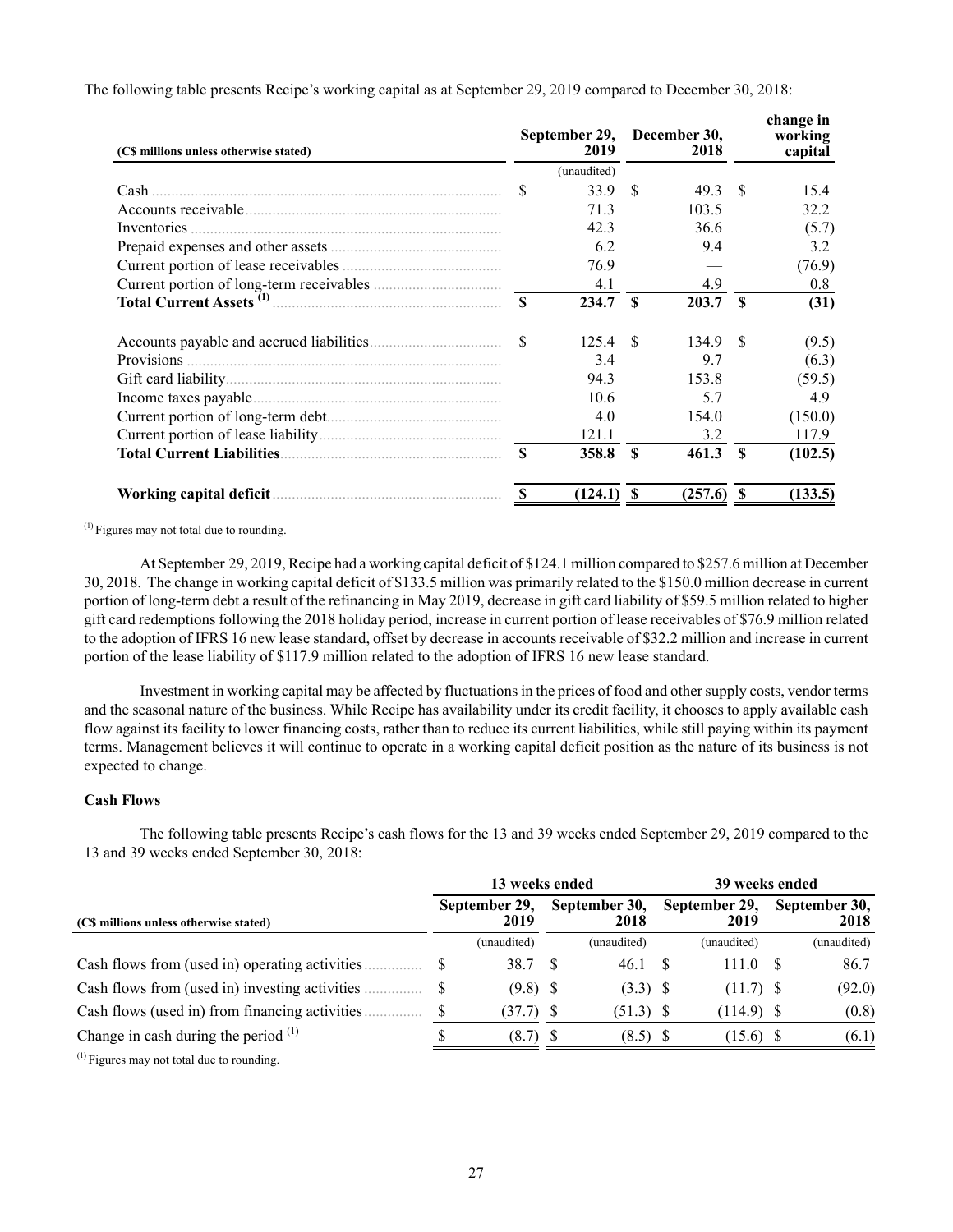### *Cash flows from operating activities of continuing operations*

Cash flows from operating activities were \$38.7 million and \$111.0 million for the 13 weeks and 39 weeks ended September 29, 2019 compared to \$46.1 million and \$86.7 million in 2018, a decrease of \$7.4 million for the quarter and an increase of \$24.3 million year to date. The increase was primarily related to the reduction in gift card liability due to higher redemptions following the Q4 2018 holiday period, a reduction in accounts receivable, partially offset by increases from the addition in current portion of long-term receivables related to the new lease standard.

## *Cash flows used in investing activities of continuing operations*

The following table presents Recipe's capital expenditures for the 13 and 39 weeks ended September 29, 2019 compared to the 13 and 39 weeks ended September 30, 2018:

|                                                                | 13 weeks ended         |               |                        | 39 weeks ended            |                               |               |                        |  |  |
|----------------------------------------------------------------|------------------------|---------------|------------------------|---------------------------|-------------------------------|---------------|------------------------|--|--|
| (C\$ millions unless otherwise stated)                         | September 29<br>, 2019 |               | September 30<br>, 2018 |                           | September 29<br>, 2019        |               | September 30<br>, 2018 |  |  |
|                                                                | (unaudited)            |               | (unaudited)            |                           | (unaudited)                   |               | (unaudited)            |  |  |
| Purchase of property, plant and equipment:                     |                        |               |                        |                           |                               |               |                        |  |  |
| Maintenance:                                                   |                        |               |                        |                           |                               |               |                        |  |  |
|                                                                | 2.2                    |               | 4.9                    |                           | 5.0                           |               | 6.4                    |  |  |
|                                                                | 1.6                    |               | 2.1                    |                           | 9.4                           |               | 9.9                    |  |  |
|                                                                | 3.8                    | <sup>\$</sup> | 7.0                    | <sup>\$</sup>             | 14.4                          | $\mathcal{S}$ | 16.3                   |  |  |
| Growth initiatives:                                            |                        |               |                        |                           |                               |               |                        |  |  |
|                                                                | 2.2                    |               | 1.9                    |                           | 6.2                           |               | 6.3                    |  |  |
|                                                                | 6.0                    |               | 2.0                    |                           | 14.5                          |               | 6.5                    |  |  |
|                                                                | 8.2                    | <sup>\$</sup> | 3.9                    | <sup>\$</sup>             | 20.7                          | $\mathbb{S}$  | 12.8                   |  |  |
|                                                                | 12.0                   | $\mathbf{s}$  | 10.9                   | $\boldsymbol{\mathsf{S}}$ | 35.2 $S$                      |               | 29.1                   |  |  |
|                                                                | (12.0)                 |               | (10.9)                 |                           | (35.2)                        |               | (29.1)                 |  |  |
|                                                                |                        |               |                        |                           | (5.0)                         |               | (76.7)                 |  |  |
|                                                                |                        |               | (4.9)                  |                           | (3.4)                         |               |                        |  |  |
| Proceeds on disposal of property, plant and equipment          | (0.3)                  |               | 5.9                    |                           | 0.6                           |               | 6.1                    |  |  |
| Proceeds on early buyout of equipment and rental contracts     | 0.1                    |               | 0.2                    |                           | 0.2                           |               | 0.5                    |  |  |
|                                                                |                        |               | 1.4                    |                           | $\overbrace{\phantom{aaaaa}}$ |               | 1.4                    |  |  |
|                                                                | (0.1)                  |               | (0.3)                  |                           | (0.1)                         |               | (0.5)                  |  |  |
| Share of loss from investment in associates in joint ventures  |                        |               | 0.2                    |                           | 0.2                           |               | 0.5                    |  |  |
| Change in long term receivables                                | 2.6                    |               | 5.1                    |                           | 31.1                          |               | 5.9                    |  |  |
| Total cash flows provided by (used in) investing activities \$ | $(9.8)$ \$             |               | $(3.3)$ \$             |                           | $(11.7)$ \$                   |               | (92.0)                 |  |  |

 $^{(1)}$  There was 2 buy back in the quarter and 11 buy backs year-to-date (2018 – 10 buy backs in the quarter and 13 buy backs year-to-date). (2) Figures may not total due to rounding.

Cash flows used in investing activities were \$9.8 million and \$11.7 million for the 13 and 39 weeks ended September 29, 2019 compared to cash used in investing activities of \$3.3 million and \$92.0 million in 2018, a change of \$6.5 million for the quarter and \$80.3 million year to date. The change is primarily related to The Keg merger partially offset by the change in longterm receivables resulting from the adoption of the new lease standard.

# *Commitments for Capital Expenditures*

The Company incurs on-going capital expenditures in relation to the operation of its buildings, corporate restaurants, manufacturing equipment and distribution centers, maintenance and upgrades to its head office IT infrastructure, and to its call centre operations. The Company will also invest in major renovations and new corporate store growth opportunities. Recipe's capital expenditures are generally funded from operating cash flows and through its Existing Credit Facility.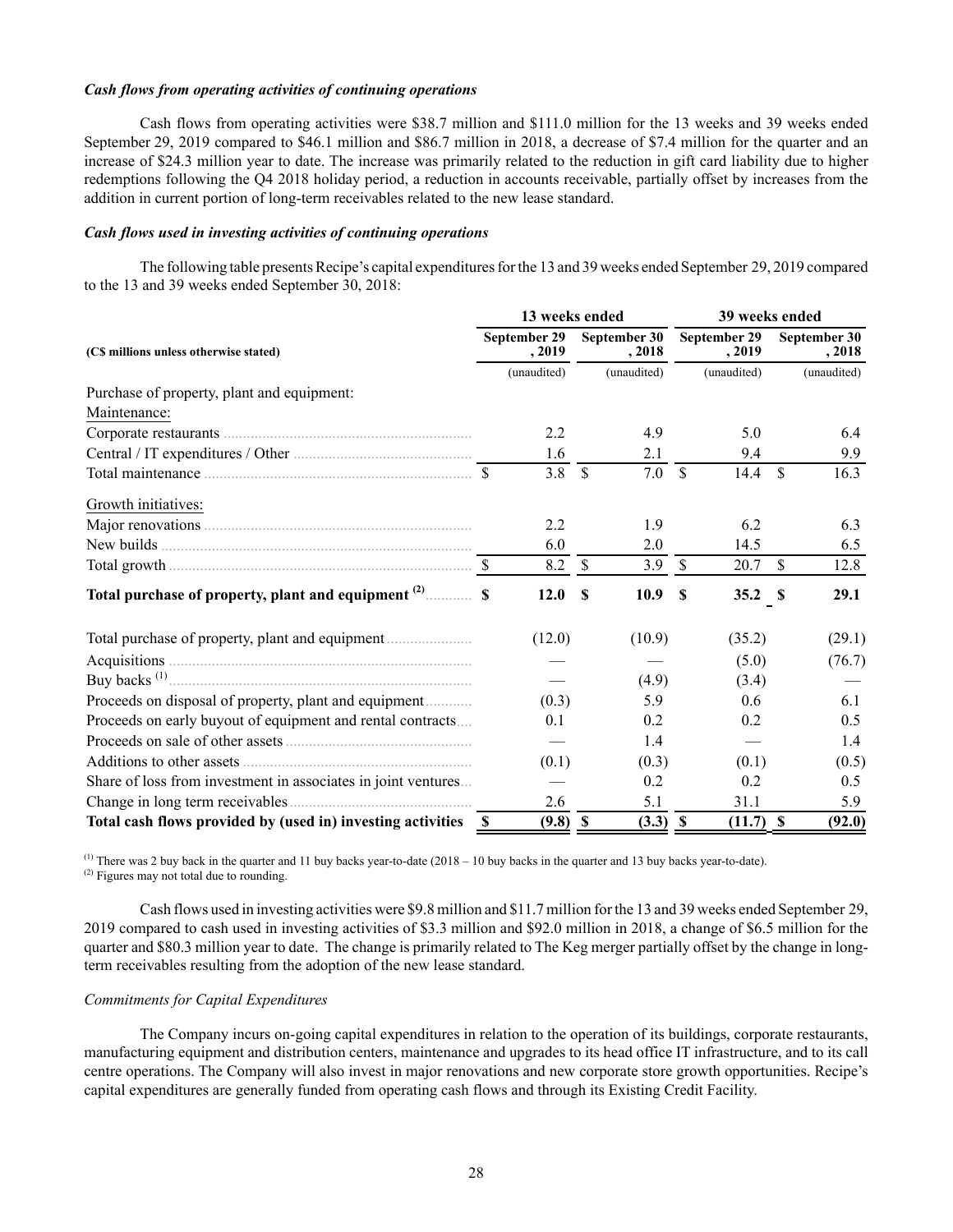### *Cash flows (used in) from financing activities*

The following table presents Recipe's cash used in financing activities for the 13 and 39 weeks ended September 29, 2019 compared to the 13 and 39 weeks ended September 30, 2018:

|                                                              | 13 weeks ended        |                       | 39 weeks ended        |                       |  |  |  |
|--------------------------------------------------------------|-----------------------|-----------------------|-----------------------|-----------------------|--|--|--|
| (C\$ millions unless otherwise stated)                       | September 29,<br>2019 | September 30,<br>2018 | September 29,<br>2019 | September 30,<br>2018 |  |  |  |
|                                                              | (unaudited)           | (unaudited)           | (unaudited)           | (unaudited)           |  |  |  |
| Increases in debt.                                           | 125.0                 |                       | 390.0                 | 104.0                 |  |  |  |
|                                                              | (1.0)                 | (31.0)                | (259.7)               | (65.0)                |  |  |  |
|                                                              | (0.1)                 |                       | (3.0)                 |                       |  |  |  |
| Issuance of subordinated voting common shares                | 2.9                   | (4.3)                 | 4.8                   | (4.2)                 |  |  |  |
|                                                              | (142.0)               | (0.7)                 | (160.7)               | (1.7)                 |  |  |  |
| Payment of lease liability                                   | (38.0)                |                       | (114.2)               |                       |  |  |  |
|                                                              | 25.3                  | (0.8)                 | 58.7                  | (0.7)                 |  |  |  |
| Interest paid net of interest income received                | (3.0)                 | (7.9)                 | (10.2)                | (13.3)                |  |  |  |
| Dividends paid on subordinate and multiple voting<br>shares. | (6.8)                 | (6.7)                 | (20.6)                | (20.0)                |  |  |  |
| Cash flows (used in) from financing activities (1)           | $(37.7)$ \$           | $(51.3)$ \$           | $(114.9)$ \$          | (0.8)                 |  |  |  |

 $<sup>(1)</sup>$  Figures may not total due to rounding.</sup>

Cash flows used in financing activities were \$37.7 million and \$114.9 million for the 13 and 39 weeks ended September 29, 2019. Cash used in financing activities primarily consist of the shares repurchased under the Company's NCIB and SIB of \$142.0 million and \$160.7 million for the 13 and 39 weeks ended September 29, 2019; payment of lease liability of \$38.0 million and \$114.2 million for the 13 and 39 weeks ended September 29, 2019 and change in the lease liability of \$25.3 million and \$58.7 million for the 13 and 39 weeks ended September 29, 2019 resulting from the change in the new lease standard; dividends of \$20.6 million; net interest paid of \$3.0 million and \$10.2 million for the 13 and 39 weeks ended September 29, 2019; offset by a net increase in debt of \$124.0 million for the quarter and \$130.3 million year to date.

Cash flows from financing activities were \$51.3 million and \$0.8 million for the 13 and 39 weeks ended September 30, 2018. Cash from financing activities primarily consist of a net increase in the Company's credit facility related to The Keg merger, less interest paid in the amount of \$7.9 million and \$13.3 million for the 13 and 39 weeks ended September 30, 2018; and dividends of \$6.7 million.

## **Debt**

## **Private debt**

On May 1, 2019, the Company issued \$250.0 million First Lien 10 year Senior Secured Notes by way of a private placement (the "Notes"). The Notes rank pari passu in right of payment with the lenders under the Company's amended and restated credit agreement ("New Credit Facility"), is secured on a first lien basis on the assets that secure the Company's New Credit Facility, and is guaranteed by all material subsidiaries and holding companies of the Company on the same basis as the New Credit Facility. The Notes bear interest from their date of issue at a rate of 4.72% per annum, payable semi-annually and maturing on May 1, 2029. As at September 29, 2019, \$250.0 million (December 30, 2018 - \$nil; September 30, 2018 - \$nil) was drawn under the Notes.

## **Term credit facility**

On May 1, 2019, the Company amended and extended the terms of its existing syndicated bank credit facility. The New Credit Facility, the fifth amended and restated credit agreement, is comprised of a revolving credit facility in the amount of \$550.0 million with an accordion feature of up to \$250.0 million. The \$550.0 million revolving facility includes a \$400.0 million tranche that matures on May 1, 2024 (5 years) and a \$150.0 million tranche that matures on May 1, 2022 (3 years). The \$250.0 million accordion feature is applicable to either tranche and it has been upsized from \$50.0 million under the Company's previous credit facility.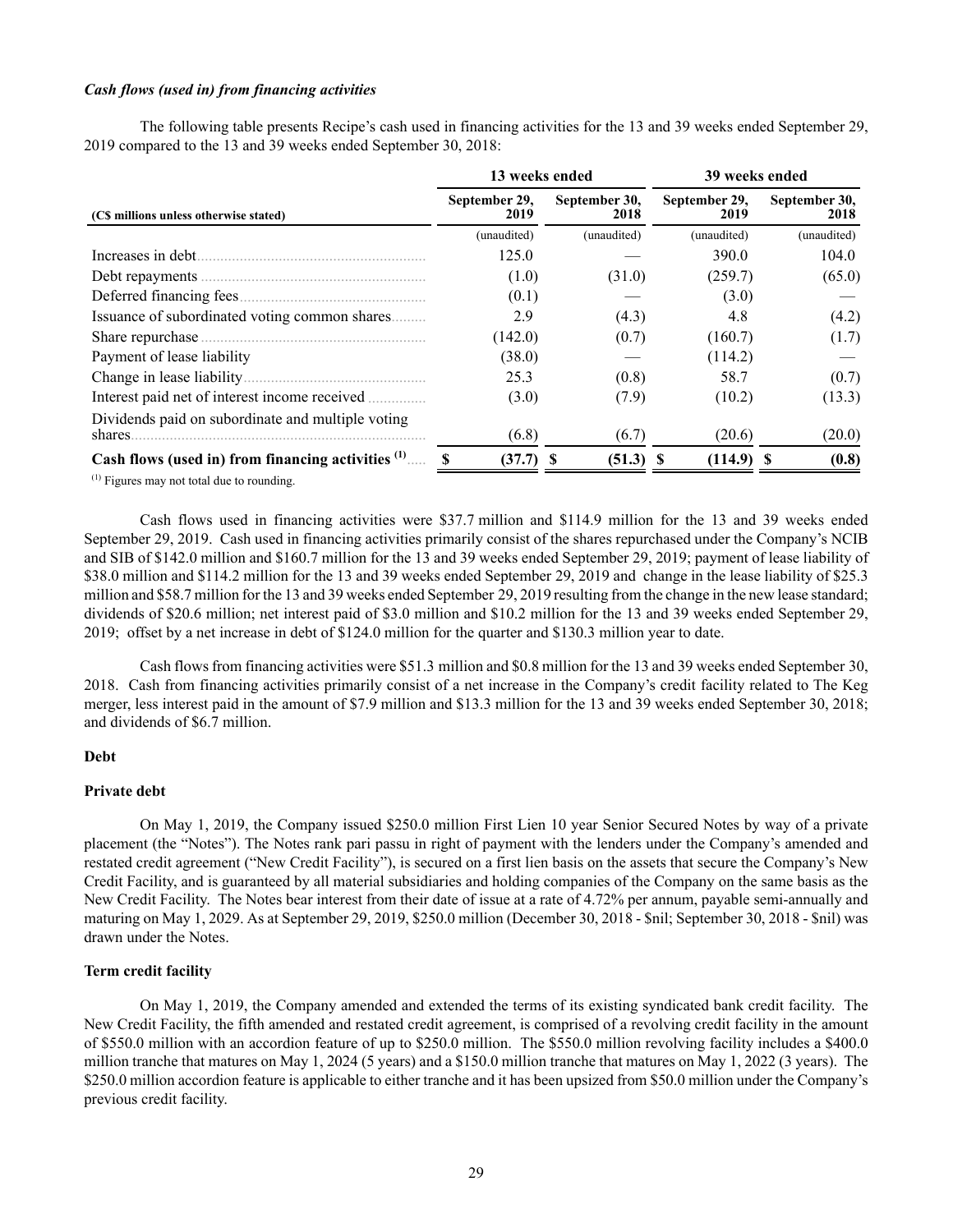The interest rate applied on amounts drawn by the Company under its new credit facility is the effective bankers' acceptance rate or prime rate plus a spread. The spread is based on the Company's total funded net debt to Earnings Before Interest, Taxes, Depreciation and Amortization ("EBITDA") ratio, as defined in the new credit agreement, measured using EBITDA for the four most recently completed fiscal quarters.

As at September 29, 2019, \$253.3 million (December 30, 2018 - \$370.0 million; September 30, 2018 - \$420.0 million) was drawn under the amended and extended credit facilities. The effective interest rate for the 39 weeks ended September 29, 2019 was 3.94% representing bankers acceptance rate of 2.19% plus 1.25% borrowing spread, standby fees and the amortization of deferred financing fees of 0.50%.

The Company is also required to pay a standby fee of between 0.20% and 0.46% per annum on the undrawn portion of the \$550.0 million revolving facility. The standby fee, like the interest rate, is based on the Company's total funded net debt to EBITDA ratio. As of September 29, 2019, the standby fee rate was 0.25%.

As at September 29, 2019, the Company was in compliance with all covenants and has not exceeded any covenant levels requiring early repayments.

At the end of September 29, 2019, the Company had a Net Debt to EBITDA ratio of 2.4x, positioning the Company for more growth and enhanced shareholder returns.

# **The Keg Facility**

In connection with The Keg merger, the Company assumed a multi-option credit agreement with a Canadian banking syndicate for the expansion of restaurant operations. The revolving credit and term loan facilities, with a syndicate of two Canadian banks, are available to finance the construction of certain new corporate restaurants and major renovations in Canada. These facilities are comprised of a \$9.0 million reducing term facility, a \$35.0 million revolving facility for future restaurant expansion which is subject to annual repayment based on 25% of excess operating cash flow, and a revolving demand operating facility of up to \$3.0 million available for general corporate purposes, including working capital, overdrafts and letters of credit.

Excess operating cash flow is defined in the credit agreement as operating cash flow for the financial year plus extraordinary or non-recurring items and any net decrease in working capital less interest paid, debt principal repayments, unfunded capital expenditures, income taxes paid and any net increase in working capital. Operating cash flow is defined as the sum of net income for the financial year, adjusted for gains or losses from dispositions not in the ordinary course of business, extraordinary or non-recurring items and equity income or losses from subsidiaries plus interest expense, income tax expense and depreciation and amortization.

As at September 29, 2019, \$18.0 million of the revolving facility has been drawn. On September 26, 2019, the maturity date was extended from July 2, 2020 to October 1, 2020. No other terms of these facilities were amended. Less than \$0.1 million of the revolving demand operating facility has been used to issue letters of credit.

On June 18, 2018, the Company renegotiated the terms of its credit agreement with its existing banking syndicate. The credit facilities now bear interest at a rate between bank prime plus 0.25% to bank prime plus 1.0% based on certain financial criteria. As at September 29, 2019, the Company meets the criteria for interest at bank prime plus 0.25%.

The above credit facilities are secured by a general security agreement and hypothecation over Keg Restaurants Ltd.'s ("KRL's") Canadian and US assets and a pledge of all equity interests in The Keg Rights Limited Partnership (the "Partnership").

As at September 29, 2019, the Company was in compliance with all covenants and has not exceeded any covenant levels requiring early repayments.

## **Off Balance Sheet Arrangements**

# *Letters of credit*

Recipe has outstanding letters of credit amounting to \$0.5 million as at September 29, 2019 (December 30, 2018 - \$0.6 million), primarily for various utility companies that provide services to the corporate owned locations and support for certain franchisees' external financing used to fund their initial conversion fee payable to Recipe.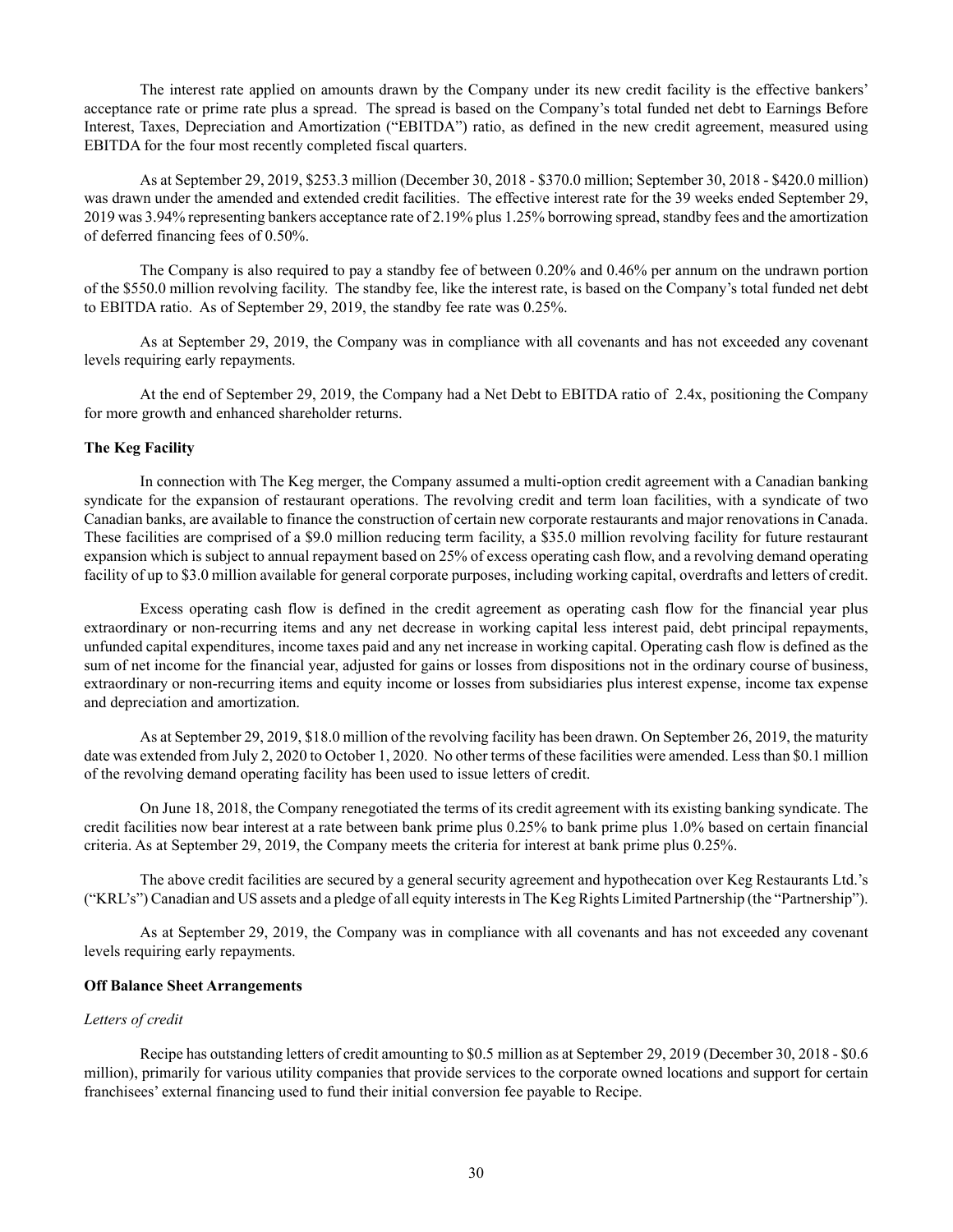### **Outstanding Share Capital**

The Company's authorized share capital consists of an unlimited number of common shares and an unlimited number of non-voting common shares. As at November 11, 2019, there were 56,356,714 subordinate and multiple voting shares (December 30, 2018 – 61,755,594) issued and outstanding.

The Company has a common share stock option plan for its directors, CEO and employees. The total number of options granted and outstanding as at November 11, 2019 is 6,759,447.

## **Related Parties**

#### *Shareholders*

As at September 29, 2019, the Principal Shareholders hold 70.8% of the total issued and outstanding shares and have 98.2% of the voting control attached to all the shares. Cara Holdings holds 22.6% of the total issued and outstanding shares, representing 36.5% voting control. Fairfax holds 48.2% of the total issued and outstanding shares, representing 61.7% voting control. During the 13 and 39 weeks ended September 29, 2019, Fairfax sold 1,411,335 Subordinate Voting Shares under the SIB in order to purchase an equal number of Multiple Voting Shares from Cara Holdings. Fairfax's voting interest and equity ownership increased as a result of this exchange in combination with less voting shares and outstanding overall after the SIB. Under the SIB, Cara Holdings participated and tendered 341,460 Multiple Voting Shares. These Multiple Voting Shares were converted into Subordinate Voting Shares on a one-for one basis immediately prior to the completion of the SIB.

During the 13 and 39 weeks ended September 29, 2019, the Company paid a dividend of \$0.1121 and \$0.3363 per share (13 and 39 weeks ended September 30, 2018, 2018 - \$0.1068 and \$0.3204 per share) on the Subordinate and Multiple Voting Shares of which Fairfax received \$9.1 million (September 30, 2018 - \$8.7 million) and Cara Holdings received \$4.3 million (September 30, 2018 - \$4.6 million), respectively, on a year to date basis.

Fairfax and the Company are parties to a Shared Services and Purchasing Agreement. Under this agreement, Fairfax is authorized to enter into negotiations on behalf of the Company (and Fairfax associated restaurant companies) to source shared services and purchasing arrangements for any aspect of Recipe's operations, including food and beverages, information technology, payment processing, marketing and advertising or other logistics. There were no transactions under this agreement for 13 and 39 weeks ended September 29, 2019 and September 30, 2018.

The Company's policy is to conduct all transactions and settle all balances with related parties on market terms and conditions.

#### **Insurance Provider**

Some of Recipe's insurance policies are held by a company that is a subsidiary of Fairfax. The transaction is on market terms and conditions. As at September 29, 2019, no payments were outstanding.

### **The Keg**

On February 22, 2018 ("The Keg acquisition date"), the Company completed the merger with The Keg for approximately \$200.0 million comprised of \$105.0 million in cash and 3,801,284 Recipe subordinate voting shares at the exchange amount. In addition, Recipe may be required to pay up to an additional \$30.0 million of cash consideration upon the achievement of certain financial milestones. The cash portion of the purchase price was settled by drawing on its existing credit facility. A merger reserve equal to total consideration of \$216.7 million has been recorded on the balance sheet. The results from The Keg are included in the statement of earnings from The Keg acquisition date.

During the year ended December 30, 2018, 3,400,000 subordinate voting shares were issued at the exchange amount to Fairfax as part of the merger with The Keg on February 22, 2018.

The Company has elected not to account for the merger as a business combination under IFRS 3 Business Combinations, as the transaction represents a combination of entities under common control of Fairfax. Accordingly, the combination will be recorded on a book value basis.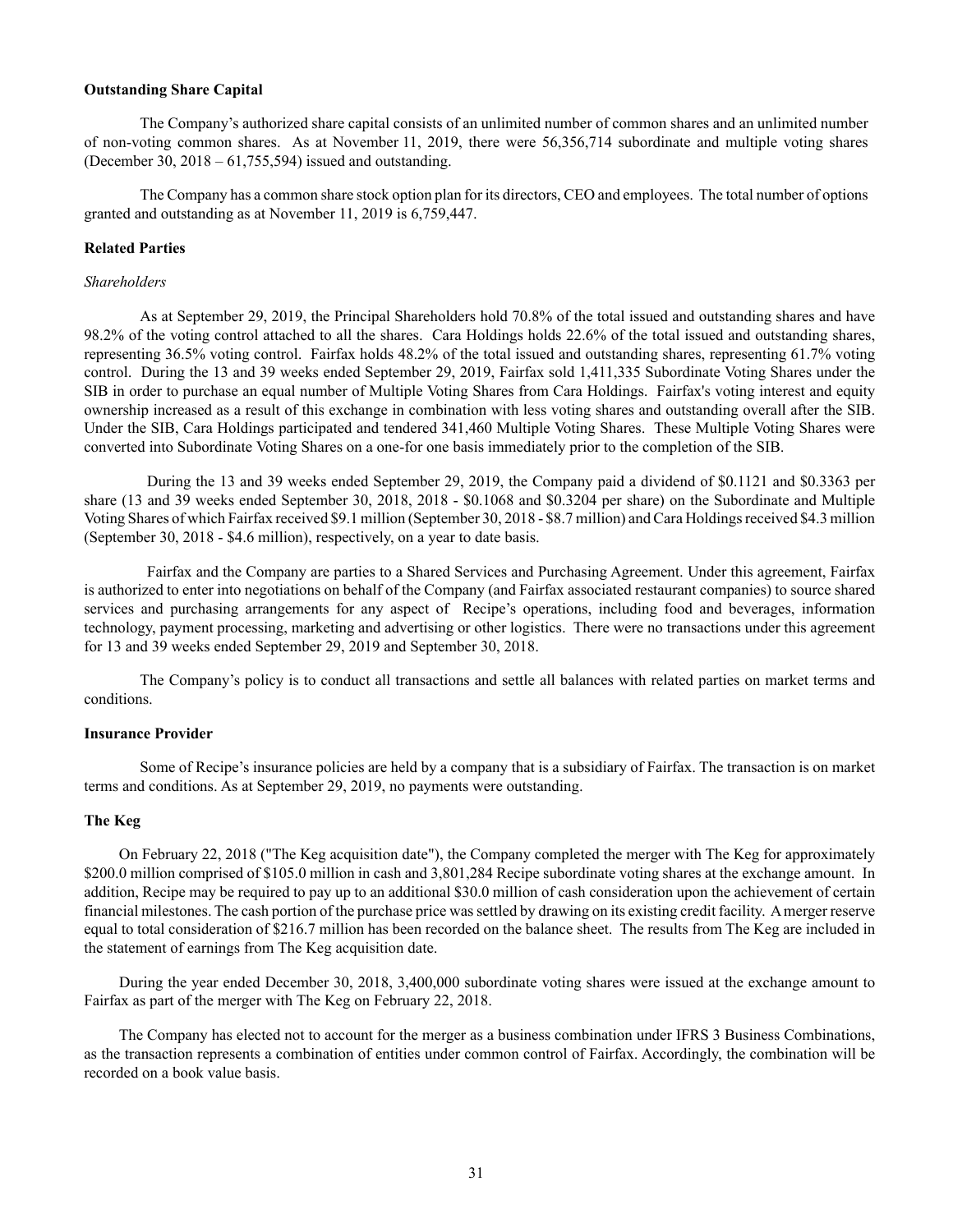#### **Investment in Original Joe's joint venture companies**

The Company has joint venture arrangements with certain Original Joe's franchises. The Company has an equity investment in these restaurants at varying ownership interests as well as term loans and demand loans related to new restaurant construction, renovation and working capital. As at September 29, 2019 there was a due from related party balance of \$12.3 million (December 30, 2018 - \$9.9 million; September 30, 2018 - \$8.4 million) which consists of term loans and demand loans secured by restaurant assets of the joint venture company which has been recorded at fair value and will be accreted up to the recoverable value over the remaining term of the loans. The term loans bear interest at rates ranging from 7.75% to 9.76% and all mature September 21, 2020. The term loans are reviewed and renewed on an annual basis. The expected current portion of these loans is \$1.0 million (December 30, 2018 - \$1.0 million; September 30, 2018 - \$2.2 million). The demand loans bear interest at 5% and have no specific terms of repayment. Pooling arrangements between the joint venture companies to share costs and repay the loans exist such that restaurants within a certain restaurant pool of common ownership agree that available cash from restaurants can be used to apply against balances outstanding among the group. For the 13 and 39 weeks ended September 29, 2019, the Company charged interest in the amount of \$0.1 million and \$0.2 million, respectively (13 and 39 weeks ended September 30, 2018 - \$0.1 million and \$0.5 million) on the term loans and demand loans.

The Company charges Original Joe's joint venture franchises a royalty and marketing fee of 5% and 2%, respectively, on net sales. As at September 29, 2019 the accounts receivable balance included \$0.1 million (December 30, 2018 - \$0.3 million; September 30, 2018 - \$0.1 million) due from related parties in relation to these royalty and marketing payments. These transactions are measured at the exchange amount, which is the amount of consideration established and agreed to by the related parties in accordance with the franchise agreement.

The Company's investment in joint ventures and associates are increased by the proportionate share of income earned. For the 13 and 39 weeks ended September 29, 2019, an increase of \$0.1 million and an increase of \$0.2 million, respectively (13 and 39 weeks ended September 30, 2018 - \$0.1 million and \$0.5 million increase) to the investment balance was recorded in relation to the Company's proportionate share of income or loss for the period and included in share of income from investment in associates and joint ventures on the statement of earnings.

### **Investment in Burger's Priest joint venture**

The Company has a 79.4% ownership interest in New & Old Kings and Priests Restaurants Inc. ("Burger's Priest") with the remaining 20.6% owned by a third party who has an earn-out agreement that can grow their ownership interest to 50% if certain earnings targets are met. Both parties have joint control and all relevant activities require the unanimous consent from both parties. The Company has accounted for the investment by using the equity method.

The Company's investment is increased by the proportionate share of income earned. There was no change to the investment for the 13 weeks ended September 29, 2019 and a decrease of \$0.2 million for the 39 weeks ended September 29, 2019 (13 and 39 weeks ended September 30, 2018 - \$0.1 million and \$0.2 million increase). The changes were recorded in relation to the Company's proportionate share of income for the period and included in share of loss from investment in joint ventures on the statement of earnings.

## **Investment in restaurant joint venture**

The Company has an investment in a joint venture to operate two 1909 Taverne Moderne restaurants with a third party. As at September 29, 2019, the Company has invested \$5.2 million, recorded in long-term receivables (December 30, 2018 - \$4.5 million, September 30, 2018 - \$3.8 million). The loan receivable is unsecured, non-interest bearing and does not have defined repayment terms. The Company and the third party each have a 50% ownership interest in the joint venture. Both parties have joint control and all relevant activities require the unanimous consent from both parties. The Company has accounted for the investment by using the equity method.

The Company's investment is increased by the proportionate share of income earned. For the 13 and 39 weeks ended September 29, 2019, a decrease of \$0.5 million and \$1.1 million, respectively, to the long term receivable balance (13 and 39 weeks ended September 30, 2018 - \$0.6 million and \$1.3 million decrease) was recorded in relation to the Company's proportionate share of loss for the period and included in share of loss from investment in joint ventures on the statement of earnings.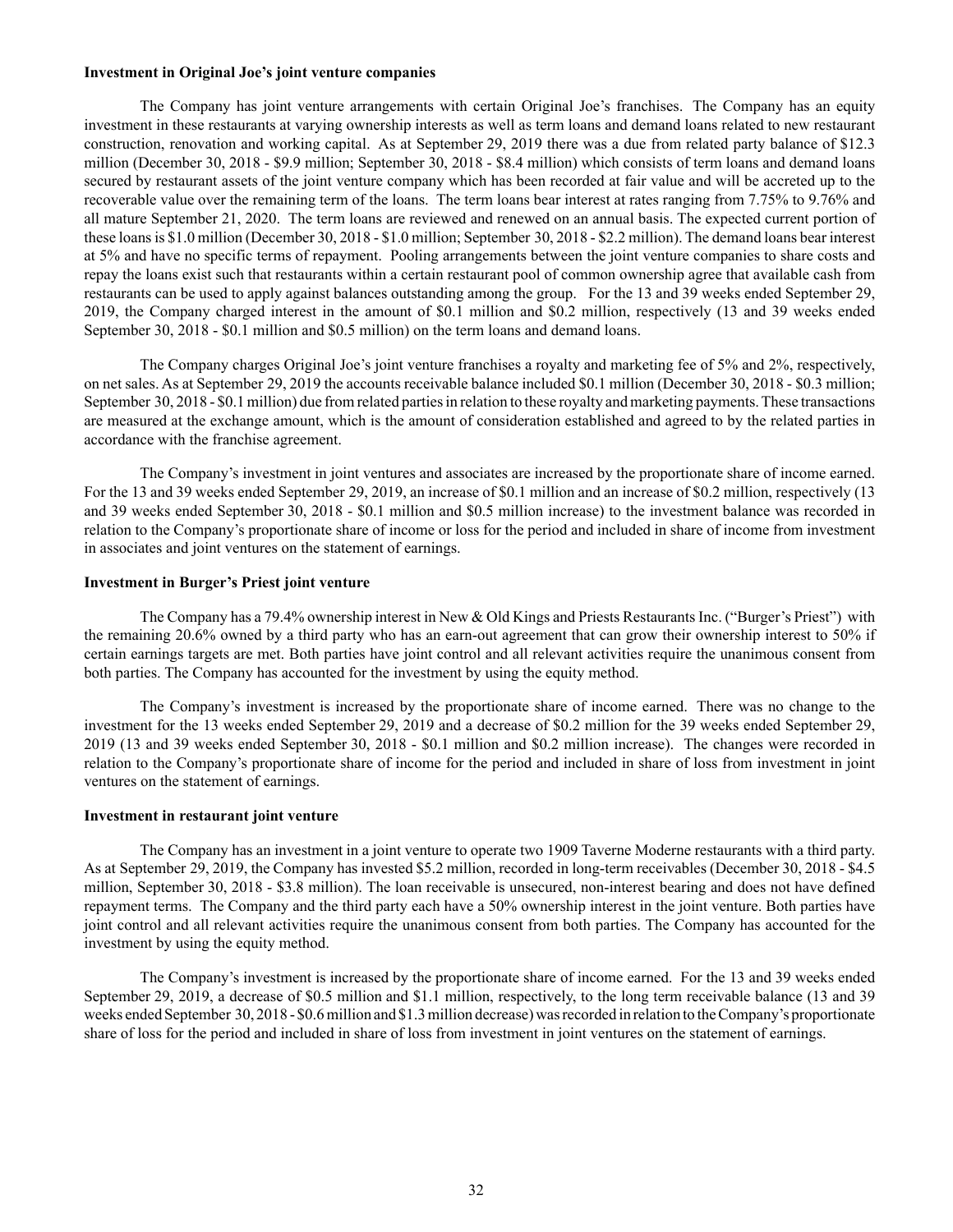# **Investment in Rose Reisman Catering joint venture**

In connection with the acquisition of Pickle Barrel on December 1, 2017, the Company has a 50% ownership interest in Rose Reisman Catering. The investment is considered a joint venture arrangement as both parties have joint control and all relevant activities require the unanimous consent from both parties. As at September 29, 2019, the Company has invested \$0.2 million, recorded in long-term receivables (December 30, 2018 - \$0.2 million, September 30, 2018 - \$nil).The Company has accounted for the investment by using the equity method.

The Company's investment is increased by the proportionate share of income earned. For the 13 and 39 weeks ended September 29, 2019, the Company recorded a decrease of \$0.1 million and \$0.2 million decrease, respectively, to the investment balance (13 and 39 weeks ended September 30, 2018 - \$0.1 million decrease and \$nil) in relation to the Company's proportionate share of income for the period and included in share of loss from investment in joint ventures on the statement of earnings.

All entities above are related by virtue of being under joint control with, or significant influence by, the Company.

# **Significant subsidiaries**

Subsidiaries are entities controlled by the Company. The financial statements of subsidiaries are included in the consolidated financial statements. Intercompany balances and transactions are eliminated in preparing the consolidated financial statements.

# **Outlook**

Management provides the following comments regarding its strategies and initiatives:

*Free Cash Flow* — The Company generates significant EBITDA and Free Cash Flow<sup>(1)</sup> which provides the Company the ability to fund growth and enhance shareholder returns. Free Cash Flow before growth capex, dividends, and share repurchases under the Company's NCIB for the 39 weeks ended September 29, 2019 was \$111.6 million and Free Cash Flow per share before growth capex, dividends, and NCIB on a diluted basis was \$1.76 for the 39 weeks ended September 29, 2019 compared to \$1.74 in 2018.

The impact from the SIB and the corresponding reduction in shares on Free Cash Flow per share before growth capex, dividends, and NCIB on a diluted basis would be an increase of \$0.10 per share from \$1.76 to \$1.86 for the 39 weeks ended September 29, 2019, after taking into effect a net increase in interest expense after taxes of \$2.7 million.

In addition to the SIB, under the Company's NCIB, the Company purchased and cancelled 618,947 and 1,322,871 Subordinate Voting Shares for \$16.5 million and \$35.2 million during the 13 and 39 weeks ended September 29, 2019. As at September 29, 2019, the Company had 56,338,810 shares outstanding compared to 62,324,207, as at September 30, 2018, a decrease of 5,985,397 shares that will increase Free Cash Flow and Earnings per share on a go forward basis.

At Q3 2019, the Company's Debt to EBITDA ratio was 2.4x. The Company's strong balance sheet and strong Free Cash Flow will enable the Company to continue to strategically invest in its business despite challenging market conditions. Management will continue to:

- invest in corporate restaurant renovations;
- support franchisees including restaurant renovation incentive programs;
- invest in initiatives to support our 4-pillar operations plan including training and technology applications;
- invest in our new Project 2030 initiative, an ambitious program that seeks to transform all aspects of our restaurant operations, so that we profitably meet the needs of both the consumer of today and the consumer of tomorrow;
- make extra contributions to franchisee marketing funds where appropriate;
- continue to evaluate alternatives for capital deployment including growth investments, strategic acquisitions; and
- enhance shareholder returns through dividends and share buybacks including purchases of KRIF units.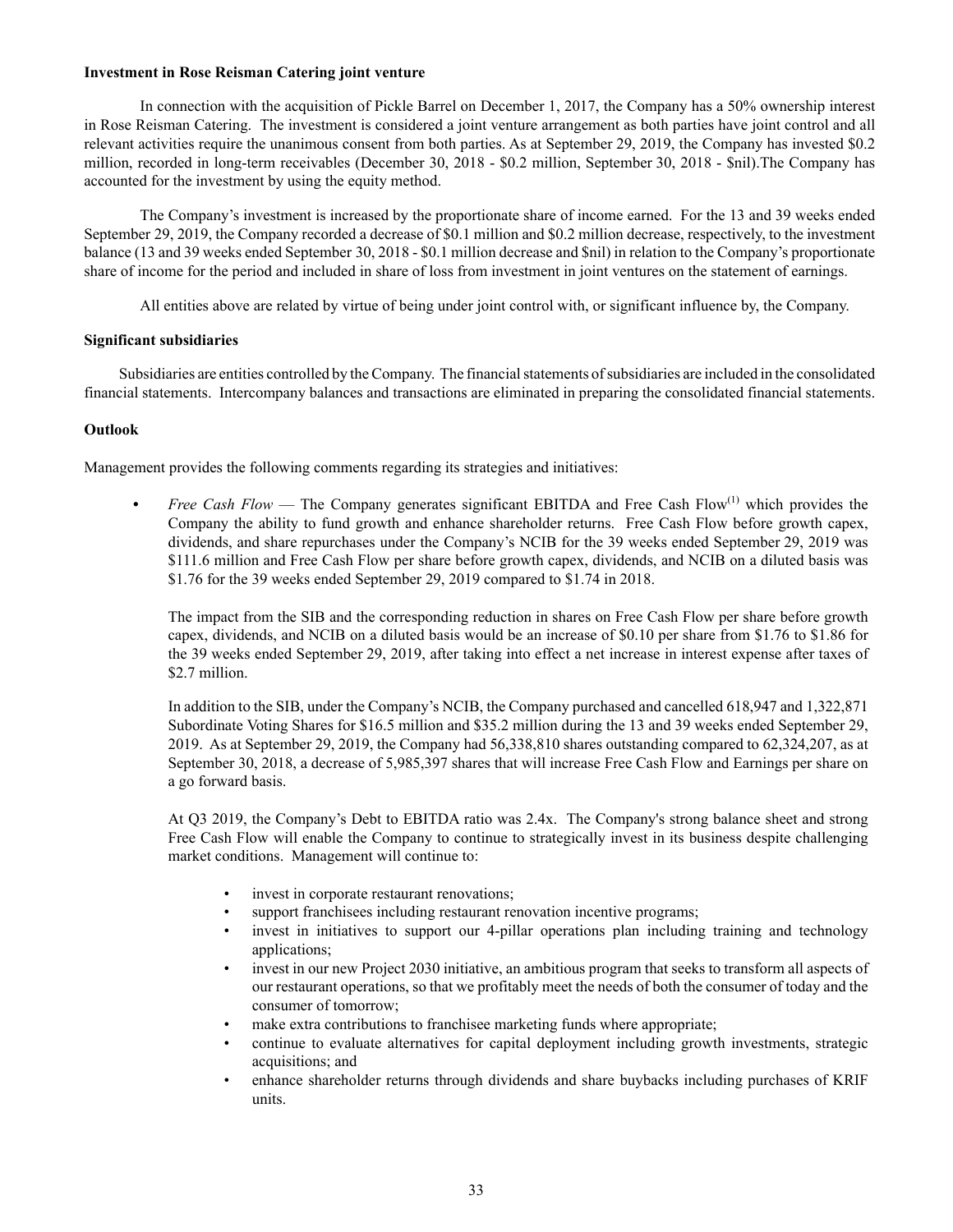- *Total Operating* EBITDA Before the impact from the net royalty to KRIF, Total Operating EBITDA margin was 6.1% for the quarter compared to 6.2% in 2018. The combined contributions from Corporate, Franchise, Retail and Catering, and Central segments resulted in Total Operating EBITDA margin of 5.7% for the quarter compared to 5.8% in 2018. While The Keg adds EBITDA dollars, because of net central overhead costs and royalty payments to KRIF in the medium term, The Keg merger will reduce Recipe's Operating EBITDA margin on System Sales below the target 7% to 8% range. Management's focus will continue to be on improving the earnings efficiency of our assets and our increased sales base to grow Operating EBITDA as a percentage of System Sales back to within our 7% to 8% target range by 2020-2022.
- *Corporate restaurant profitability* Corporate restaurant profitability for the 13 weeks ended September 29, 2019 was 8.8% compared to 10.5% in the second quarter of fiscal 2019 and 10.8% in the third quarter of 2018. The decline in the quarter was mostly from the reduction in sales, higher wage rates and taking back under-performing franchise restaurants. Alberta wages rates will be more comparable to 2018 in the fourth quarter as the wage increase impact will have cycled through a full year. Management believes that corporate restaurant profitability will improve as the 4-pillar strategy focus on Food, Service, Ambiance, and Value for the Experience progresses and we continue to improve the quality of our portfolio and sales while we respond to increased competition and a cautious consumer.

Management will continue to pursue the sale of certain corporate restaurants in its franchise banners to franchisees, pursue the sale of its share in joint venture locations to the Company's joint venture partners to convert joint venture locations to franchise to improve the corporate-franchise portfolio mix, and will close non-strategic underperforming restaurants.

- *Franchise segment —*Franchise contribution as a percentage of franchise sales has improved to 4.4% in the quarter compared to 4.2% in 2018. The increase is primarily related to improvement to quality of sales due to the ongoing practice to open new franchise restaurants at the standard royalty rate while closing or taking back under-performing previously subsidized locations. Management believes the effective royalty recovery rate will gradually increase over time closer to 5% as the Company adds new franchisees, renews existing locations at the standard royalty rate, and exits under-performing locations.
- *Retail and catering*  Contribution dollars from retail and catering were \$4.4 million in the quarter compared to \$4.5 million in 2018. A new pie production line was added in the third quarter 2018 which has increased production capacity and enabled the Company to meet the increased demand for its St-Hubert and Swiss Chalet frozen pie products with less reliance on higher cost third party producers. Since the acquisition of St-Hubert in 2016, the Company has successfully launched a number of products, including Swiss Chalet ribs and pot pies, across the country in grocery chains. The Company will be adding a new rib line in Q4 2019 to increase its rib production capacity to meet the increased demand and will be launching Montana's ribs in Q4 2019. Management is also pursuing the launch of several more Recipe branded retail products to expand its retail presence in national grocery chains.
- *• Growth, acquisitions and share buy-backs* —The Company currently has a net debt to EBITDA ratio of approximately 2.4x compared to 1.9x at the end of Q3 2018. At this debt level, and with strong cash flow from operations, the Company has the ability to consider more growth opportunities, including acquisitions, while continuing to reduce its debt, and by opportunistically repurchasing its subordinate voting shares for cancellation under the NCIB and purchase of KRIF units. During the 39 weeks ended September 29, 2019, the Company purchased and cancelled 5,952,500 Subordinate Voting Shares for \$160.7 million under the Company's NCIB and SIB programs plus 250,000 units in KRIF. In addition, the Company's new financing structure positions Recipe for strategic and opportunistic growth at long-term favourable borrowing rates and credit terms.

The foregoing description of Recipe's outlook is based on management's current strategies and its assessment of the outlook for the business and the Canadian Restaurant Industry as a whole, may be considered to be forward-looking information for purposes of applicable Canadian securities legislation. Readers are cautioned that actual results may vary. See "Forward‑Looking Information" and "Risk & Uncertainties" for a description of the risks and uncertainties that impact the Company's business and that could cause actual results to vary.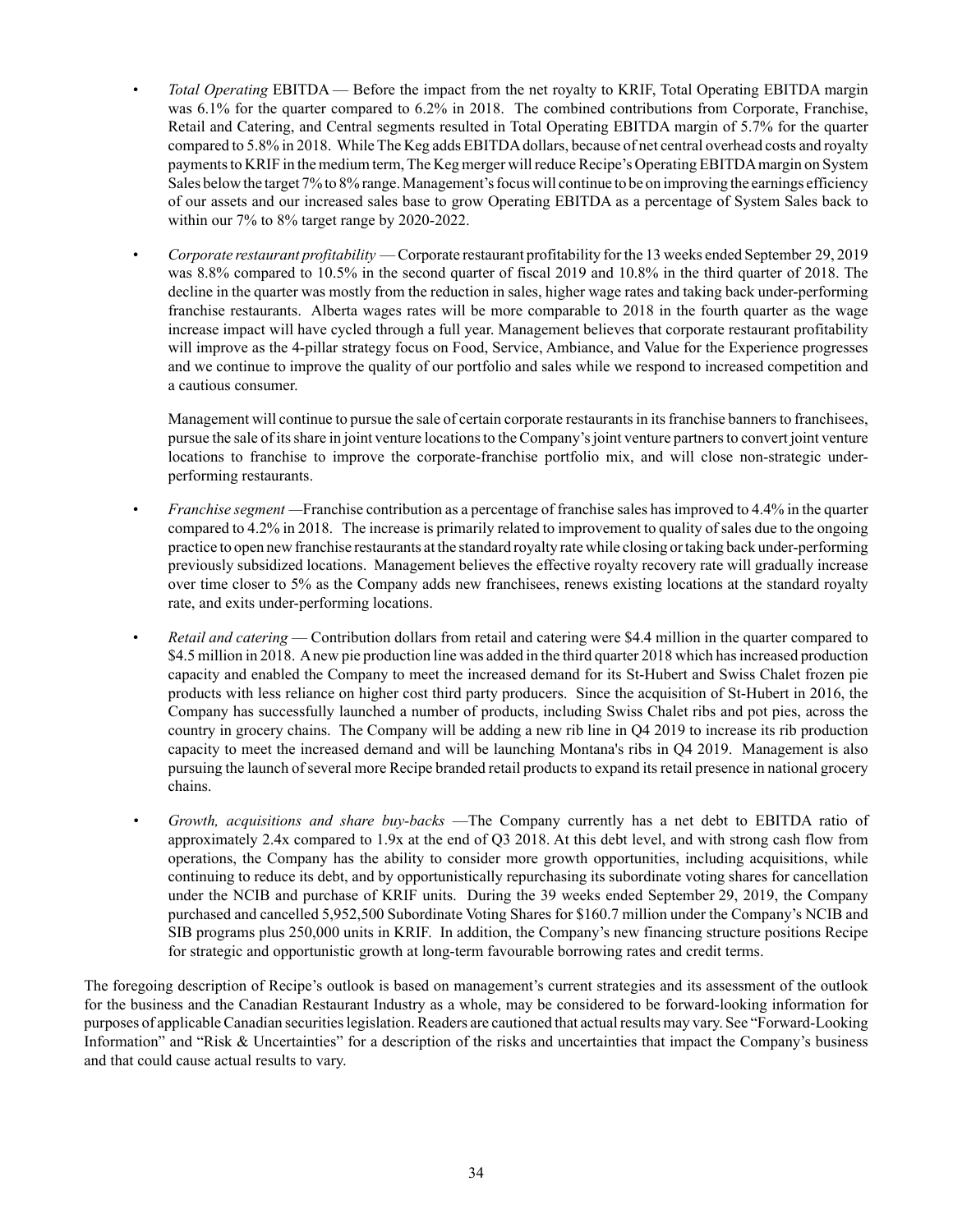### **Future Accounting Changes**

New standards and amendments to existing standards have been issued and are applicable to the Company for its annual periods beginning on or after December 31, 2018. See note 3 of the Company's condensed consolidated interim financial statements for the 13 and 39 weeks ended September 29, 2019 for a summary of new accounting standards adopted during 2019 and note 4 for a summary of future accounting standards not yet adopted.

# **Controls and Procedures**

There were no changes in the Company's internal controls over financial reporting during the 13 and 39 weeks ended September 29, 2019 that have materially affected, or are reasonably likely to materially affect, the Company's internal controls over financial reporting.

### **Critical Accounting Judgments and Estimates**

The preparation of the condensed consolidated interim financial statements requires significant judgements made by management in applying the Company's accounting policies except those adopted using the judgements from the first quarter of 2019 and the key sources of estimation of uncertainty were the same as those that applied to the Company's audited annual consolidated financial statements as at and for the year ended December 30, 2018.

# **Non**‑**IFRS Measures**

This MD&A makes reference to certain non-IFRS measures. These measures are not recognized measures under IFRS, do not have a standardized meaning prescribed by IFRS and are therefore unlikely to be comparable to similar measures presented by other companies. Rather, these measures are provided as additional information to complement those IFRS measures by providing further understanding of the Company's results of operations from management's perspective. Accordingly, they should not be considered in isolation nor as a substitute for analysis of the Company's financial information reported under IFRS. The Company uses non‑IFRS measures including "System Sales", "SRS Growth", "EBITDA", "Operating EBITDA", "Operating EBITDA Margin", "Operating EBITDA Margin on System Sales", "Adjusted Net Earnings", "Adjusted Basic EPS", and "Adjusted Diluted EPS", and "Free Cash Flow" to provide investors with supplemental measures of its operating performance and thus highlight trends in its core business that may not otherwise be apparent when relying solely on IFRS financial measures. The Company also believes that securities analysts, investors and other interested parties frequently use non-IFRS measures in the evaluation of issuers. The Company's management also uses non-IFRS measures in order to facilitate operating performance comparisons from period to period, to prepare annual operating budgets, and to determine components of management compensation.

"System Sales" represents top‑line sales from restaurant guests at both corporate and franchise restaurants including take‑out and delivery customer orders. System Sales includes sales from both established restaurants as well as new restaurants. System sales also includes sales received from its food processing and distribution division. Management believes System Sales provides meaningful information to investors regarding the size of Recipe's restaurant network, the total market share of the Company's brands sold in restaurant and grocery and the overall financial performance of its brands and restaurant owner base, which ultimately impacts Recipe's consolidated financial performance.

"System Sales Growth" is a metric used in the restaurant industry to compare System Sales over a certain period of time, such as a fiscal quarter, for the current period against System Sales in the same period in the previous year.

"SRS Growth" is a metric used in the restaurant industry to compare sales earned in established locations over a certain period of time, such as a fiscal quarter, for the current period against sales in the same period in the previous year. SRS Growth helps explain what portion of sales growth can be attributed to growth in established locations and what portion can be attributed to the opening of net new restaurants. Recipe defines SRS Growth as the percentage increase or decrease in sales during a period of restaurants open for at least 24 complete fiscal months relative to the sales of those restaurants during the same period in the prior year. Recipe's SRS Growth results excludes Casey's restaurants as the Company is in the process of winding down its operations; and sales from international operations from 42 New York Fries and 3 East Side Mario's.

"EBITDA" is defined as net earnings before: (i) net interest expense and other financing charges; (ii) income taxes; (iii) depreciation of property, plant and equipment; (iv) amortization of other assets and deferred gain.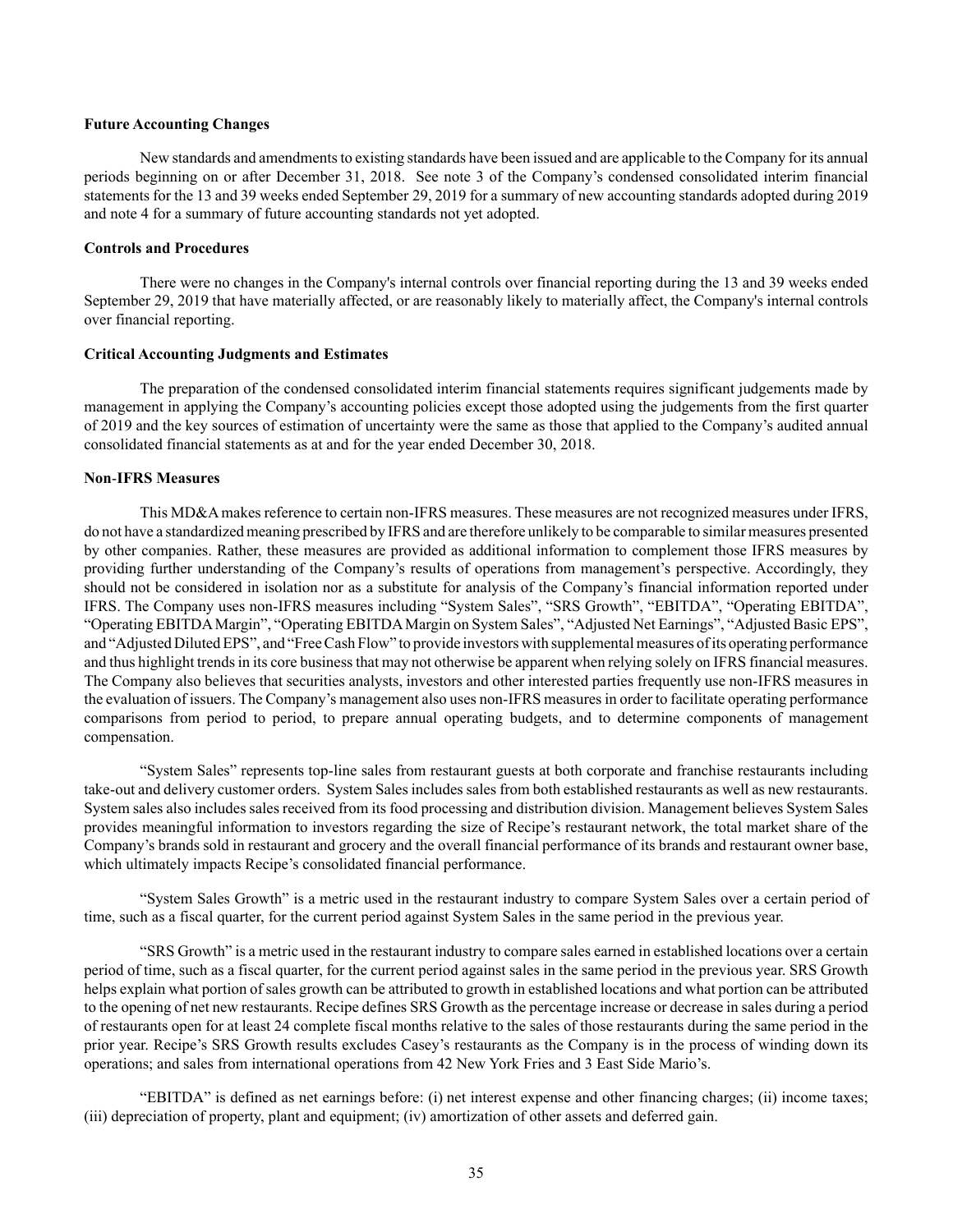"Operating EBITDA" is defined as net earnings before: (i) net interest expense and other financing charges; (ii) income taxes; (iii) depreciation of property, plant and equipment; (iv) amortization of other assets and deferred gain; (v) impairment of assets, net of reversals; (vi) losses on early buyout / cancellation of equipment rental contracts; (vii) restructuring and other; (viii) conversion fees; (ix) net (gain) / loss on disposal of property, plant and equipment; (x) stock based compensation, costs related to its restricted share units, and one-time cash payments related to the exercise and settlement of stock options; (xi) changes in onerous contract provision; (xii) expense impact from fair value inventory adjustment resulting from the St-Hubert purchase relating to inventory sold during the period; (xiii) acquisition related transaction costs; (xiv) change in fair value of non-controlling interest liability; (xv) change in fair value of Exchangeable Partnership units; (xvi) the Company's proportionate share of equity accounted investment in joint ventures; (xvii) interest income from the Partnership units; and the rent expense impact related to the implementation of IFRS 16, "Leases".

"Operating EBITDA Margin" is defined as Operating EBITDA divided by total gross revenue.

"Operating EBITDA Margin on System Sales" is defined as Operating EBITDA divided by System Sales.

"Free Cash Flow before capex, dividends and NCIB" is defined as Operating EBITDA less (i) cash interest paid; (ii) maintenance capex; and (iii) cash taxes paid.

"Free Cash Flow after capex, dividends and NCIB" is defined as Operating EBITDA less (i) cash interest paid; (ii) maintenance capex; (iii) cash taxes paid; (iv) growth capex; (vi) dividends paid; (vi) shares repurchased under the NCIB; and (vii ) proceeds from sale of assets.

"Adjusted Net Earnings" is defined as net earnings plus (i) change in fair value of non-controlling interest liability; (ii) change in fair value of Exchangeable Partnership units; (iii) one-time transaction costs; (iv) non-cash impairment charges; (v) restructuring and other; (vi) amortization of unearned conversion fees income; (vii) losses on early buyout/cancellation of equipment rental contracts; (viii) net gain on disposal of property, plant and equipment and other assets; and (ix) write-off of deferred financing fees.

"Adjusted Basic EPS" is defined as Adjusted Net Earnings divided by the weighted average number of shares outstanding.

"Adjusted Diluted EPS" is defined as Adjusted Net Earnings divided by the weighted average number of shares outstanding plus the dilutive effect of stock options and RSUs.

| The following table provides reconciliations of Net Earnings and Adjusted Net Earnings: |  |
|-----------------------------------------------------------------------------------------|--|
|                                                                                         |  |

|                                                                              | $Q3 - 2019$                                 |    | $Q2 - 2019$       | $Q1 - 2019$     | $Q4 - 2018$      |  |
|------------------------------------------------------------------------------|---------------------------------------------|----|-------------------|-----------------|------------------|--|
| (C\$ millions unless otherwise stated)                                       | Sept 29,<br><b>June 30,</b><br>2019<br>2019 |    | March 31,<br>2019 | Dec 30,<br>2018 |                  |  |
|                                                                              | (unaudited)                                 |    | (unaudited)       | (unaudited)     | (unaudited)      |  |
| <b>Reconciliation of net earnings to Adjusted Net Earnings</b>               |                                             |    |                   |                 |                  |  |
| Net earnings                                                                 | \$<br>6.7                                   | -S | 16.6              | 22.7<br>S.      | S.<br>9.0        |  |
| Transaction costs                                                            | 0.1                                         |    | 0.3               | 0.1             | 1.7              |  |
|                                                                              | (1.0)                                       |    | 1.0               |                 |                  |  |
| Impairment charges                                                           | 5.7                                         |    | 4.0               |                 | 6.8              |  |
|                                                                              | 2.6                                         |    | 0.7               | (0.2)           | 8.9              |  |
| Change in fair value of non-controlling interest liability                   |                                             |    |                   |                 | 1.5              |  |
| Change in fair value of exchangeable Partnership units                       | 3.1                                         |    | 0.9               | (4.8)           | 6.4              |  |
| Amortization of unearned conversion fees income                              | 0.3                                         |    | (0.1)             | (0.1)           | 0.5              |  |
| (Gains) Losses on early buyout/cancellation of equipment<br>rental contracts | 1.6                                         |    | 0.1               |                 | 0.5              |  |
| Net gain on disposal of property, plant and equipment and                    | 0.5                                         |    | (0.1)             | 0.6             | (0.3)            |  |
|                                                                              | 19.5<br><b>S</b>                            | S  | 23.4              | 18.3            | <b>35.0</b><br>S |  |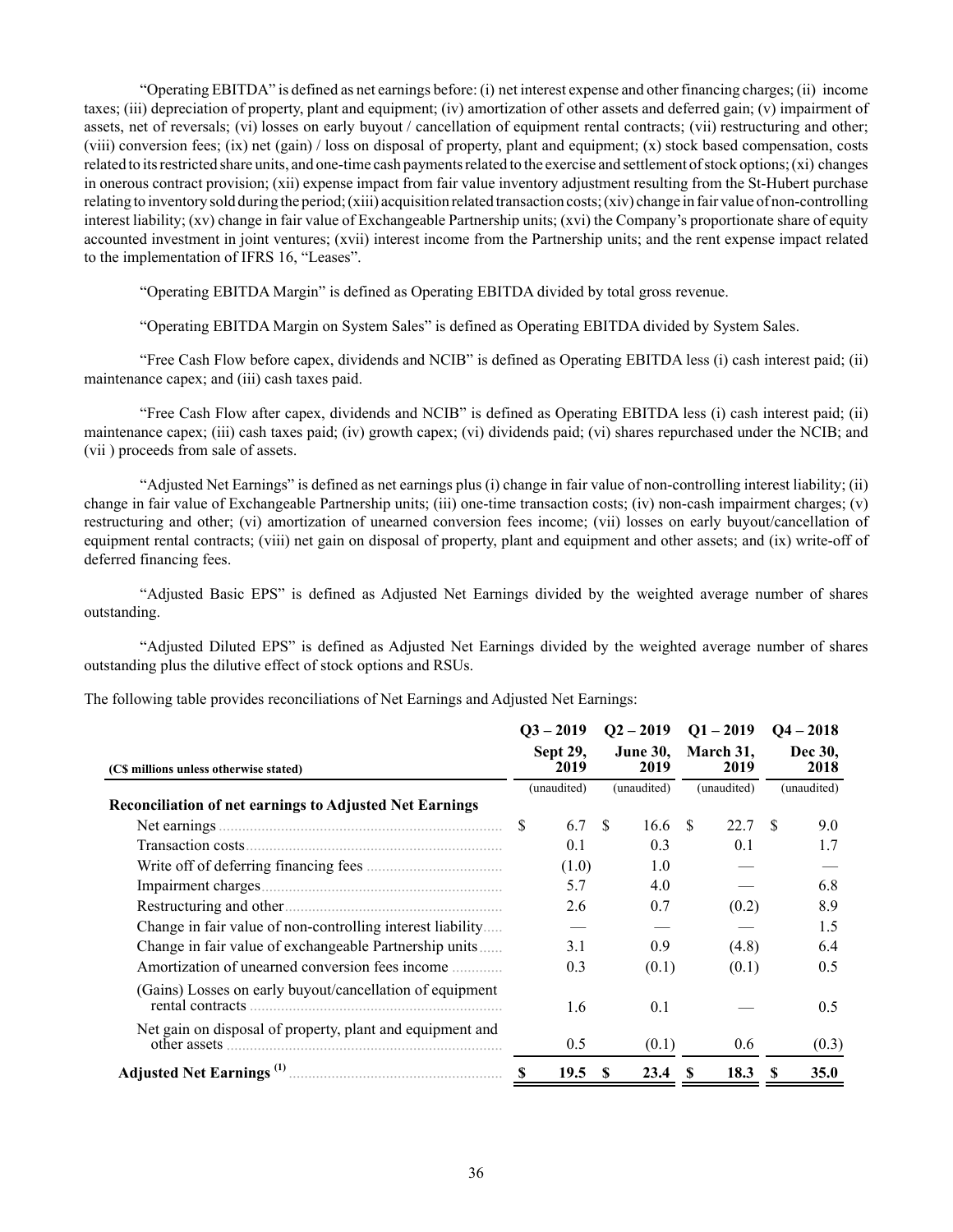|                                                                            |                                 | $Q3 - 2018$ |                                | $Q2 - 2018$ |                                 | $Q1 - 2018$ | $Q4 - 2017$                                |       |  |
|----------------------------------------------------------------------------|---------------------------------|-------------|--------------------------------|-------------|---------------------------------|-------------|--------------------------------------------|-------|--|
| (C\$ millions unless otherwise stated)                                     | Sept 30,<br>2018<br>(unaudited) |             | July 1,<br>2018<br>(unaudited) |             | April 1,<br>2018<br>(unaudited) |             | <b>December</b><br>31, 2017<br>(unaudited) |       |  |
|                                                                            |                                 |             |                                |             |                                 |             |                                            |       |  |
| <b>Reconciliation of net earnings to Adjusted Net Earnings</b>             |                                 |             |                                |             |                                 |             |                                            |       |  |
| Net earnings.                                                              | \$                              | 23.8        | -S                             | 19.5        | S.                              | 21.5        | -S                                         | 27.3  |  |
|                                                                            | S                               | 0.5         |                                | 0.1         |                                 | 0.5         |                                            | 0.1   |  |
|                                                                            | S                               |             |                                | 0.7         |                                 | 0.6         |                                            | 2.5   |  |
|                                                                            | \$.                             | 2.6         |                                | 0.5         |                                 | 0.2         |                                            |       |  |
| Change in fair value of non-controlling interest liability                 | S                               | 1.0         |                                | 1.0         |                                 |             |                                            |       |  |
| Change in fair value of exchangeable Partnership units                     | -S                              | (0.4)       |                                | 2.6         |                                 | (2.3)       |                                            |       |  |
| Amortization of unearned conversion fees income                            |                                 | (0.7)       |                                | 0.1         |                                 | (0.3)       |                                            | (0.3) |  |
| Losses on early buyout/cancellation of equipment rental<br>contracts       |                                 | 0.3         |                                | 0.3         |                                 | 0.2         |                                            | (0.1) |  |
| Net gain on disposal of property, plant and equipment and<br>other assets. |                                 | (1.8)       |                                | (0.3)       |                                 | (0.2)       |                                            | (0.3) |  |
|                                                                            | \$.                             | 25.3        |                                | 24.5        |                                 | 20.2        |                                            | 30.2  |  |

(1) Figures may not total due to rounding.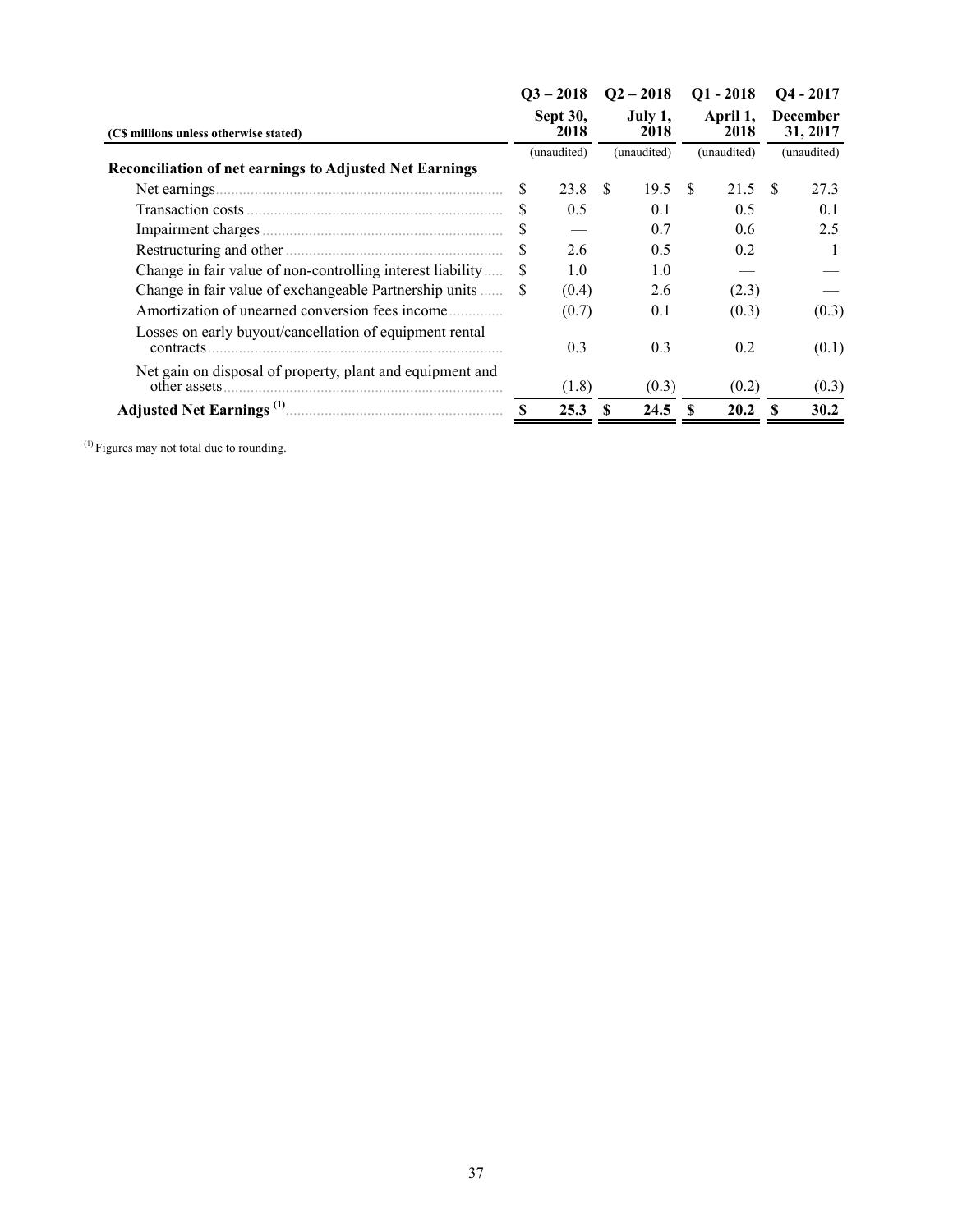|                                                                                | $Q3 - 2019$      | $Q2 - 2019$             | $Q1 - 2019$       | $Q4 - 2018$         |  |  |
|--------------------------------------------------------------------------------|------------------|-------------------------|-------------------|---------------------|--|--|
| (C\$ millions unless otherwise stated)                                         | Sept 29,<br>2019 | <b>June 30,</b><br>2019 | March 31,<br>2019 | Dec 30,<br>2018     |  |  |
| Reconciliation of net earnings from continuing operations to<br><b>EBITDA:</b> | (unaudited)      | (unaudited)             | (unaudited)       | (unaudited)         |  |  |
|                                                                                | 6.7              | 16.6                    | 22.7<br>-S        | 9<br>-S             |  |  |
| Net interest expense and other financing charges.                              | 4.9              | 7.5                     | 4.5               | 2.8                 |  |  |
|                                                                                | 5.2              | 7.2                     | 8.6               | 6.4                 |  |  |
|                                                                                | 28.4             | 28.9                    | 27.9              | 16.2                |  |  |
| EBITDA <sup>(1)</sup>                                                          | 45.2             | 60.2                    | 63.7              | 34.4                |  |  |
| <b>Reconciliation of EBITDA to Operating EBITDA:</b>                           |                  |                         |                   |                     |  |  |
|                                                                                | 0.1              | 0.3                     | 0.1               | 1.7                 |  |  |
|                                                                                | 5.7              | 4.0                     |                   | 6.8                 |  |  |
|                                                                                | 2.6              | 0.7                     | (0.2)             | 8.9                 |  |  |
| Change in fair value non-controlling interest liability                        |                  |                         | (4.8)             | 7.9                 |  |  |
| Change in fair value of exchangeable partnership units                         | 3.1              | 0.9                     |                   |                     |  |  |
|                                                                                | 2.8              | 2.7                     | 2.8               | 2.7                 |  |  |
| Amortization of unearned conversion fees income                                | 0.3              | (0.1)                   | (0.1)             | 0.5                 |  |  |
| (Gains) Losses on early buyout/cancellation of equipment                       | 1.6              | 0.1                     |                   | 0.5                 |  |  |
| Net gain on disposal of property, plant and equipment and                      | 0.5              | (0.1)                   | 0.6               | (0.3)               |  |  |
|                                                                                | 2.1              | 1.8                     | 1.9               | 2.1                 |  |  |
|                                                                                | (0.6)            | 0.4                     | (0.2)             | 0.9                 |  |  |
| Proportionate share of equity accounted joint venture                          | 0.3              | 0.1                     | 0.2               | (1.4)               |  |  |
| Rent impact from adoption of IFRS 16 "Leases" (2)                              | (14.1)           | (15.0)                  | (13.9)            | (1.2)               |  |  |
|                                                                                | 49.5 \$          | 56.0                    | <b>S</b><br>50.1  | $\mathbf S$<br>63.5 |  |  |

The following table provides reconciliations of EBITDA and Operating EBITDA: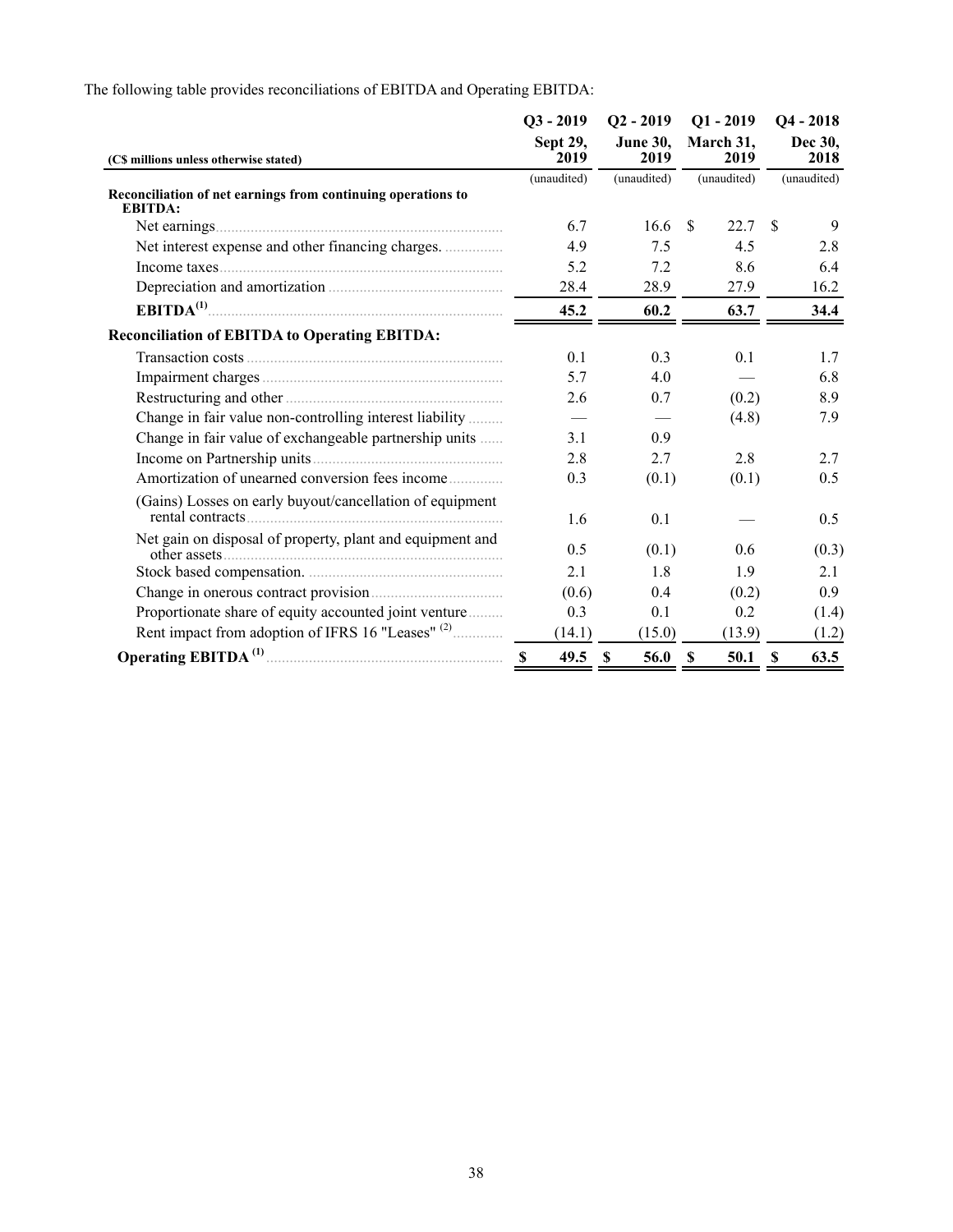|                                                           |                  | $O3 - 2018$ |                 | $Q2 - 2018$    | $Q1 - 2018$   |       | $Q4 - 2017$     |       |  |  |  |  |  |  |  |  |  |  |  |  |  |  |  |  |  |  |  |  |  |  |             |  |  |  |  |  |  |  |  |  |  |             |  |             |
|-----------------------------------------------------------|------------------|-------------|-----------------|----------------|---------------|-------|-----------------|-------|--|--|--|--|--|--|--|--|--|--|--|--|--|--|--|--|--|--|--|--|--|--|-------------|--|--|--|--|--|--|--|--|--|--|-------------|--|-------------|
| (C\$ millions unless otherwise stated)                    | Sept 30,<br>2018 |             | July 1,<br>2018 | Apr 1,<br>2018 |               |       | Dec 31,<br>2017 |       |  |  |  |  |  |  |  |  |  |  |  |  |  |  |  |  |  |  |  |  |  |  |             |  |  |  |  |  |  |  |  |  |  |             |  |             |
| Reconciliation of net earnings from continuing operations | (unaudited)      |             |                 |                |               |       |                 |       |  |  |  |  |  |  |  |  |  |  |  |  |  |  |  |  |  |  |  |  |  |  | (unaudited) |  |  |  |  |  |  |  |  |  |  | (unaudited) |  | (unaudited) |
| to EBITDA:                                                |                  |             |                 |                |               |       |                 |       |  |  |  |  |  |  |  |  |  |  |  |  |  |  |  |  |  |  |  |  |  |  |             |  |  |  |  |  |  |  |  |  |  |             |  |             |
|                                                           | \$               | 23.8        | <sup>\$</sup>   | 19.5           | <sup>\$</sup> | 21.5  | <sup>\$</sup>   | 27.3  |  |  |  |  |  |  |  |  |  |  |  |  |  |  |  |  |  |  |  |  |  |  |             |  |  |  |  |  |  |  |  |  |  |             |  |             |
| Net interest expense and other financing charges          |                  | 2.8         |                 | 3.0            |               | 3.3   |                 | 3.5   |  |  |  |  |  |  |  |  |  |  |  |  |  |  |  |  |  |  |  |  |  |  |             |  |  |  |  |  |  |  |  |  |  |             |  |             |
|                                                           |                  | 7.6         |                 | 9.0            |               | 7.8   |                 | 9.7   |  |  |  |  |  |  |  |  |  |  |  |  |  |  |  |  |  |  |  |  |  |  |             |  |  |  |  |  |  |  |  |  |  |             |  |             |
|                                                           |                  | 12.6        |                 | 15.3           |               | 14.6  |                 | 14.3  |  |  |  |  |  |  |  |  |  |  |  |  |  |  |  |  |  |  |  |  |  |  |             |  |  |  |  |  |  |  |  |  |  |             |  |             |
|                                                           |                  | 46.8 S      |                 | 46.8           | <sup>S</sup>  | 47.2  | <sup>\$</sup>   | 54.8  |  |  |  |  |  |  |  |  |  |  |  |  |  |  |  |  |  |  |  |  |  |  |             |  |  |  |  |  |  |  |  |  |  |             |  |             |
| <b>Reconciliation of EBITDA to Operating EBITDA:</b>      |                  |             |                 |                |               |       |                 |       |  |  |  |  |  |  |  |  |  |  |  |  |  |  |  |  |  |  |  |  |  |  |             |  |  |  |  |  |  |  |  |  |  |             |  |             |
|                                                           |                  | 0.4         |                 | 0.1            |               | 0.5   |                 | 0.1   |  |  |  |  |  |  |  |  |  |  |  |  |  |  |  |  |  |  |  |  |  |  |             |  |  |  |  |  |  |  |  |  |  |             |  |             |
|                                                           |                  |             |                 | 0.7            |               | 0.6   |                 | 2.5   |  |  |  |  |  |  |  |  |  |  |  |  |  |  |  |  |  |  |  |  |  |  |             |  |  |  |  |  |  |  |  |  |  |             |  |             |
|                                                           |                  | 2.6         |                 | 0.5            |               | 0.2   |                 | 1.0   |  |  |  |  |  |  |  |  |  |  |  |  |  |  |  |  |  |  |  |  |  |  |             |  |  |  |  |  |  |  |  |  |  |             |  |             |
|                                                           |                  | 0.6         |                 | 3.6            |               | (2.3) |                 |       |  |  |  |  |  |  |  |  |  |  |  |  |  |  |  |  |  |  |  |  |  |  |             |  |  |  |  |  |  |  |  |  |  |             |  |             |
|                                                           |                  | 2.7         |                 | 2.6            |               | 1.0   |                 |       |  |  |  |  |  |  |  |  |  |  |  |  |  |  |  |  |  |  |  |  |  |  |             |  |  |  |  |  |  |  |  |  |  |             |  |             |
| Amortization of unearned conversion fees income           |                  | (0.7)       |                 | 0.1            |               | (0.3) |                 | (0.3) |  |  |  |  |  |  |  |  |  |  |  |  |  |  |  |  |  |  |  |  |  |  |             |  |  |  |  |  |  |  |  |  |  |             |  |             |
| Losses on early buyout/cancellation of equipment rental   |                  | 0.3         |                 | 0.3            |               | 0.2   |                 | (0.1) |  |  |  |  |  |  |  |  |  |  |  |  |  |  |  |  |  |  |  |  |  |  |             |  |  |  |  |  |  |  |  |  |  |             |  |             |
| Net (gain) on disposal of property, plant and equipment   |                  | (1.8)       |                 | (0.3)          |               | (0.2) |                 | (0.3) |  |  |  |  |  |  |  |  |  |  |  |  |  |  |  |  |  |  |  |  |  |  |             |  |  |  |  |  |  |  |  |  |  |             |  |             |
|                                                           |                  | 2.2         |                 | 1.0            |               | 0.5   |                 | 0.5   |  |  |  |  |  |  |  |  |  |  |  |  |  |  |  |  |  |  |  |  |  |  |             |  |  |  |  |  |  |  |  |  |  |             |  |             |
|                                                           |                  | (1.4)       |                 | (1.0)          |               | (0.3) |                 | 0.3   |  |  |  |  |  |  |  |  |  |  |  |  |  |  |  |  |  |  |  |  |  |  |             |  |  |  |  |  |  |  |  |  |  |             |  |             |
| Proportionate share of equity accounted joint venture     |                  | 0.6         |                 | 0.8            |               | 0.4   |                 | 0.2   |  |  |  |  |  |  |  |  |  |  |  |  |  |  |  |  |  |  |  |  |  |  |             |  |  |  |  |  |  |  |  |  |  |             |  |             |
|                                                           |                  |             |                 |                |               |       |                 |       |  |  |  |  |  |  |  |  |  |  |  |  |  |  |  |  |  |  |  |  |  |  |             |  |  |  |  |  |  |  |  |  |  |             |  |             |
| Rent impact from adoption of IFRS 16 "Leases" (2)         |                  | (1.2)       |                 | (1.2)          |               | (1.2) |                 | (1.1) |  |  |  |  |  |  |  |  |  |  |  |  |  |  |  |  |  |  |  |  |  |  |             |  |  |  |  |  |  |  |  |  |  |             |  |             |
|                                                           |                  | 51.2        | $\mathbf{s}$    | 54.0           | <b>S</b>      | 46.2  | -S              | 57.4  |  |  |  |  |  |  |  |  |  |  |  |  |  |  |  |  |  |  |  |  |  |  |             |  |  |  |  |  |  |  |  |  |  |             |  |             |

 $<sup>(1)</sup>$  Figures may not total due to rounding.</sup>

(2) Note that effective December 31,2018, the Company implemented IFRS16, Leases. Comparative Operating EBITDA figures provided for each quarter have been restated to reflect the adoption of this accounting standard. Please refer to "IFRS 16 New Lease Standard" for further details.

The following table provides reconciliations from Operating EBITDA to Free Cash Flow:

|                                                                      |     | $O3 - 2019$                            |              | $O2 - 2019$                            | $O1 - 2019$  |                   | $Q4 - 2018$ |                             |
|----------------------------------------------------------------------|-----|----------------------------------------|--------------|----------------------------------------|--------------|-------------------|-------------|-----------------------------|
| (C\$ millions unless otherwise stated)                               |     | <b>Sept 30,</b><br>2019<br>(unaudited) |              | <b>June 30,</b><br>2019<br>(unaudited) |              | March 31,<br>2019 |             | <b>December</b><br>30, 2018 |
|                                                                      |     |                                        |              |                                        |              | (unaudited)       | (unaudited) |                             |
|                                                                      | S   | 49.5                                   | -S           | 56.0                                   | -S           | 50.1              | \$.         | 63.3                        |
|                                                                      |     | (3.8)                                  |              | (5.6)                                  |              | (5.5)             |             | (9.1)                       |
| Cash taxes                                                           |     | (4.0)                                  |              | (5.2)                                  |              | (4.8)             |             | (1.7)                       |
|                                                                      |     | (4.5)                                  |              | (4.1)                                  |              | (3.6)             |             | (4.2)                       |
| Interest expense on note payable to The Keg Royalties<br>Income Fund |     | (1.1)                                  |              | (1.1)                                  |              | (1.1)             |             | (1.1)                       |
| Free Cash Flow before growth capex, dividends, NCIB <sup>(1)</sup>   | \$. | 36.1                                   | $\mathbf{s}$ | 40.0                                   | $\mathbf{s}$ | 35.1              | - \$        | 47.2                        |
|                                                                      |     | (8.2)                                  |              | (7.9)                                  |              | (4.5)             |             | (4.2)                       |
| Proceeds on sale of assets                                           |     | (0.3)                                  |              | 0.9                                    |              |                   |             | 5.3                         |
| Dividends declared                                                   |     | (6.8)                                  |              | (6.9)                                  |              | (6.9)             |             | (6.7)                       |
| Shares repurchased.                                                  |     | (16.5)                                 |              | (11.7)                                 |              | (7.1)             |             | (14.5)                      |
| Free Cash Flow after growth capex, dividends, NCIB <sup>(1)</sup>    | S   | 4.2                                    |              | 14.4                                   | S            | 16.6              | -S          | 27.2                        |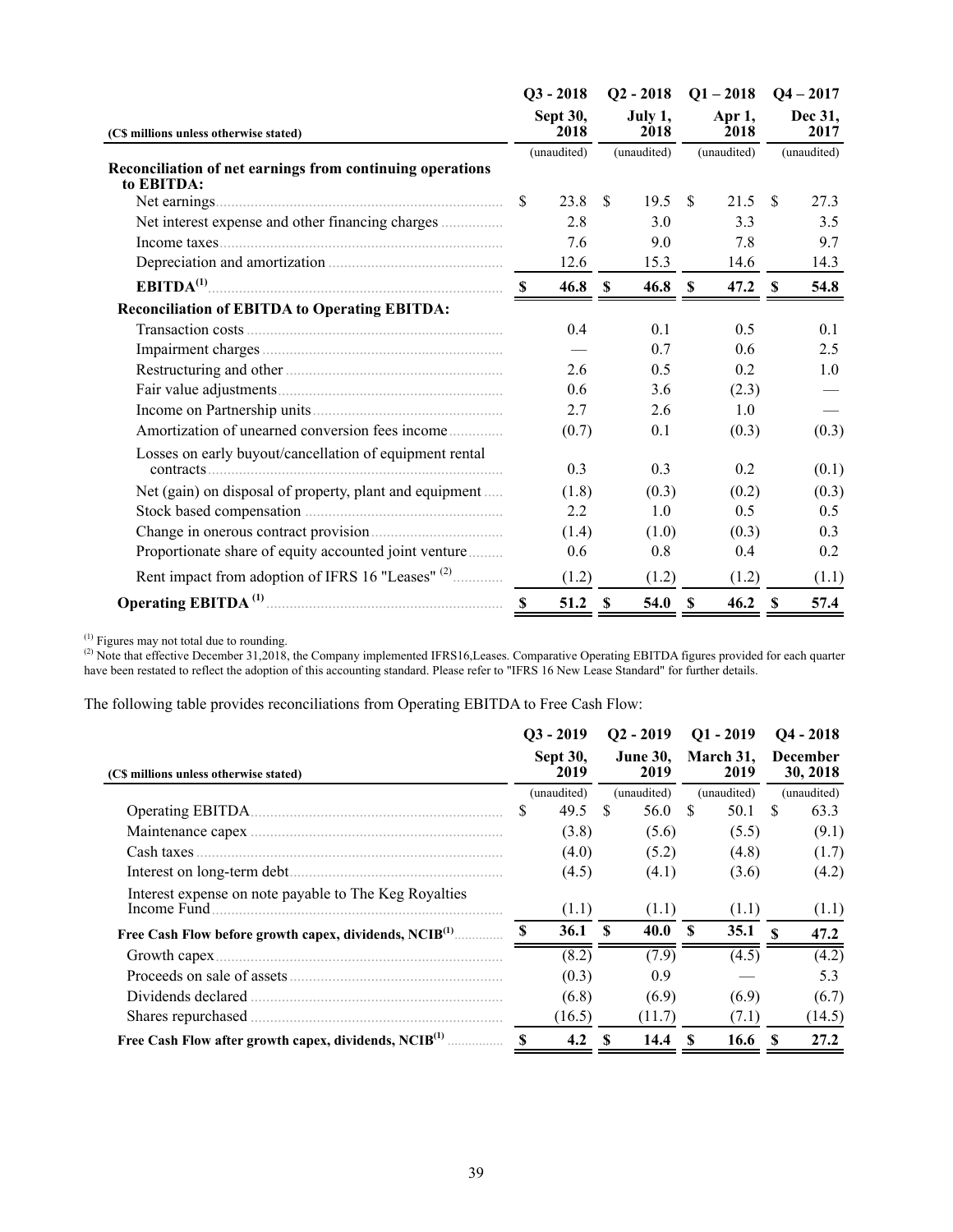|                                                                      |    | $O3 - 2018$                            | $Q2 - 2018$ |                 | $Q1 - 2018$ |                  | $Q4 - 2017$ |                 |  |
|----------------------------------------------------------------------|----|----------------------------------------|-------------|-----------------|-------------|------------------|-------------|-----------------|--|
| (C\$ millions unless otherwise stated)                               |    | <b>Sept 30,</b><br>2018<br>(unaudited) |             | July 1,<br>2018 |             | April 1,<br>2018 |             | Dec 31,<br>2017 |  |
|                                                                      |    |                                        |             | (unaudited)     |             | (unaudited)      | (unaudited) |                 |  |
| Operating EBITDA.                                                    | S  | 51.2                                   | -S          | 54.0            | £.          | 46.2             | -S          | 57.4            |  |
|                                                                      |    | (7.0)                                  |             | (4.8)           |             | (4.4)            |             | (12.9)          |  |
| Cash taxes                                                           |    | (1.7)                                  |             | (2.9)           |             | (4.5)            |             | (4.1)           |  |
|                                                                      |    | (4.1)                                  |             | (4.9)           |             | (4.1)            |             | (3.4)           |  |
| Interest expense on note payable to The Keg Royalties<br>Income Fund |    | (1.1)                                  |             | (0.4)           |             |                  |             |                 |  |
| Free Cash Flow before growth capex, dividends, NCIB <sup>(1)</sup>   |    | 37.3                                   | S           | 41.0            | S           | 33.2             | -8          | <b>37.0</b>     |  |
|                                                                      |    | (3.9)                                  |             | (6.7)           |             | (2.3)            |             | (2.3)           |  |
|                                                                      |    | 5.9                                    |             | 0.4             |             | 0.1              |             | 0.9             |  |
| Dividends declared                                                   |    | (6.7)                                  |             | (6.7)           |             | (6.7)            |             | (6.0)           |  |
|                                                                      |    | (0.7)                                  |             | (0.3)           |             | (0.7)            |             | (5.3)           |  |
| Free Cash Flow after growth capex, dividends, NCIB <sup>(1)</sup>    | -S | 31.9                                   | S           | 27.8            | S           | 23.6             | -8          | 24.3            |  |

 $<sup>(1)</sup>$  Figures may not total due to rounding.</sup>

### **Forward**‑**Looking Information**

Certain statements in this MD&A may constitute "forward-looking" statements within the meaning of applicable Canadian securities legislation which involve known and unknown risks, uncertainties and other factors which may cause the actual results, performance or achievements of the Company or the industry in which they operate, to be materially different from any future results, performance or achievements expressed or implied by such forward looking statements. When used in this MD&A, such statements use words such as "may", "will", "expect", "believe", "plan" and other similar terminology. These statements reflect management's current expectations regarding future events and operating performance and speak only as of the date of this MD&A. These forward-looking statements involve a number of risks and uncertainties, including those related to: (a) the Company's ability to maintain profitability and manage its growth including SRS Growth, System Sales Growth, increases in net income, Operating EBITDA, Operating EBITDA Margin on System Sales, Free Cash Flow, and Adjusted net earnings; (b) competition in the industry in which the Company operates; (c) the general state of the economy; (d) integration of acquisitions by the Company; (e) risk of future legal proceedings against the Company. These risk factors and others are discussed in detail under the heading "Risk Factors" in the Company's Annual Information Form dated March 29, 2019. New risk factors may arise from time to time and it is not possible for management of the Company to predict all of those risk factors or the extent to which any factor or combination of factors may cause actual results, performance or achievements of the Company to be materially different from those contained in forward-looking statements. Given these risks and uncertainties, investors should not place undue reliance on forward-looking statements as a prediction of actual results. Although the forward-looking statements contained in this MD&A are based upon what management believes to be reasonable assumptions, the Company cannot assure investors that actual results will be consistent with these forward-looking statements. These forward-looking statements are made as of the date of this MD&A.

#### **Risks and Uncertainties**

The financial performance of the Company is subject to a number of factors that affect the commercial food service industry generally and the full-service restaurant and limited-service restaurant segments of this industry in particular. The Canadian restaurant industry is intensely competitive with respect to price, value proposition, service, location and food quality. There are many well‑established competitors, including those with greater financial and other resources than the Company. Competitors include national and regional chains, as well as numerous individually owned restaurants. Recently, competition has increased in the mid-price, full-service, casual dining segment of this industry in which many of the Company's restaurants operate. Some of the Company's competitors may have restaurant brands with longer operating histories or may be better established in markets where the Company's restaurants are located or may be located. If the Company is unable to successfully compete in the segments of the Canadian Restaurant industry in which it operates, the financial condition and results of operations of the Company may be adversely affected.